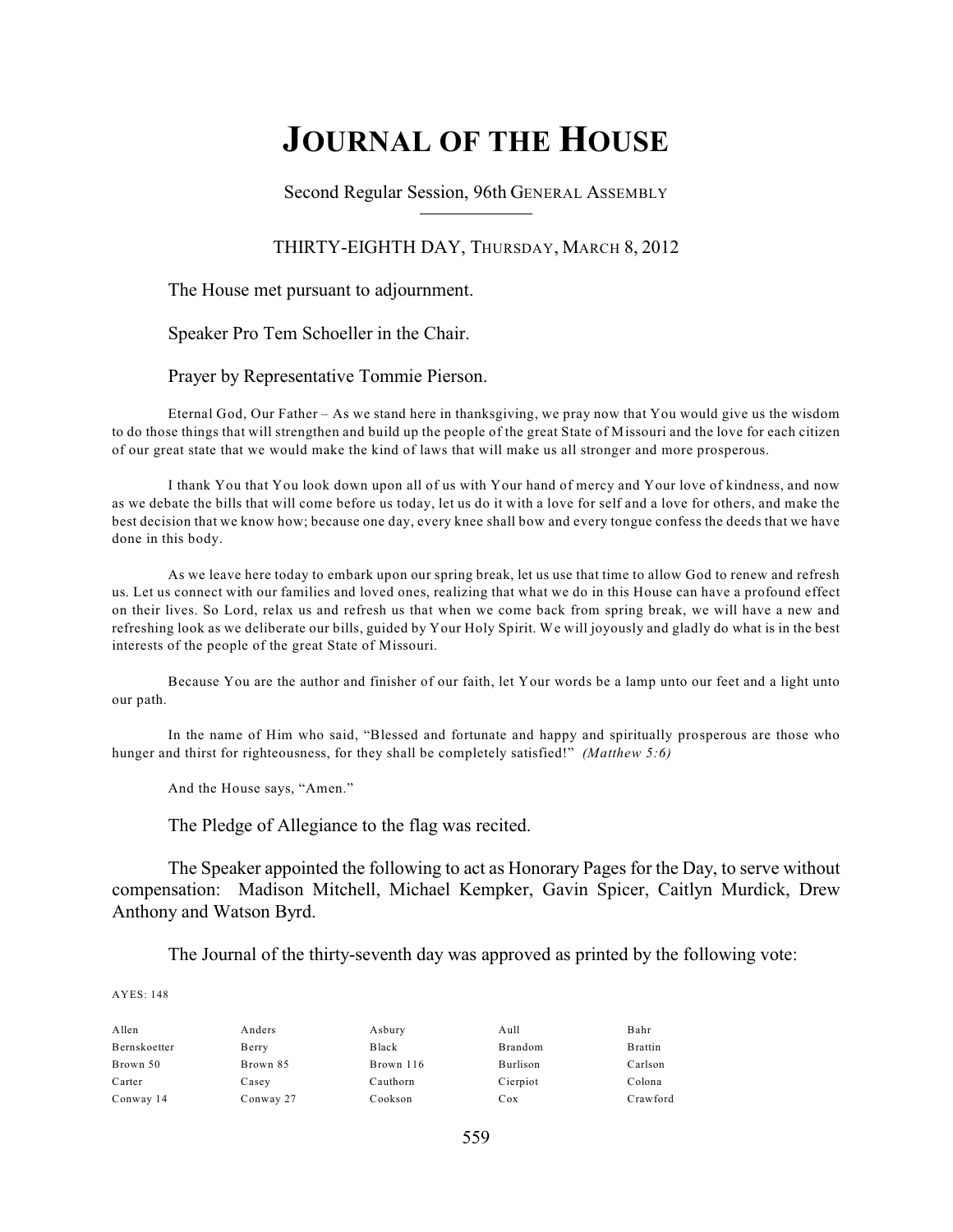| Cross                         | Curtman    | Davis        | Denison      | Dieckhaus      |  |
|-------------------------------|------------|--------------|--------------|----------------|--|
| Dugger                        | Ellinger   | Ellington    | Elmer        | Entlicher      |  |
| Fallert                       | Fisher     | Fitzwater    | Flanigan     | Fraker         |  |
| Franklin                      | Franz      | Frederick    | Fuhr         | Gatschenberger |  |
| Gosen                         | Grisamore  | Guernsey     | Haefner      | Hampton        |  |
| Harris                        | Higdon     | Hinson       | Hodges       | Holsman        |  |
| Hoskins                       | Hough      | Houghton     | Hubbard      | Hummel         |  |
| Johnson                       | Jones 63   | Jones 89     | Jones 117    | Keeney         |  |
| Kelley 126                    | Kelly 24   | Kirkton      | Klippenstein | Koenig         |  |
| Korman                        | Kratky     | Lair         | Lampe        | Lant           |  |
| Largent                       | Lasater    | Lauer        | Leach        | Leara          |  |
| Lichtenegger                  | Loehner    | Long         | Marshall     | McCaherty      |  |
| McCann Beatty                 | McCreery   | McDonald     | McGeoghegan  | McGhee         |  |
| McManus                       | McNary     | McNeil       | Molendorp    | Montecillo     |  |
| Morgan                        | Nance      | Nasheed      | Neth         | Newman         |  |
| Nichols                       | Pace       | Parkinson    | Phillips     | Pierson        |  |
| Pollock                       | Quinn      | Redmon       | Reiboldt     | Richardson     |  |
| Riddle                        | Rizzo      | Rowland      | Ruzicka      | Sater          |  |
| Schad                         | Schatz     | Schieber     | Schieffer    | Schneider      |  |
| Schoeller                     | Schupp     | Shively      | Shumake      | Sifton         |  |
| Silvey                        | Smith 150  | Solon        | Sommer       | Spreng         |  |
| Still                         | Stream     | Swinger      | Talboy       | Taylor         |  |
| Thomson                       | Torpey     | Wallingford  | Walton Gray  | Webb           |  |
| Webber                        | Wells      | Weter        | White        | Wieland        |  |
| Wright                        | Zerr       | Mr Speaker   |              |                |  |
| <b>NOES: 002</b>              |            |              |              |                |  |
| Atkins                        | Oxford     |              |              |                |  |
| PRESENT: 000                  |            |              |              |                |  |
| <b>ABSENT WITH LEAVE: 013</b> |            |              |              |                |  |
| <b>Barnes</b>                 | Day        | Diehl        | Funderburk   | Hughes         |  |
| Kander                        | May        | Meadows      | Nolte        | Scharnhorst    |  |
| Smith 71                      | Swearingen | <b>Wyatt</b> |              |                |  |
|                               |            |              |              |                |  |

#### **HOUSE COURTESY RESOLUTIONS OFFERED AND ISSUED**

House Resolution No. 1079 through House Resolution No. 1105

#### **SECOND READING OF HOUSE BILLS**

**HB 1904** through **HB 1911** were read the second time.

#### **COMMITTEE REPORTS**

**Committee on Fiscal Review**, Chairman Stream reporting:

Mr. Speaker: Your Committee on Fiscal Review, to which was referred **HCS HB 1042**, begs leave to report it has examined the same and recommends that it **Do Pass**.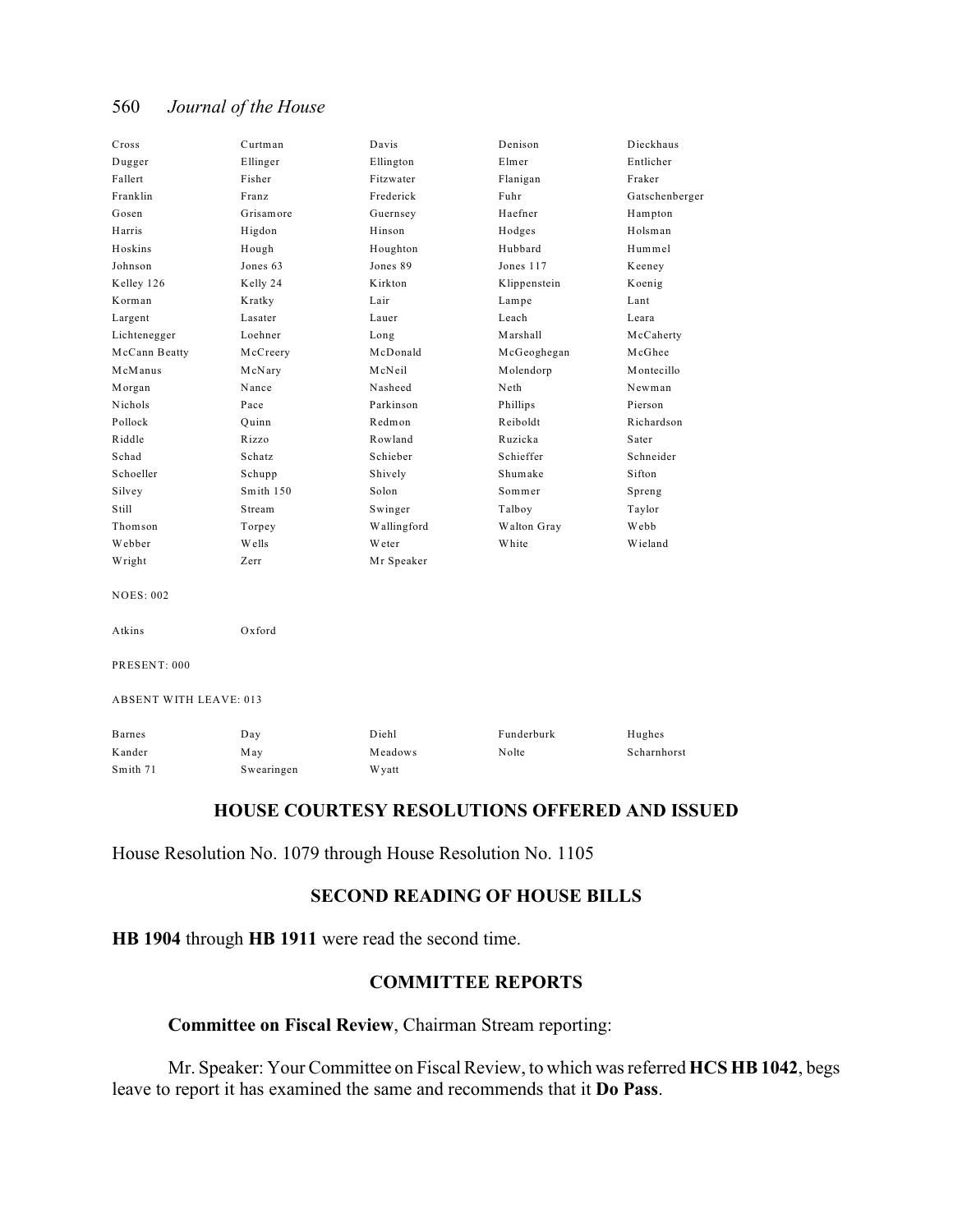Mr. Speaker: Your Committee on Fiscal Review, to which was referred **HCS HB 1212**, begs leave to report it has examined the same and recommends that it **Do Pass**.

Mr. Speaker: Your Committee on Fiscal Review, to which was referred **HCS HB 1220**, begs leave to report it has examined the same and recommends that it **Do Pass**.

Mr. Speaker: Your Committee on Fiscal Review, to which was referred **HB 1431**, begs leave to report it has examined the same and recommends that it **Do Pass**.

Mr. Speaker: Your Committee on Fiscal Review, to which was referred **HB 1504**, begs leave to report it has examined the same and recommends that it **Do Pass**.

### **THIRD READING OF HOUSE BILLS**

**HCS#2 HB 1317**, relating to abuse of a child, was taken up by Representative Riddle.

On motion of Representative Riddle, **HCS#2 HB 1317** was read the third time and passed by the following vote:

| A llen        | Anders              | Asbury       | Atkins         | A <sub>u</sub> 11 |
|---------------|---------------------|--------------|----------------|-------------------|
| Bahr          | <b>Bernskoetter</b> | Berry        | Black          | <b>Brandom</b>    |
| Brattin       | Brown 50            | Brown 85     | Brown 116      | Burlison          |
| Carlson       | Carter              | Casey        | Cauthorn       | Cierpiot          |
| Colona        | Conway 14           | Conway 27    | Cookson        | Cox               |
| Crawford      | Cross               | Curtman      | Davis          | Day               |
| Denison       | Dieckhaus           | Dugger       | Ellinger       | Ellington         |
| Elmer         | Entlicher           | Fallert      | Fisher         | Fitzwater         |
| Flanigan      | Fraker              | Franklin     | Franz          | Frederick         |
| Fuhr          | Gatschenberger      | Gosen        | Grisamore      | Guernsey          |
| Haefner       | Hampton             | Harris       | Higdon         | Hinson            |
| Hodges        | Holsman             | Hoskins      | Hough          | Houghton          |
| Hubbard       | Hummel              | Johnson      | Jones 63       | Jones 89          |
| Jones 117     | Keeney              | Kelley 126   | Kelly 24       | Kirkton           |
| Klippenstein  | Koenig              | Korman       | Kratky         | Lair              |
| Lampe         | Lant                | Largent      | Lasater        | Lauer             |
| Leach         | Leara               | Lichtenegger | Loehner        | Long              |
| Marshall      | May                 | McCaherty    | McCann Beatty  | McCreery          |
| McDonald      | McGeoghegan         | McGhee       | McManus        | McNary            |
| McNeil        | Molendorp           | Montecillo   | Morgan         | Nance             |
| Nasheed       | Neth                | Newman       | <b>Nichols</b> | $Ox$ ford         |
| Pace          | Parkinson           | Phillips     | Pierson        | Pollock           |
| Ouinn         | Redmon              | Reiboldt     | Richardson     | Riddle            |
| Rizzo         | Rowland             | Ruzicka      | Sater          | Schad             |
| <b>Schatz</b> | Schieber            | Schieffer    | Schneider      | Schoeller         |
| Schupp        | Shively             | Shumake      | Sifton         | Silvey            |
| Smith 150     | Solon               | Sommer       | Spreng         | <b>Still</b>      |
| Stream        | Swinger             | Talboy       | Taylor         | Thomson           |
| Torpey        | Wallingford         | Walton Gray  | Webb           | Webber            |
| Wells         | Weter               | White        | Wieland        | Wright            |
| Zerr          | Mr Speaker          |              |                |                   |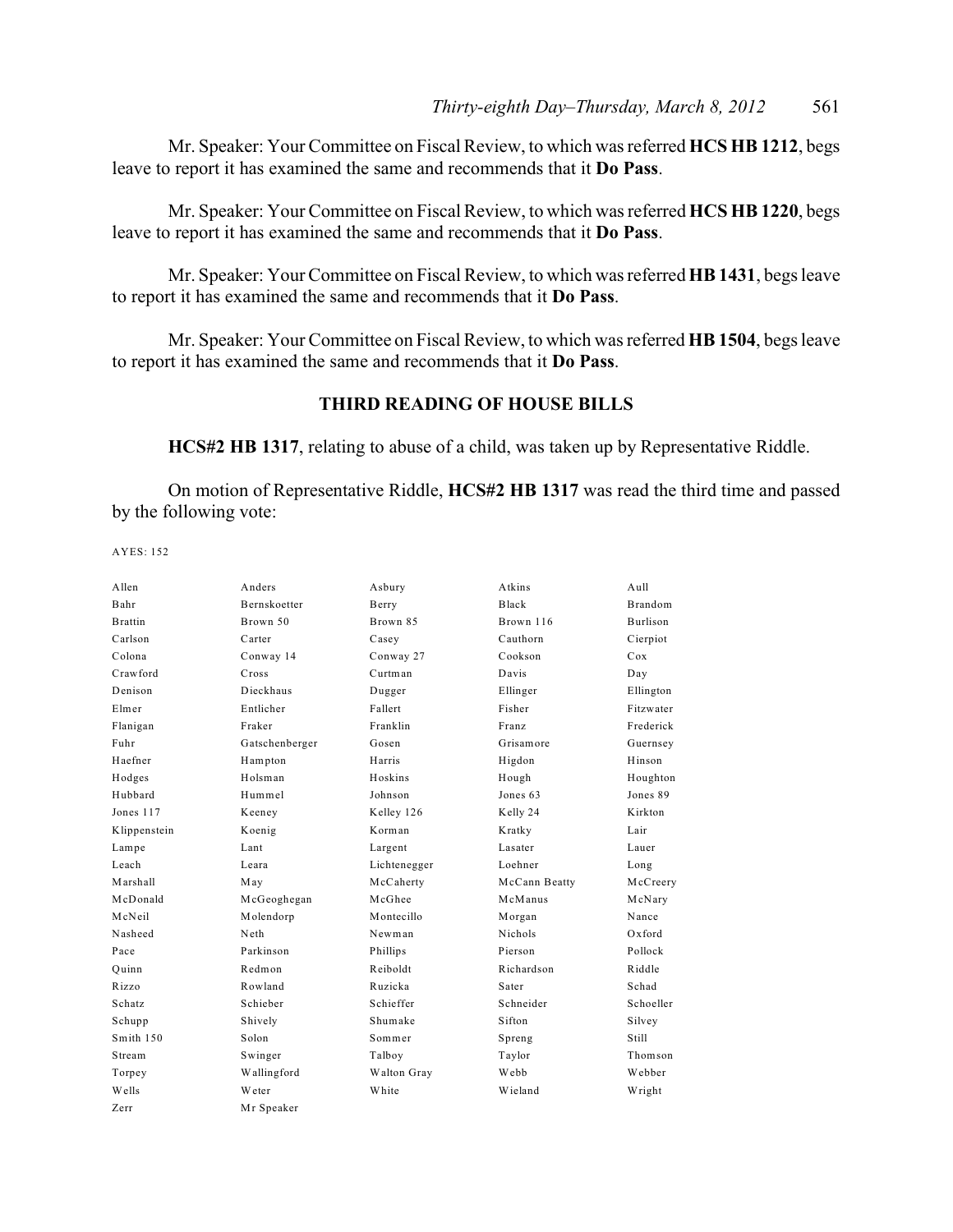NOES: 000 PRESENT: 000 ABSENT WITH LEAVE: 011 Barnes Diehl Funderburk Hughes Kander Meadows Nolte Scharnhorst Smith 71 Swearingen Wyatt

Speaker Pro Tem Schoeller declared the bill passed.

**HCS HB 1525**, relating to the Justice Reinvestment Act, was taken up by Representative Fuhr.

On motion of Representative Fuhr, **HCS HB 1525** was read the third time and passed by the following vote:

AYES: 149

| Allen          | Anders              | Asbury       | Atkins      | A <sub>u</sub> 11 |
|----------------|---------------------|--------------|-------------|-------------------|
| Bahr           | <b>Bernskoetter</b> | Berry        | Black       | <b>Brandom</b>    |
| <b>Brattin</b> | Brown 50            | Brown 85     | Brown 116   | <b>Burlison</b>   |
| Carlson        | Carter              | Casey        | Cauthorn    | Cierpiot          |
| Colona         | Conway 14           | Conway 27    | Cookson     | Cox               |
| Crawford       | Cross               | Curtman      | Davis       | Day               |
| Denison        | Dieckhaus           | Dugger       | Ellinger    | Ellington         |
| Entlicher      | Fallert             | Fisher       | Fitzwater   | Flanigan          |
| Fraker         | Franz               | Frederick    | Fuhr        | Gatschenberger    |
| Gosen          | Grisamore           | Guernsey     | Haefner     | Hampton           |
| Harris         | Higdon              | Hinson       | Hodges      | Holsman           |
| Hoskins        | Hough               | Houghton     | Hubbard     | Hummel            |
| Johnson        | Jones 63            | Jones 89     | Keeney      | Kelley 126        |
| Kelly 24       | Kirkton             | Klippenstein | Koenig      | Korman            |
| Kratky         | Lair                | Lampe        | Lant        | Largent           |
| Lasater        | Lauer               | Leach        | Leara       | Lichtenegger      |
| Loehner        | Long                | Marshall     | May         | McCaherty         |
| McCann Beatty  | McCreery            | McDonald     | McGeoghegan | McGhee            |
| McManus        | McNary              | McNeil       | Molendorp   | Montecillo        |
| Morgan         | Nance               | Nasheed      | Neth        | Newman            |
| <b>Nichols</b> | $Ox$ ford           | Pace         | Parkinson   | Phillips          |
| Pierson        | Pollock             | Quinn        | Redmon      | Reiboldt          |
| Richardson     | Riddle              | Rizzo        | Rowland     | Ruzicka           |
| Sater          | Schad               | Schatz       | Schieber    | Schieffer         |
| Schneider      | Schoeller           | Schupp       | Shively     | Shumake           |
| Sifton         | Silvey              | Smith $150$  | Solon       | Sommer            |
| Spreng         | Still               | Stream       | Swinger     | Talboy            |
| Taylor         | Thomson             | Torpey       | Wallingford | Walton Gray       |
| Webb           | Webber              | Wells        | Weter       | White             |
| Wieland        | Wright              | Zerr         | Mr Speaker  |                   |
|                |                     |              |             |                   |

NOES: 000

PRESENT: 000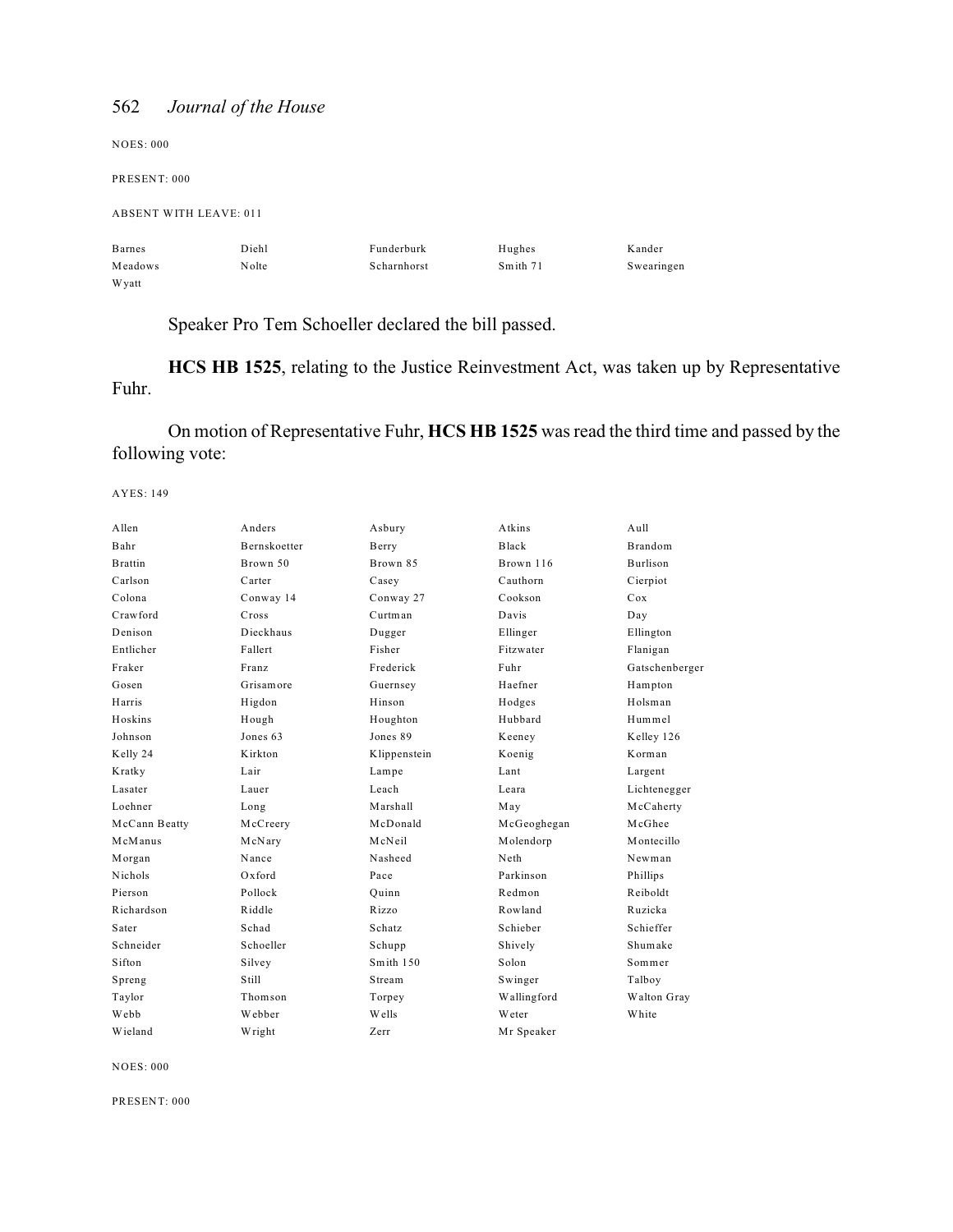ABSENT WITH LEAVE: 014

| <b>Barnes</b> | Diehl       | Elmer      | Franklin | Funderburk |
|---------------|-------------|------------|----------|------------|
| Hughes        | Jones $117$ | Kander     | Meadows  | Nolte      |
| Scharnhorst   | Smith 71    | Swearingen | W yatt   |            |

Speaker Pro Tem Schoeller declared the bill passed.

**HCS HB 1193**, relating to the Prescription Drug Monitoring Program Act, was taken up by Representative Frederick.

On motion of Representative Frederick, **HCS HB 1193** was read the third time and passed by the following vote:

| Allen                         | Anders       | Asbury        | Atkins         | Aull      |  |
|-------------------------------|--------------|---------------|----------------|-----------|--|
| Bahr                          | Bernskoetter | Berry         | Black          | Brandom   |  |
| Brown 50                      | Brown 85     | Brown 116     | Burlison       | Carlson   |  |
| Carter                        | Casey        | Cauthorn      | Cierpiot       | Colona    |  |
| Conway 14                     | Conway 27    | Cookson       | Cox            | Crawford  |  |
| Cross                         | Davis        | Day           | Denison        | Dieckhaus |  |
| Dugger                        | Ellinger     | Elmer         | Entlicher      | Fallert   |  |
| Fisher                        | Fitzwater    | Flanigan      | Fraker         | Franklin  |  |
| Franz                         | Frederick    | Fuhr          | Gatschenberger | Gosen     |  |
| Guernsey                      | Haefner      | Hampton       | Harris         | Higdon    |  |
| Hinson                        | Hodges       | Holsman       | Hoskins        | Hough     |  |
| Houghton                      | Hubbard      | Hummel        | Johnson        | Jones 63  |  |
| Jones 89                      | Jones 117    | Keeney        | Kelley 126     | Kelly 24  |  |
| Kirkton                       | Klippenstein | Koenig        | Korman         | Kratky    |  |
| Lair                          | Lampe        | Lant          | Largent        | Lauer     |  |
| Leach                         | Leara        | Lichtenegger  | Loehner        | Long      |  |
| May                           | McCaherty    | McCann Beatty | McCreery       | McDonald  |  |
| McGeoghegan                   | McManus      | McNary        | McNeil         | Molendorp |  |
| Montecillo                    | Morgan       | Nance         | Nasheed        | Neth      |  |
| Newman                        | Nichols      | Oxford        | Pace           | Parkinson |  |
| Phillips                      | Pierson      | Pollock       | Ouinn          | Reiboldt  |  |
| Richardson                    | Riddle       | Rizzo         | Rowland        | Ruzicka   |  |
| Sater                         | Schad        | Schatz        | Schieffer      | Schneider |  |
| Schoeller                     | Schupp       | Shively       | Shumake        | Sifton    |  |
| Silvey                        | Smith 150    | Solon         | Sommer         | Spreng    |  |
| Still                         | Stream       | Swinger       | Talboy         | Taylor    |  |
| Thomson                       | Torpey       | Wallingford   | Walton Gray    | Webb      |  |
| Webber                        | Wells        | Weter         | White          | Wieland   |  |
| Wright                        | Zerr         | Mr Speaker    |                |           |  |
| <b>NOES: 006</b>              |              |               |                |           |  |
| <b>Brattin</b>                | Curtman      | Ellington     | Lasater        | Marshall  |  |
| Schieber                      |              |               |                |           |  |
| PRESENT: 000                  |              |               |                |           |  |
| <b>ABSENT WITH LEAVE: 014</b> |              |               |                |           |  |
| Barnes                        | Diehl        | Funderburk    | Grisamore      | Hughes    |  |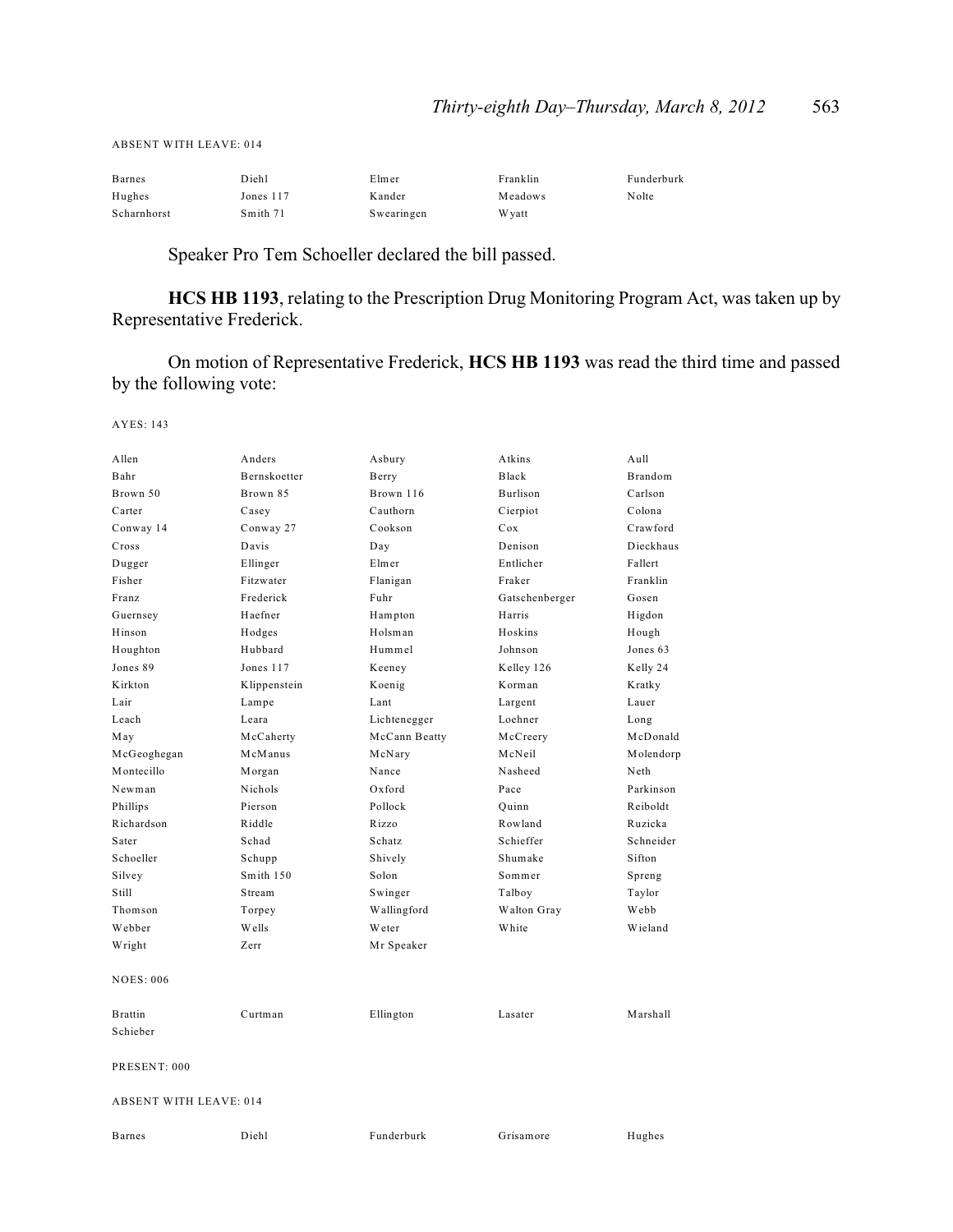| Kander      | McGhee   | Meadows    | Nolte  | Redmon |
|-------------|----------|------------|--------|--------|
| Scharnhorst | Smith 71 | Swearingen | W yatt |        |

# Speaker Pro Tem Schoeller declared the bill passed.

**HCS HB 1220**, relating to children of incarcerated mothers, was taken up by Representative Hubbard.

On motion of Representative Hubbard, **HCS HB 1220** was read the third time and passed by the following vote:

| Allen                         | Anders         | Asbury      | Atkins      | Aull       |
|-------------------------------|----------------|-------------|-------------|------------|
| Bernskoetter                  | Berry          | Black       | Brandom     | Brown 50   |
| Brown 85                      | Carlson        | Carter      | Casey       | Cauthorn   |
| Cierpiot                      | Colona         | Conway 14   | Conway 27   | Cookson    |
| Cox                           | Cross          | Davis       | Denison     | Dieckhaus  |
| Ellinger                      | Ellington      | Fallert     | Fisher      | Fitzwater  |
| Flanigan                      | Fraker         | Franklin    | Franz       | Frederick  |
| Gatschenberger                | Gosen          | Grisamore   | Haefner     | Hampton    |
| Harris                        | Hinson         | Hodges      | Holsman     | Hoskins    |
| Hough                         | Houghton       | Hubbard     | Hummel      | Johnson    |
| Jones 63                      | Jones 89       | Keeney      | Kelley 126  | Kelly 24   |
| Kirkton                       | Klippenstein   | Korman      | Kratky      | Lair       |
| Lampe                         | Lant           | Largent     | Lauer       | Leara      |
| Lichtenegger                  | Loehner        | Long        | May         | McCaherty  |
| McCann Beatty                 | McCreery       | McDonald    | McGeoghegan | McGhee     |
| McManus                       | McNeil         | Molendorp   | Montecillo  | Morgan     |
| Nance                         | Nasheed        | Neth        | Newman      | Nichols    |
| Oxford                        | Pace           | Phillips    | Pierson     | Quinn      |
| Redmon                        | Reiboldt       | Riddle      | Rizzo       | Rowland    |
| Ruzicka                       | Sater          | Schad       | Schieffer   | Schneider  |
| Schoeller                     | Schupp         | Shively     | Shumake     | Sifton     |
| Silvey                        | Smith 150      | Solon       | Sommer      | Spreng     |
| Still                         | Stream         | Swinger     | Talboy      | Taylor     |
| Thomson                       | Torpey         | Wallingford | Walton Gray | Webb       |
| Webber                        | Weter          | Wieland     | Wright      | Zerr       |
| Mr Speaker                    |                |             |             |            |
| <b>NOES: 023</b>              |                |             |             |            |
| Bahr                          | <b>Brattin</b> | Brown 116   | Burlison    | Crawford   |
| Curtman                       | Dugger         | Elmer       | Entlicher   | Guernsey   |
| Higdon                        | Jones 117      | Koenig      | Lasater     | Leach      |
| Marshall                      | McNary         | Pollock     | Richardson  | Schatz     |
| Schieber                      | Wells          | White       |             |            |
| PRESENT: 000                  |                |             |             |            |
| <b>ABSENT WITH LEAVE: 014</b> |                |             |             |            |
| <b>Barnes</b>                 | Day            | Diehl       | Fuhr        | Funderburk |
| Hughes                        | Kander         | Meadows     | Nolte       | Parkinson  |
| Scharnhorst                   | Smith 71       | Swearingen  | W yatt      |            |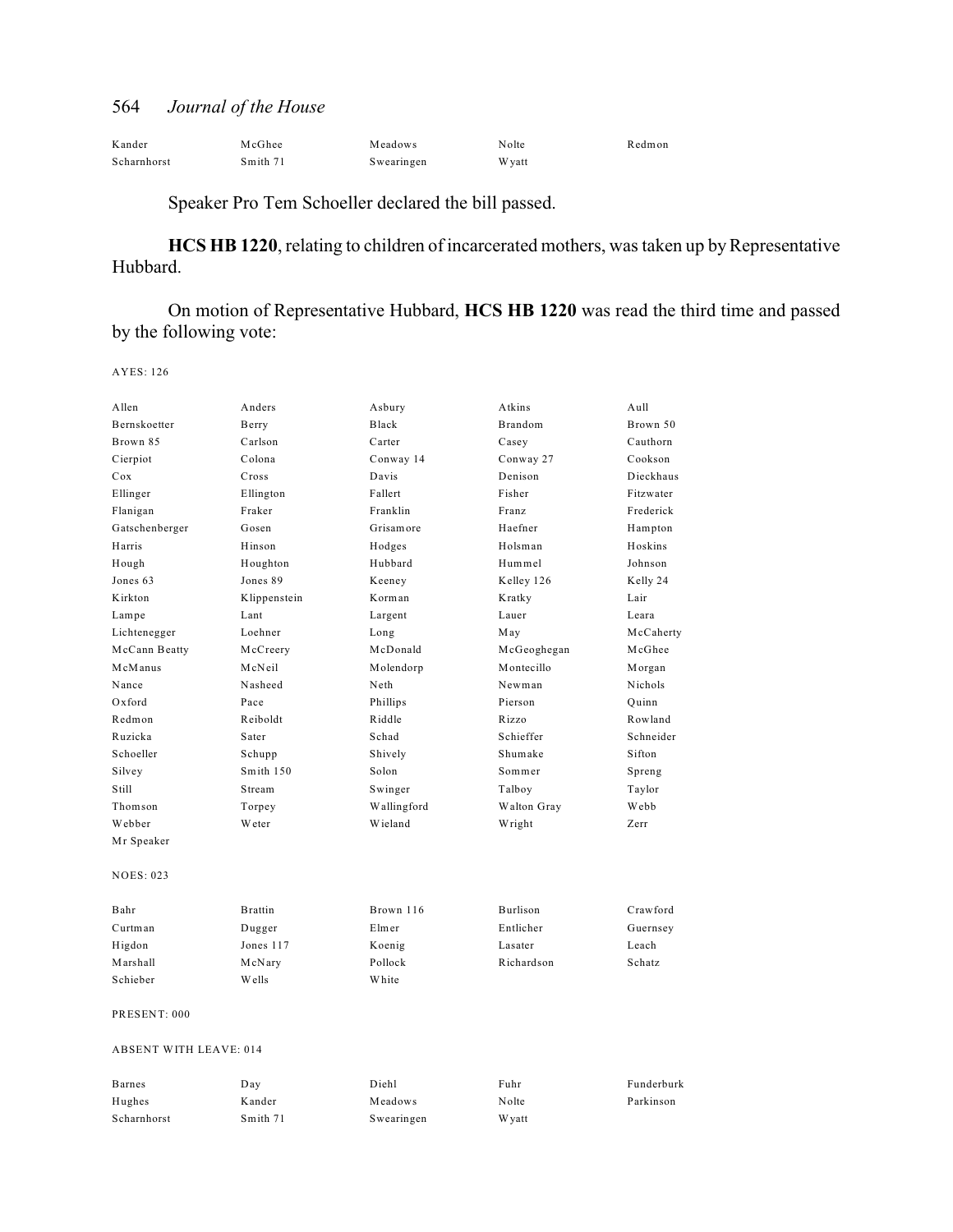Speaker Pro Tem Schoeller declared the bill passed.

**HB 1029**, relating to state agency program evaluations, was taken up by Representative Flanigan.

On motion of Representative Flanigan, **HB 1029** was read the third time and passed by the following vote:

AYES: 134

| Allen                         | Anders        | Atkins       | Aull          | Bahr           |  |
|-------------------------------|---------------|--------------|---------------|----------------|--|
| Bernskoetter                  | Berry         | <b>Black</b> | Brandom       | <b>Brattin</b> |  |
| Brown 50                      | Brown 85      | Brown 116    | Burlison      | Casey          |  |
| Cauthorn                      | Cierpiot      | Conway 14    | Conway 27     | Cookson        |  |
| Cox                           | Crawford      | Cross        | Curtman       | Davis          |  |
| Day                           | Denison       | Dieckhaus    | Ellington     | Elmer          |  |
| Entlicher                     | Fallert       | Fisher       | Fitzwater     | Flanigan       |  |
| Fraker                        | Franklin      | Franz        | Frederick     | Gatschenberger |  |
| Gosen                         | Grisamore     | Guernsey     | Haefner       | Hampton        |  |
| Harris                        | Higdon        | Hinson       | Hodges        | Hoskins        |  |
| Hough                         | Houghton      | Hubbard      | Hummel        | Johnson        |  |
| Jones 89                      | Jones 117     | Keeney       | Kelley 126    | Kelly 24       |  |
| Kirkton                       | Klippenstein  | Koenig       | Korman        | Kratky         |  |
| Lair                          | Lampe         | Lant         | Largent       | Lasater        |  |
| Lauer                         | Leach         | Leara        | Lichtenegger  | Loehner        |  |
| Long                          | Marshall      | McCaherty    | McCann Beatty | McCreery       |  |
| McDonald                      | McGeoghegan   | McGhee       | McManus       | McNary         |  |
| McNeil                        | Molendorp     | Montecillo   | Nance         | Nasheed        |  |
| Neth                          | Newman        | Nichols      | Oxford        | Phillips       |  |
| Pollock                       | Quinn         | Redmon       | Reiboldt      | Richardson     |  |
| Riddle                        | Rizzo         | Rowland      | Ruzicka       | Sater          |  |
| Schad                         | Schatz        | Schieber     | Schieffer     | Schneider      |  |
| Schoeller                     | Shively       | Shumake      | Sifton        | Silvey         |  |
| Smith 150                     | Solon         | Sommer       | Spreng        | Still          |  |
| Stream                        | Swinger       | Taylor       | Thomson       | Torpey         |  |
| Wallingford                   | Webber        | Wells        | Weter         | White          |  |
| Wieland                       | Wright        | Zerr         | Mr Speaker    |                |  |
| <b>NOES: 014</b>              |               |              |               |                |  |
| Carlson                       | Carter        | Colona       | Ellinger      | Holsman        |  |
| Jones 63                      | May           | Morgan       | Pace          | Pierson        |  |
| Schupp                        | Talboy        | Walton Gray  | Webb          |                |  |
| PRESENT: 000                  |               |              |               |                |  |
| <b>ABSENT WITH LEAVE: 015</b> |               |              |               |                |  |
| Asbury                        | <b>Barnes</b> | Diehl        | Dugger        | Fuhr           |  |
| Funderburk                    | Hughes        | Kander       | Meadows       | Nolte          |  |

Speaker Pro Tem Schoeller declared the bill passed.

Parkinson Scharnhorst Smith 71 Swearingen Wyatt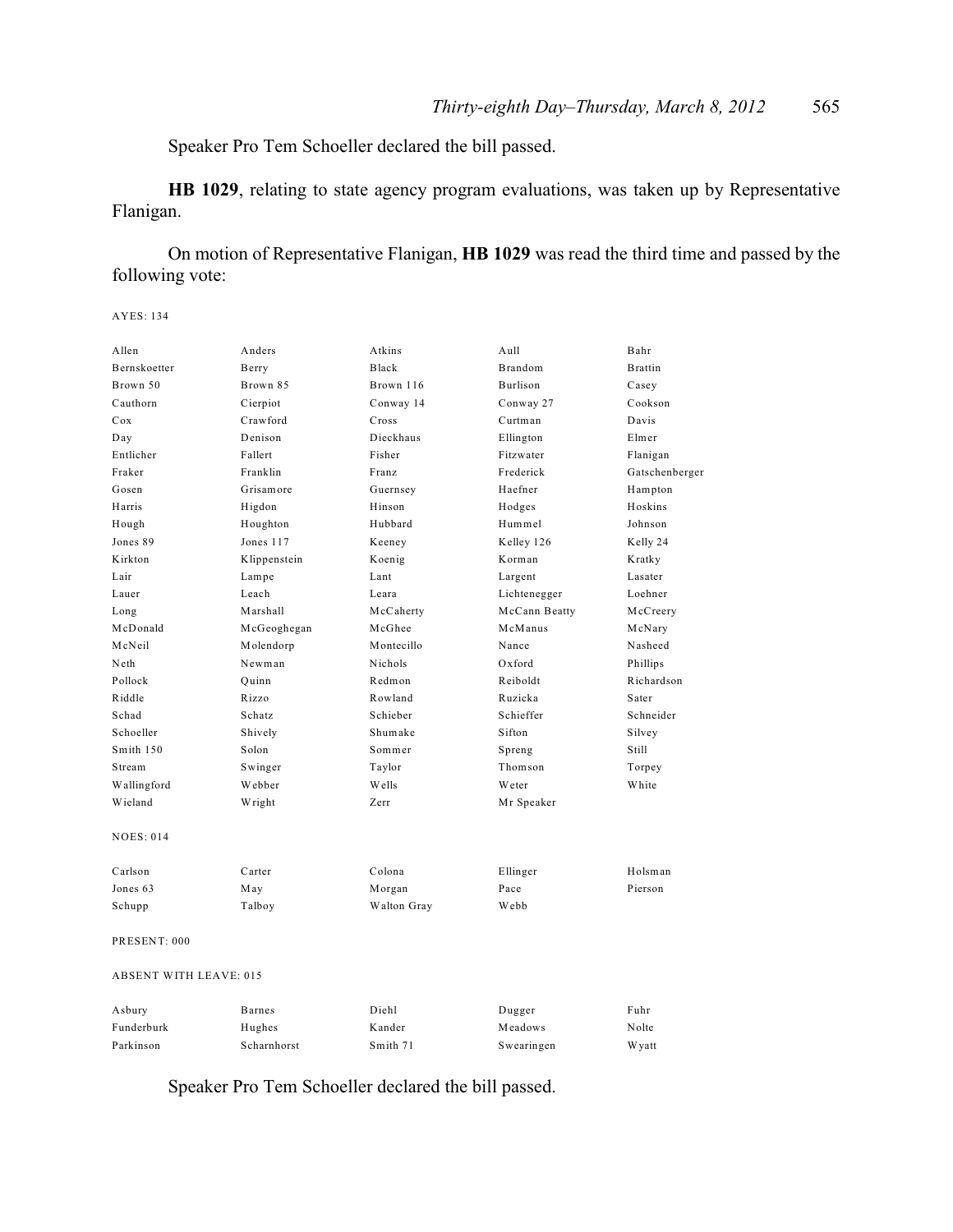**HCS HB 1495**, relating to reporting of insurance fraud, was taken up by Representative Nance.

On motion of Representative Nance, **HCS HB 1495** was read the third time and passed by the following vote:

#### AYES: 145

| Allen          | Anders              | Asbury         | Atkins          | A <sub>u</sub> 11 |
|----------------|---------------------|----------------|-----------------|-------------------|
| Bahr           | <b>Bernskoetter</b> | Berry          | Black           | <b>Brandom</b>    |
| <b>Brattin</b> | Brown 50            | Brown 116      | <b>Burlison</b> | Carlson           |
| Carter         | Casey               | Cauthorn       | Cierpiot        | Colona            |
| Conway 14      | Conway 27           | Cookson        | Crawford        | Cross             |
| Curtman        | Davis               | Day            | Denison         | Dieckhaus         |
| Dugger         | Ellinger            | Ellington      | Elmer           | Entlicher         |
| Fallert        | Fisher              | Fitzwater      | Flanigan        | Fraker            |
| Franklin       | Frederick           | Gatschenberger | Gosen           | Grisamore         |
| Guernsey       | Haefner             | Hampton        | Harris          | Higdon            |
| Hinson         | Hodges              | Holsman        | Hoskins         | Hough             |
| Houghton       | Hubbard             | Hummel         | Johnson         | Jones 63          |
| Jones 89       | Jones 117           | Keeney         | Kelley 126      | Kelly 24          |
| Kirkton        | Klippenstein        | Koenig         | Korman          | Kratky            |
| Lair           | Lampe               | Lant           | Lasater         | Lauer             |
| Leach          | Leara               | Lichtenegger   | Loehner         | Long              |
| Marshall       | May                 | McCaherty      | McCann Beatty   | McCreery          |
| McDonald       | McGeoghegan         | McGhee         | McManus         | McNary            |
| McNeil         | Molendorp           | Montecillo     | Morgan          | Nance             |
| Nasheed        | Neth                | Newman         | <b>Nichols</b>  | $Ox$ ford         |
| Pace           | Parkinson           | Phillips       | Pierson         | Pollock           |
| Ouinn          | Redmon              | Reiboldt       | Richardson      | Riddle            |
| Rizzo          | Rowland             | Ruzicka        | Sater           | Schad             |
| Schatz         | Schieber            | Schieffer      | Schneider       | Schoeller         |
| Schupp         | Shively             | Shumake        | Sifton          | Silvey            |
| Smith 150      | Solon               | Sommer         | Stream          | Swinger           |
| Talboy         | Taylor              | Thomson        | Torpey          | Wallingford       |
| Walton Gray    | Webb                | Webber         | Wells           | Weter             |
| White          | Wieland             | Wright         | Zerr            | Mr Speaker        |

NOES: 000

PRESENT: 000

ABSENT WITH LEAVE: 018

| <b>Barnes</b> | Brown 85   | Cox         | Diehl    | Franz   |
|---------------|------------|-------------|----------|---------|
| Fuhr          | Funderburk | Hughes      | Kander   | Largent |
| Meadows       | Nolte      | Scharnhorst | Smith 71 | Spreng  |
| Still         | Swearingen | W vatt      |          |         |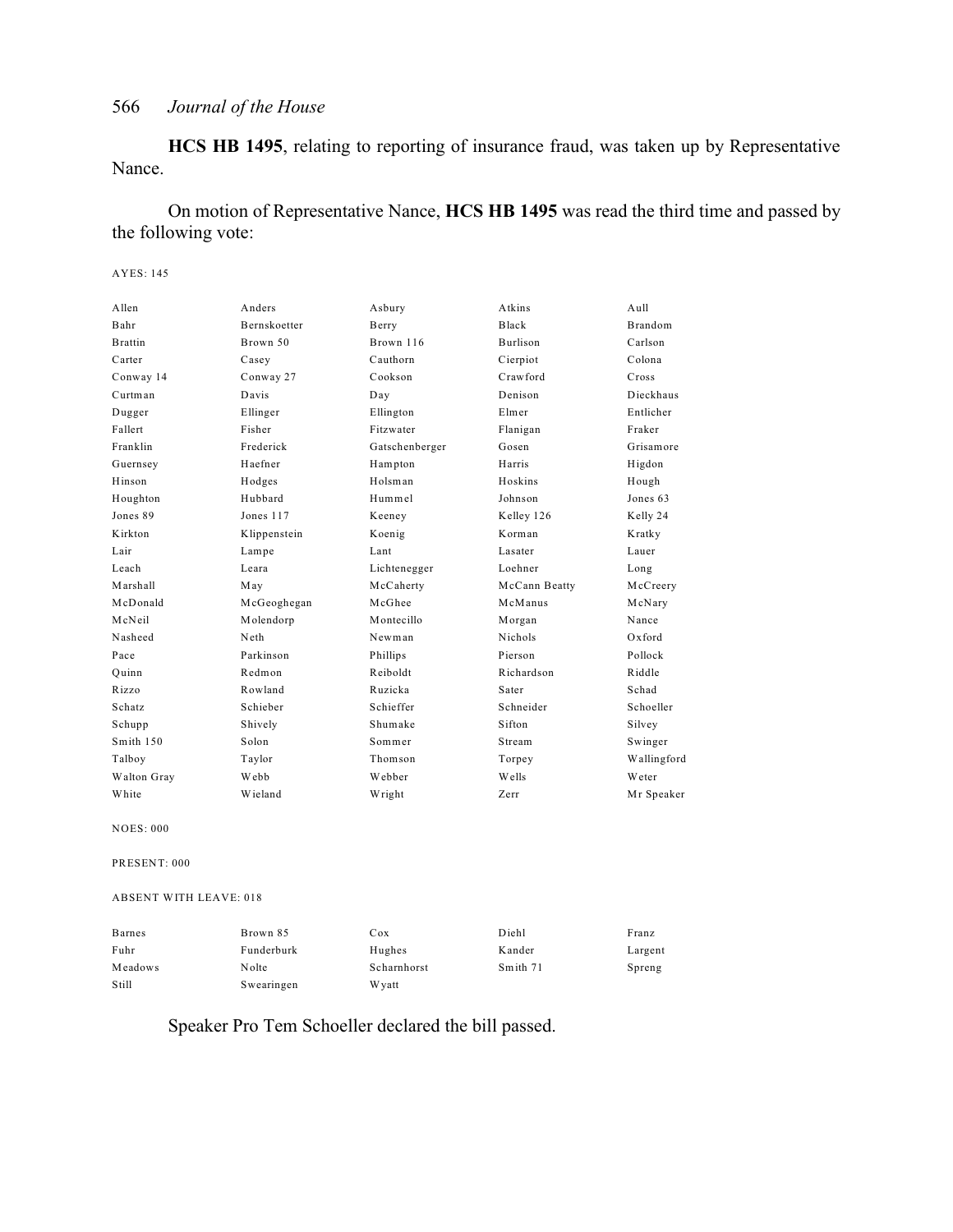**HCS HB 1212**, relating to vehicles hauling livestock or milk, was taken up by Representative Smith (150).

Representative Jones (89) moved the previous question.

Which motion was adopted by the following vote:

AYES: 098

| Allen            | Asbury         | Bahr         | Bernskoetter | Berry         |
|------------------|----------------|--------------|--------------|---------------|
| <b>Brandom</b>   | <b>Brattin</b> | Brown 85     | Brown 116    | Burlison      |
| Cauthorn         | Cierpiot       | Conway 14    | Cookson      | Cox           |
| Crawford         | Cross          | Curtman      | Davis        | Day           |
| Denison          | Dieckhaus      | Dugger       | Elmer        | Entlicher     |
| Fisher           | Fitzwater      | Flanigan     | Fraker       | Franklin      |
| Franz            | Frederick      | Gosen        | Grisamore    | Guernsey      |
| Haefner          | Hampton        | Higdon       | Hinson       | Hoskins       |
| Hough            | Houghton       | Johnson      | Jones 89     | Jones 117     |
| Keeney           | Kelley 126     | Klippenstein | Koenig       | Korman        |
| Lair             | Lant           | Largent      | Lasater      | Lauer         |
| Leach            | Leara          | Lichtenegger | Loehner      | Long          |
| Marshall         | McCaherty      | McGhee       | McNary       | Molendorp     |
| Nance            | Neth           | Parkinson    | Phillips     | Pollock       |
| Redmon           | Reiboldt       | Richardson   | Riddle       | Rowland       |
| Ruzicka          | Sater          | Schad        | Schatz       | Schieber      |
| Schneider        | Schoeller      | Shumake      | Silvey       | Smith 150     |
| Solon            | Sommer         | Stream       | Thomson      | Torpey        |
| Wallingford      | Wells          | Weter        | White        | Wieland       |
| Wright           | Zerr           | Mr Speaker   |              |               |
| <b>NOES: 052</b> |                |              |              |               |
| Anders           | Atkins         | Aull         | Black        | Brown 50      |
| Carlson          | Carter         | Casey        | Colona       | Conway 27     |
| Ellinger         | Ellington      | Fallert      | Harris       | Hodges        |
| Holsman          | Hubbard        | Hummel       | Jones 63     | Kelly 24      |
| Kirkton          | Kratky         | Lampe        | May          | McCann Beatty |
| McCreery         | McDonald       | McGeoghegan  | McManus      | McNeil        |
| Montecillo       | Morgan         | Nasheed      | Newman       | Nichols       |
| $Ox$ ford        | Pace           | Pierson      | Ouinn        | Rizzo         |
| Schieffer        | Schupp         | Shively      | Sifton       | Spreng        |
| Still            | Swinger        | Talboy       | Taylor       | Walton Gray   |
| Webb             | Webber         |              |              |               |

PRESENT: 000

ABSENT WITH LEAVE: 013

| <b>Barnes</b> | Diehl      | Fuhr          | Funderburk | Gatschenberger |
|---------------|------------|---------------|------------|----------------|
| Hughes        | Kander     | Meadows       | Nolte      | Scharnhorst    |
| Smith 71      | Swearingen | <b>W</b> vatt |            |                |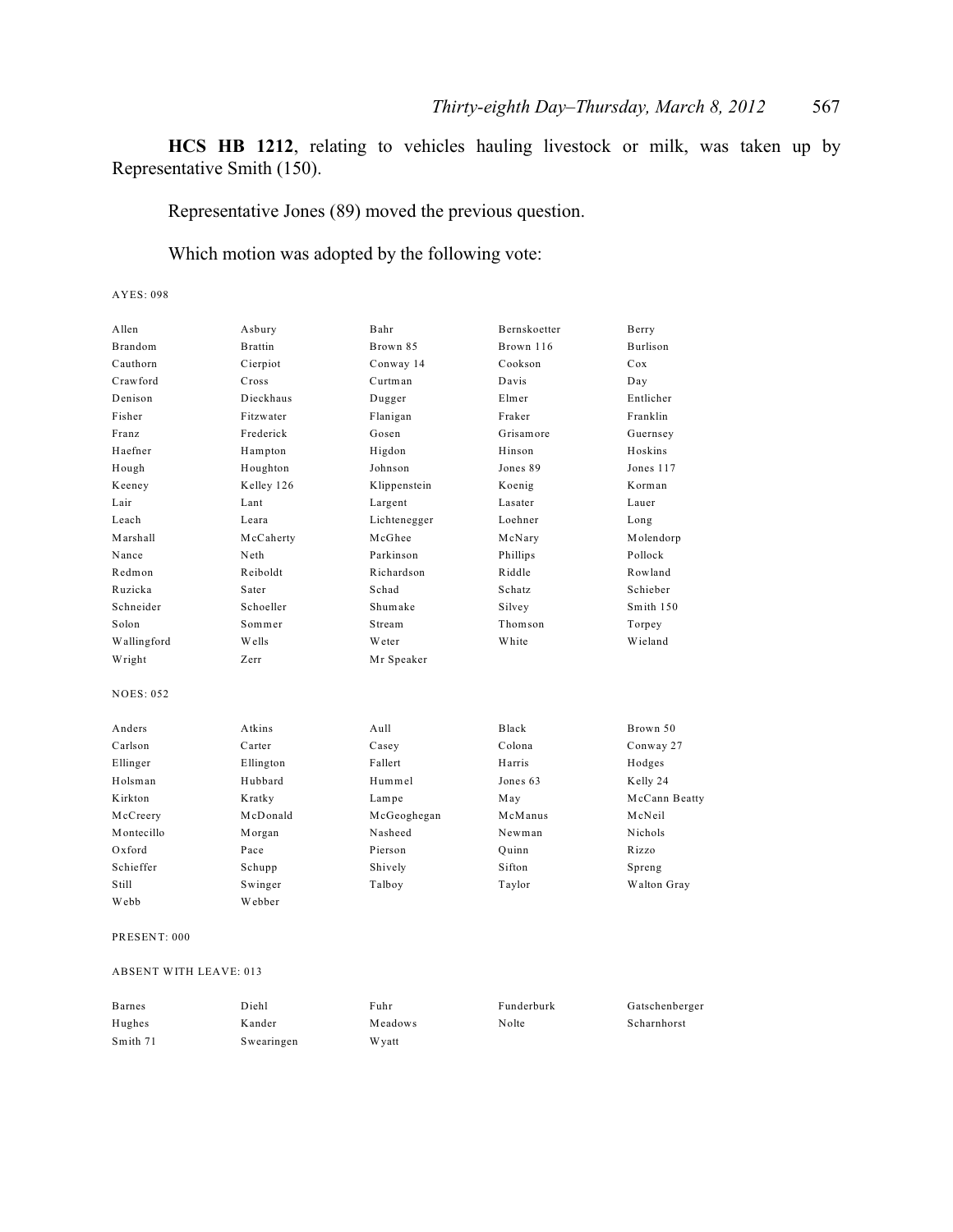On motion of Representative Smith (150), **HCS HB 1212** was read the third time and passed by the following vote:

#### AYES: 114

| Allen                         | Asbury       | Aull           | Bahr          | Berry      |
|-------------------------------|--------------|----------------|---------------|------------|
| <b>Black</b>                  | Brandom      | <b>Brattin</b> | Brown 50      | Brown 85   |
| Brown 116                     | Burlison     | Casey          | Cauthorn      | Cierpiot   |
| Conway 14                     | Conway 27    | Cookson        | Cox           | Crawford   |
| Cross                         | Curtman      | Davis          | Day           | Denison    |
| Dieckhaus                     | Dugger       | Elmer          | Entlicher     | Fallert    |
| Fisher                        | Fitzwater    | Flanigan       | Fraker        | Franklin   |
| Franz                         | Frederick    | Gosen          | Grisamore     | Guernsey   |
| Haefner                       | Hampton      | Harris         | Higdon        | Hinson     |
| Hodges                        | Holsman      | Hoskins        | Hough         | Houghton   |
| Hubbard                       | Hummel       | Johnson        | Jones 89      | Jones 117  |
| Keeney                        | Kelley 126   | Klippenstein   | Koenig        | Korman     |
| Kratky                        | Lair         | Lampe          | Lant          | Largent    |
| Lauer                         | Leach        | Leara          | Lichtenegger  | Loehner    |
| Long                          | McCaherty    | McGhee         | McNary        | Molendorp  |
| Nance                         | Nasheed      | Neth           | Parkinson     | Phillips   |
| Pollock                       | Quinn        | Redmon         | Reiboldt      | Richardson |
| Riddle                        | Rowland      | Ruzicka        | Sater         | Schad      |
| Schatz                        | Schieber     | Schieffer      | Schneider     | Schoeller  |
| Shively                       | Shumake      | Silvey         | Smith 150     | Solon      |
| Sommer                        | Stream       | Swinger        | Taylor        | Thomson    |
| Torpey                        | Wallingford  | W ells         | Weter         | White      |
| Wieland                       | Wright       | Zerr           | Mr Speaker    |            |
| <b>NOES: 035</b>              |              |                |               |            |
| Anders                        | Atkins       | Carlson        | Carter        | Colona     |
| Ellinger                      | Ellington    | Jones 63       | Kelly 24      | Kirkton    |
| Lasater                       | Marshall     | May            | McCann Beatty | McCreery   |
| McDonald                      | McGeoghegan  | McManus        | McNeil        | Montecillo |
| Morgan                        | Newman       | Nichols        | Oxford        | Pace       |
| Pierson                       | Rizzo        | Schupp         | Sifton        | Spreng     |
| Still                         | Talboy       | Walton Gray    | Webb          | Webber     |
| PRESENT: 000                  |              |                |               |            |
| <b>ABSENT WITH LEAVE: 014</b> |              |                |               |            |
| <b>Barnes</b>                 | Bernskoetter | Diehl          | Fuhr          | Funderburk |
| Gatschenberger                | Hughes       | Kander         | Meadows       | Nolte      |
| Scharnhorst                   | Smith 71     | Swearingen     | W yatt        |            |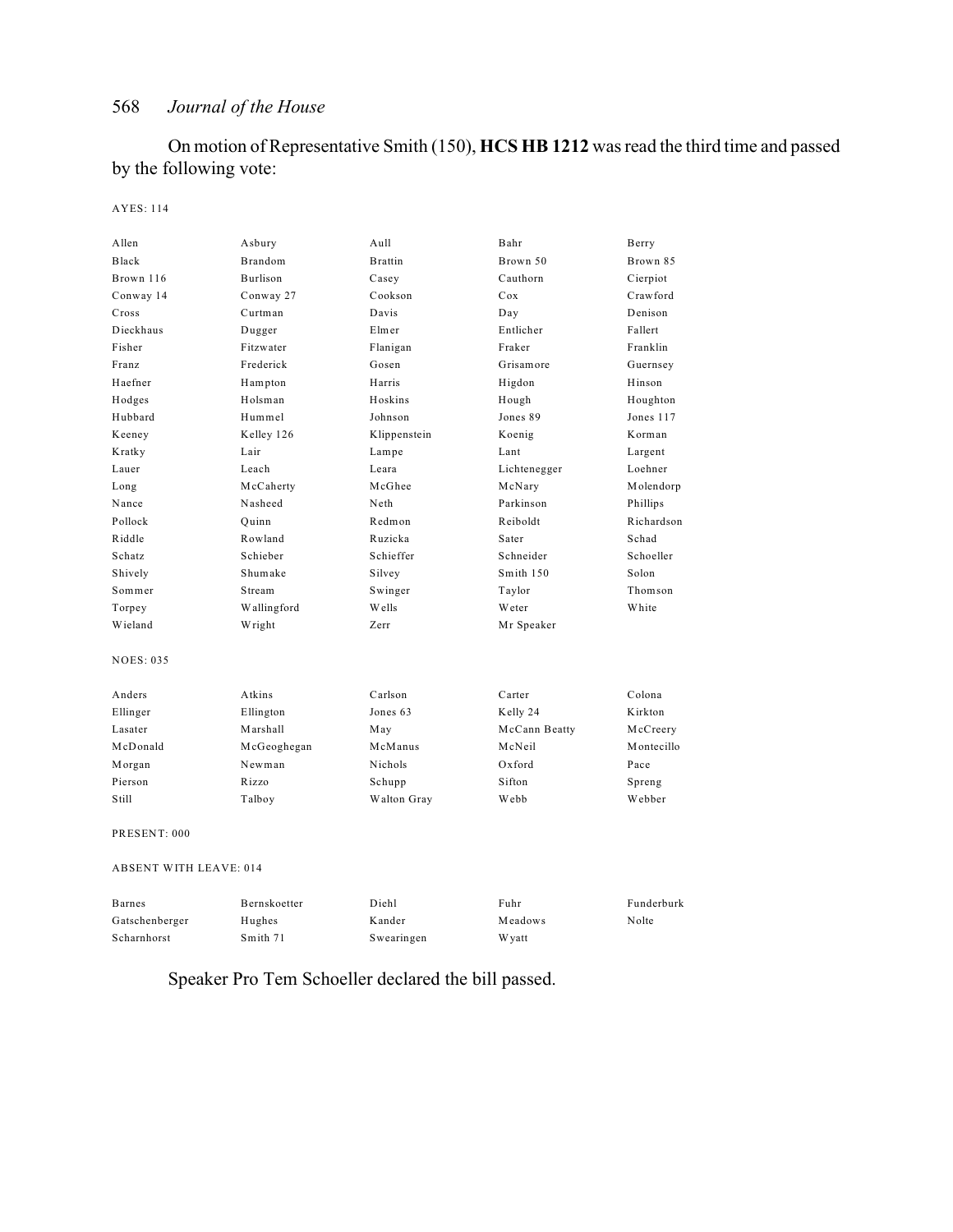**HB 1331**, relating to the transfer of retirement service, was taken up by Representative Jones (117).

On motion of Representative Jones (117), **HB 1331** was read the third time and passed by the following vote:

#### AYES: 148

| Allen            | Anders              | Asbury     | Atkins         | Aull           |
|------------------|---------------------|------------|----------------|----------------|
| Bahr             | <b>Bernskoetter</b> | Berry      | <b>Black</b>   | <b>Brandom</b> |
| <b>Brattin</b>   | Brown 50            | Brown 85   | Brown 116      | Burlison       |
| Carlson          | Carter              | Casey      | Cauthorn       | Cierpiot       |
| Colona           | Conway 14           | Conway 27  | Cookson        | Cox            |
| Crawford         | Cross               | Curtman    | Denison        | Dieckhaus      |
| Dugger           | Ellinger            | Ellington  | Elmer          | Entlicher      |
| Fallert          | Fisher              | Fitzwater  | Flanigan       | Fraker         |
| Franklin         | Franz               | Frederick  | Gatschenberger | Gosen          |
| Grisamore        | Guernsey            | Haefner    | Hampton        | Harris         |
| Higdon           | Hinson              | Hodges     | Holsman        | Hoskins        |
| Hough            | Houghton            | Hubbard    | Hughes         | Hummel         |
| Johnson          | Jones 63            | Jones 89   | Jones 117      | Keeney         |
| Kelley 126       | Kelly 24            | K irkton   | Klippenstein   | Koenig         |
| Korman           | Kratky              | Lair       | Lampe          | Lant           |
| Largent          | Lasater             | Lauer      | Leach          | Leara          |
| Lichtenegger     | Loehner             | Long       | Marshall       | May            |
| McCaherty        | McCann Beatty       | McCreery   | McDonald       | McGeoghegan    |
| McGhee           | McManus             | McNary     | McNeil         | Molendorp      |
| Montecillo       | Morgan              | Nance      | Nasheed        | Neth           |
| Newman           | Nichols             | Oxford     | Pace           | Parkinson      |
| Phillips         | Pierson             | Pollock    | Ouinn          | Redmon         |
| Reiboldt         | Richardson          | Rizzo      | Rowland        | Ruzicka        |
| Sater            | Schad               | Schatz     | Schieber       | Schieffer      |
| Schneider        | Schoeller           | Schupp     | Shively        | Shumake        |
| Sifton           | Silvey              | Smith 150  | Solon          | Sommer         |
| Spreng           | Still               | Stream     | Swinger        | Talboy         |
| Taylor           | Thomson             | Torpey     | Wallingford    | Walton Gray    |
| Webb             | Wells               | Weter      | White          | Wieland        |
| Wright           | Zerr                | Mr Speaker |                |                |
| <b>NOES: 000</b> |                     |            |                |                |

PRESENT: 000

#### ABSENT WITH LEAVE: 015

| <b>Barnes</b> | Davis    | Day        | Diehl  | Fuhr          |
|---------------|----------|------------|--------|---------------|
| Funderburk    | Kander   | Meadows    | Nolte  | Riddle        |
| Scharnhorst   | Smith 71 | Swearingen | Webber | <b>W</b> vatt |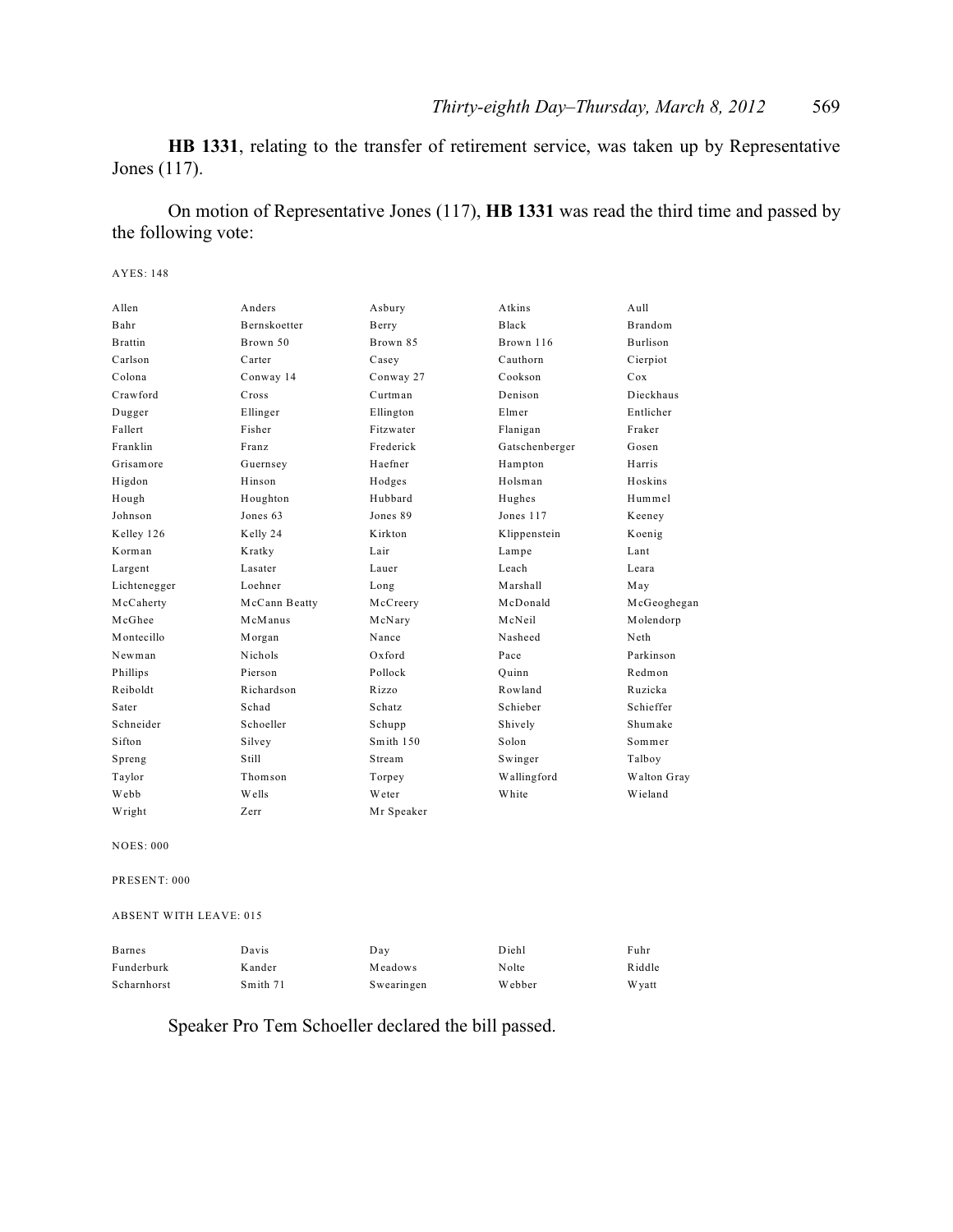**HCS HB 1123**, relating to licensure of hospitals, was taken up by Representative Frederick.

On motion of Representative Frederick, **HCS HB 1123** was read the third time and passed by the following vote:

AYES: 149

| Allen            | Anders        | Asbury    | Atkins         | Aull           |
|------------------|---------------|-----------|----------------|----------------|
| Bahr             | Berry         | Black     | <b>Brandom</b> | <b>Brattin</b> |
| Brown 50         | Brown 85      | Brown 116 | Burlison       | Carlson        |
| Carter           | Casey         | Cauthorn  | Cierpiot       | Colona         |
| Conway 14        | Conway 27     | Cookson   | Cox            | Crawford       |
| Cross            | Curtman       | Davis     | Denison        | Dieckhaus      |
| Dugger           | Ellinger      | Ellington | Elmer          | Entlicher      |
| Fallert          | Fisher        | Fitzwater | Flanigan       | Fraker         |
| Franklin         | Franz         | Frederick | Gatschenberger | Gosen          |
| Grisamore        | Guernsey      | Haefner   | Hampton        | Harris         |
| Higdon           | Hinson        | Hodges    | Holsman        | Hoskins        |
| Hough            | Houghton      | Hubbard   | Hughes         | Hummel         |
| Johnson          | Jones 63      | Jones 89  | Jones 117      | Keeney         |
| Kelley 126       | Kelly 24      | Kirkton   | Klippenstein   | Koenig         |
| Korman           | Kratky        | Lair      | Lampe          | Lant           |
| Largent          | Lasater       | Lauer     | Leach          | Leara          |
| Lichtenegger     | Loehner       | Long      | Marshall       | May            |
| McCaherty        | McCann Beatty | McCreery  | McDonald       | McGeoghegan    |
| McGhee           | McManus       | McNary    | McNeil         | Molendorp      |
| Montecillo       | Morgan        | Nance     | Nasheed        | Neth           |
| Newman           | Nichols       | $Ox$ ford | Pace           | Parkinson      |
| Phillips         | Pierson       | Pollock   | Ouinn          | Redmon         |
| Reiboldt         | Richardson    | Riddle    | Rizzo          | Rowland        |
| Ruzicka          | Sater         | Schad     | Schatz         | Schieber       |
| Schieffer        | Schneider     | Schoeller | Schupp         | Shively        |
| Sifton           | Silvey        | Smith 150 | Solon          | Sommer         |
| Spreng           | Still         | Stream    | Swinger        | Talboy         |
| Taylor           | Thomson       | Torpey    | Wallingford    | Walton Gray    |
| Webb             | Webber        | Wells     | Weter          | White          |
| Wieland          | Wright        | Zerr      | Mr Speaker     |                |
| <b>NOES: 000</b> |               |           |                |                |
| PRESENT: 000     |               |           |                |                |

ABSENT WITH LEAVE: 014

| <b>Barnes</b> | Bernskoetter | Day        | Diehl  | Fuhr        |
|---------------|--------------|------------|--------|-------------|
| Funderburk    | Kander       | Meadows    | Nolte  | Scharnhorst |
| Shumake       | Smith 71     | Swearingen | W yatt |             |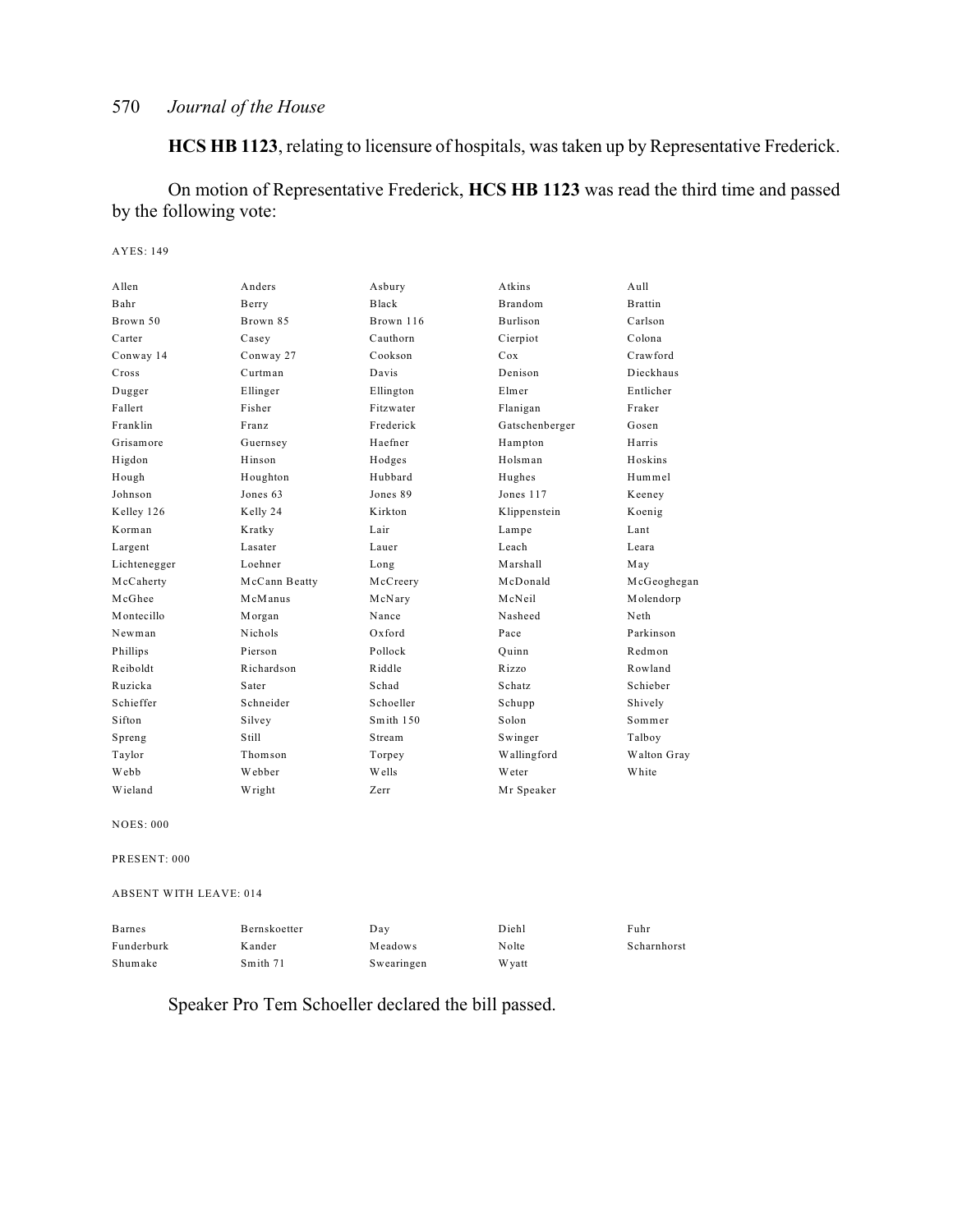**HB 1513**, relating to animal rights, was taken up by Representative Franz.

On motion of Representative Franz, **HB 1513** was read the third time and passed by the following vote:

#### AYES: 116

| Allen                         | Asbury     | A <sub>u</sub> 11 | Bahr           | Bernskoetter |
|-------------------------------|------------|-------------------|----------------|--------------|
| Berry                         | Black      | <b>Brandom</b>    | <b>Brattin</b> | Brown 50     |
| Brown 85                      | Brown 116  | Burlison          | Carter         | Casey        |
| Cauthorn                      | Cierpiot   | Conway 14         | Conway 27      | Cookson      |
| Cox                           | Crawford   | Cross             | Curtman        | Davis        |
| Dieckhaus                     | Dugger     | Elmer             | Entlicher      | Fallert      |
| Fisher                        | Fitzwater  | Flanigan          | Fraker         | Franklin     |
| Franz                         | Frederick  | Fuhr              | Gatschenberger | Gosen        |
| Grisamore                     | Guernsey   | Haefner           | Hampton        | Harris       |
| Higdon                        | Hinson     | Hodges            | Hoskins        | Hough        |
| Houghton                      | Hubbard    | Hughes            | Hummel         | Johnson      |
| Jones 89                      | Jones 117  | Keeney            | Kelley 126     | Klippenstein |
| Koenig                        | Korman     | Lair              | Lant           | Largent      |
| Lasater                       | Lauer      | Leach             | Leara          | Lichtenegger |
| Loehner                       | Long       | Marshall          | McCaherty      | McGhee       |
| McNary                        | Molendorp  | Nance             | Nasheed        | Neth         |
| Parkinson                     | Phillips   | Pollock           | Ouinn          | Redmon       |
| Reiboldt                      | Richardson | Riddle            | Rowland        | Ruzicka      |
| Sater                         | Schad      | Schatz            | Schieber       | Schieffer    |
| Schneider                     | Schoeller  | Shively           | Shumake        | Silvey       |
| Smith 150                     | Solon      | Sommer            | Stream         | Swinger      |
| Thomson                       | Torpey     | Wallingford       | Webb           | Wells        |
| Weter                         | White      | Wieland           | Wright         | Zerr         |
| Mr Speaker                    |            |                   |                |              |
| NOES: 033                     |            |                   |                |              |
| Anders                        | Atkins     | Carlson           | Colona         | Ellinger     |
| Ellington                     | Holsman    | Jones 63          | Kirkton        | Kratky       |
| Lampe                         | May        | McCann Beatty     | McCreery       | McDonald     |
| McGeoghegan                   | McManus    | McNeil            | Montecillo     | Morgan       |
| Newman                        | Nichols    | Oxford            | Pace           | Pierson      |
| Rizzo                         | Schupp     | Sifton            | Spreng         | Still        |
| Talboy                        | Taylor     | Walton Gray       |                |              |
| PRESENT: 000                  |            |                   |                |              |
| <b>ABSENT WITH LEAVE: 014</b> |            |                   |                |              |
| Barnes                        | Day        | Denison           | Diehl          | Funderburk   |

Speaker Pro Tem Schoeller declared the bill passed.

Smith 71 Swearingen Webber Wyatt

Kander Kelly 24 Meadows Nolte Scharnhorst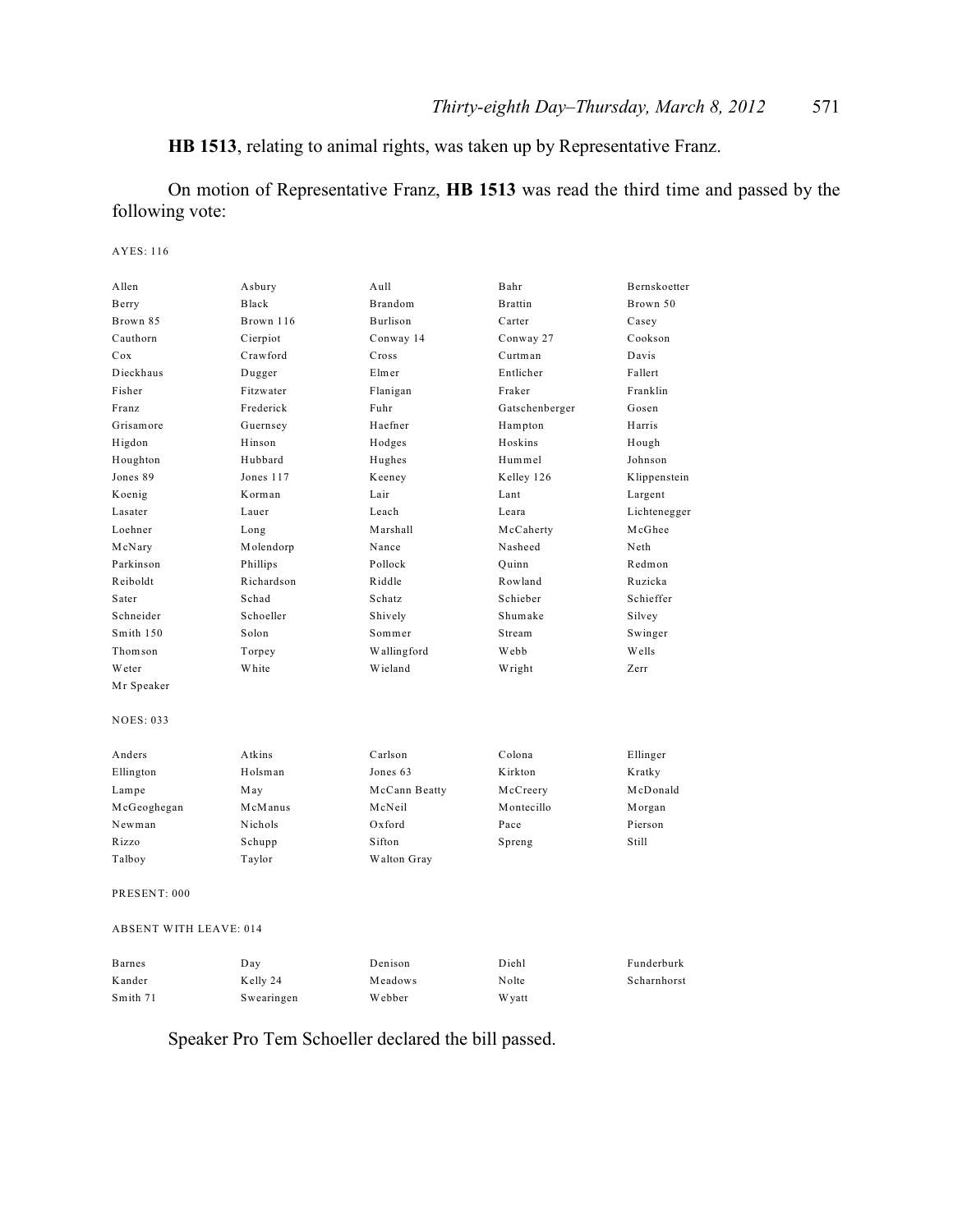**HCS HBs 1659 & 1116**, relating to a land bank agency in Kansas City, was taken up by Representative Torpey.

On motion of Representative Torpey, **HCS HBs 1659 & 1116** was read the third time and passed by the following vote:

AYES: 136

| Allen                         | Anders       | Asbury       | Atkins         | Aull           |  |
|-------------------------------|--------------|--------------|----------------|----------------|--|
| Bahr                          | Berry        | <b>Black</b> | <b>Brandom</b> | <b>Brattin</b> |  |
| Brown 50                      | Brown 85     | Brown 116    | Carlson        | Carter         |  |
| Casey                         | Cauthorn     | Cierpiot     | Colona         | Conway 14      |  |
| Conway 27                     | Cookson      | Crawford     | Cross          | Davis          |  |
| Denison                       | Dieckhaus    | Dugger       | Ellinger       | Ellington      |  |
| Elmer                         | Entlicher    | Fallert      | Fisher         | Fitzwater      |  |
| Flanigan                      | Fraker       | Frederick    | Fuhr           | Gatschenberger |  |
| Gosen                         | Grisamore    | Guernsey     | Haefner        | Hampton        |  |
| Harris                        | Higdon       | Hinson       | Hodges         | Holsman        |  |
| Hoskins                       | Hough        | Houghton     | Hubbard        | Hummel         |  |
| Johnson                       | Jones 63     | Jones 89     | Jones 117      | Keeney         |  |
| Kelley 126                    | Kirkton      | Klippenstein | Korman         | Kratky         |  |
| Lair                          | Lampe        | Lant         | Largent        | Lasater        |  |
| Lauer                         | Leach        | Leara        | Lichtenegger   | Loehner        |  |
| Long                          | May          | McCaherty    | McCann Beatty  | McDonald       |  |
| McGeoghegan                   | McGhee       | McManus      | McNary         | McNeil         |  |
| Molendorp                     | Montecillo   | Morgan       | Nance          | Nasheed        |  |
| Neth                          | Newman       | Nichols      | Oxford         | Pace           |  |
| Phillips                      | Pierson      | Ouinn        | Redmon         | Reiboldt       |  |
| Richardson                    | Riddle       | Rizzo        | Rowland        | Ruzicka        |  |
| Sater                         | Schatz       | Schieber     | Schieffer      | Schneider      |  |
| Schoeller                     | Schupp       | Shively      | Shumake        | Sifton         |  |
| Silvey                        | Smith 150    | Solon        | Sommer         | Spreng         |  |
| <b>Still</b>                  | Stream       | Swinger      | Talboy         | Taylor         |  |
| Thomson                       | Torpey       | Wallingford  | Walton Gray    | Webb           |  |
| Webber                        | Weter        | White        | Wieland        | Wright         |  |
| Zerr                          |              |              |                |                |  |
| <b>NOES: 010</b>              |              |              |                |                |  |
| Burlison                      | Cox          | Curtman      | Franklin       | Franz          |  |
| Koenig                        | Marshall     | Pollock      | Schad          | Wells          |  |
| PRESENT: 000                  |              |              |                |                |  |
| <b>ABSENT WITH LEAVE: 017</b> |              |              |                |                |  |
| <b>Barnes</b>                 | Bernskoetter | Day          | Diehl          | Funderburk     |  |
| Hughes                        | Kander       | Kelly 24     | McCreery       | Meadows        |  |
| Nolte                         | Parkinson    | Scharnhorst  | Smith 71       | Swearingen     |  |
| W yatt                        | Mr Speaker   |              |                |                |  |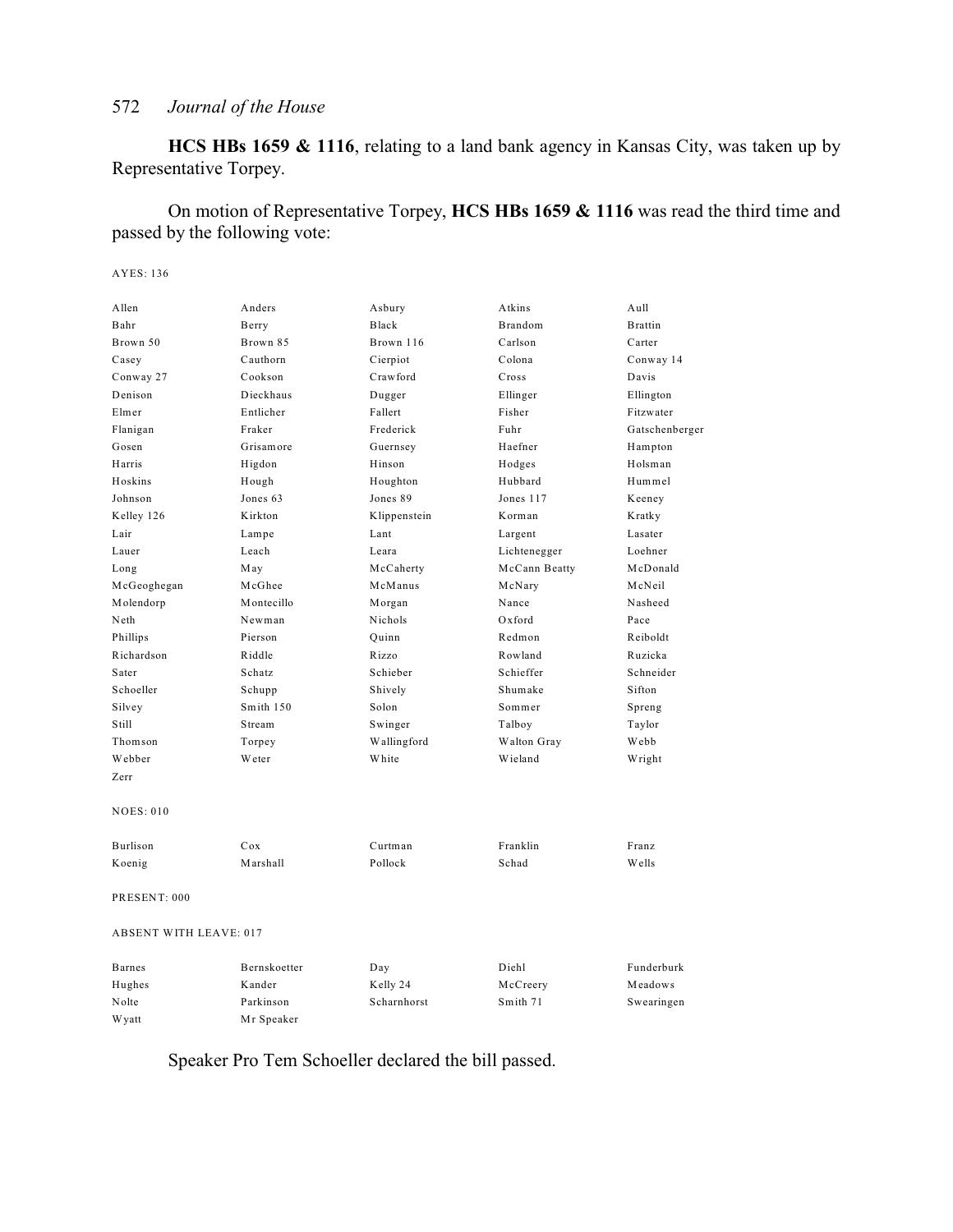**HCS HB 1214**, relating to the Missouri Entrepreneur Resource Network, was taken up by Representative Torpey.

On motion of Representative Torpey, **HCS HB 1214** was read the third time and passed by the following vote:

AYES: 150

| Allen                         | Anders       | Asbury        | Atkins       | A <sub>u</sub> 11 |
|-------------------------------|--------------|---------------|--------------|-------------------|
| Bahr                          | Bernskoetter | Berry         | <b>Black</b> | Brandom           |
| <b>Brattin</b>                | Brown 50     | Brown 85      | Brown 116    | Burlison          |
| Carlson                       | Carter       | Casey         | Cauthorn     | Cierpiot          |
| Colona                        | Conway 14    | Conway 27     | Cookson      | Cox               |
| Crawford                      | Curtman      | Davis         | Denison      | Dieckhaus         |
| Dugger                        | Ellinger     | Ellington     | Elmer        | Entlicher         |
| Fallert                       | Fisher       | Fitzwater     | Flanigan     | Fraker            |
| Franklin                      | Franz        | Frederick     | Fuhr         | Gatschenberger    |
| Gosen                         | Grisamore    | Guernsey      | Haefner      | Hampton           |
| Harris                        | Higdon       | Hinson        | Hodges       | Holsman           |
| Hoskins                       | Hough        | Houghton      | Hubbard      | Hughes            |
| Hummel                        | Johnson      | Jones 63      | Jones 89     | Jones 117         |
| Keeney                        | Kelley 126   | Kelly 24      | K irkton     | Klippenstein      |
| Koenig                        | Korman       | Kratky        | Lair         | Lampe             |
| Lant                          | Largent      | Lasater       | Lauer        | Leach             |
| Leara                         | Lichtenegger | Loehner       | Long         | Marshall          |
| May                           | McCaherty    | McCann Beatty | McCreery     | McDonald          |
| McGeoghegan                   | McGhee       | McManus       | McNary       | McNeil            |
| Molendorp                     | Montecillo   | Morgan        | Nance        | Nasheed           |
| Neth                          | Newman       | Nichols       | $Ox$ ford    | Pace              |
| Parkinson                     | Phillips     | Pierson       | Pollock      | Ouinn             |
| Redmon                        | Reiboldt     | Richardson    | Riddle       | Rizzo             |
| Rowland                       | Ruzicka      | Sater         | Schad        | Schatz            |
| Schieber                      | Schieffer    | Schneider     | Schoeller    | Schupp            |
| Shively                       | Shumake      | Sifton        | Silvey       | Smith 150         |
| Solon                         | Sommer       | Spreng        | Still        | Stream            |
| Swinger                       | Talboy       | Taylor        | Thomson      | Torpey            |
| Wallingford                   | Walton Gray  | Webb          | Webber       | Wells             |
| <b>W</b> eter                 | White        | Wieland       | Zerr         | Mr Speaker        |
| <b>NOES: 000</b>              |              |               |              |                   |
| PRESENT: 000                  |              |               |              |                   |
| <b>ABSENT WITH LEAVE: 013</b> |              |               |              |                   |

Barnes Cross Day Diehl Funderburk Kander Meadows Nolte Scharnhorst Smith 71 Swearingen Wright Wyatt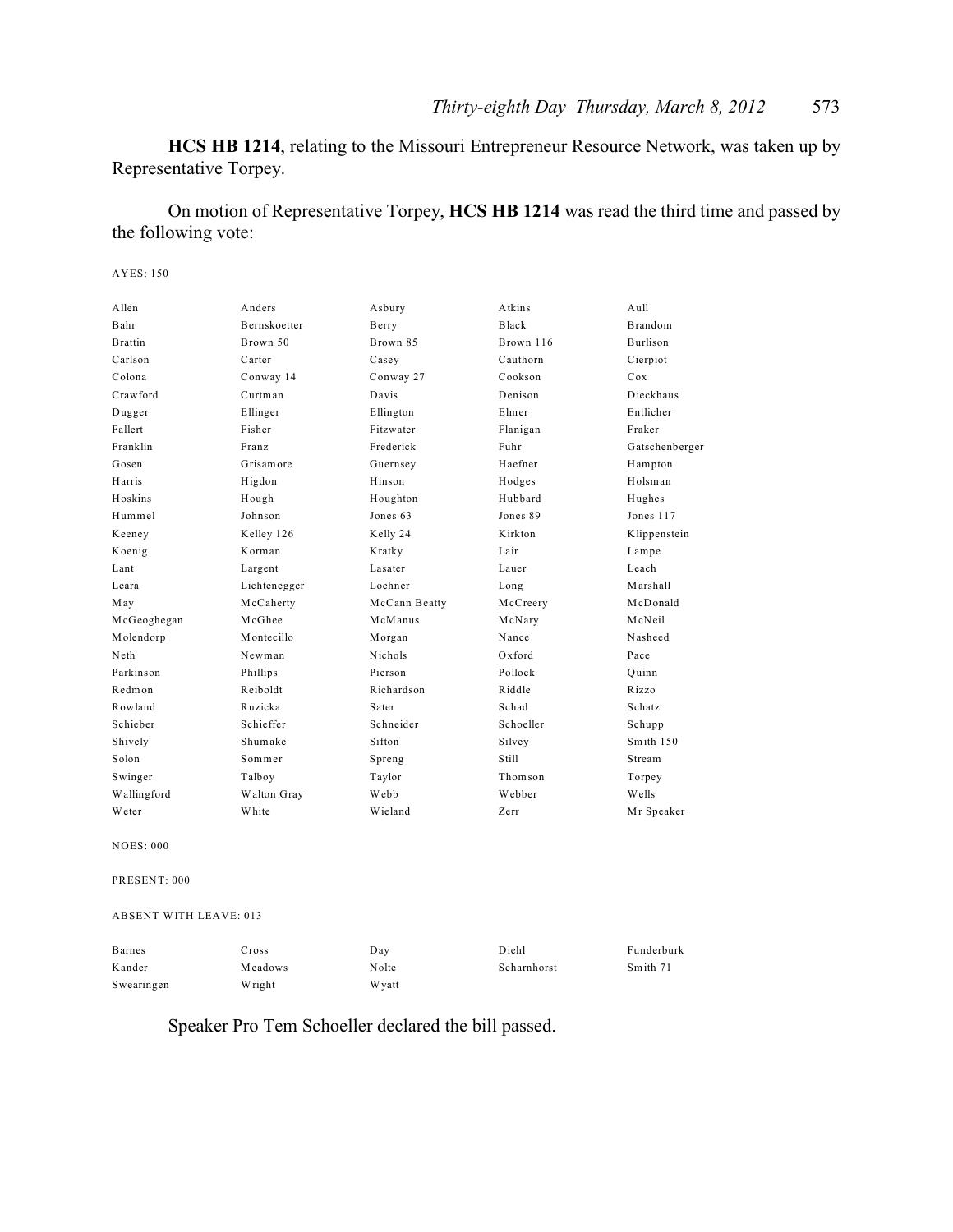**HB 1621**, relating to discrimination regarding firearms, was taken up by Representative Brown (116).

On motion of Representative Brown (116), **HB 1621** was read the third time and passed by the following vote:

#### AYES: 115

| Allen                         | Asbury      | Aull            | Bernskoetter | Berry          |
|-------------------------------|-------------|-----------------|--------------|----------------|
| Black                         | Brandom     | <b>Brattin</b>  | Brown 85     | Brown 116      |
| Burlison                      | Casey       | Cauthorn        | Cierpiot     | Conway 14      |
| Conway 27                     | Cookson     | C <sub>ox</sub> | Crawford     | Cross          |
| Davis                         | Denison     | Dieckhaus       | Dugger       | Entlicher      |
| Fallert                       | Fisher      | Fitzwater       | Flanigan     | Fraker         |
| Franklin                      | Franz       | Frederick       | Fuhr         | Gatschenberger |
| Gosen                         | Grisamore   | Guernsey        | Haefner      | Hampton        |
| Harris                        | Higdon      | Hinson          | Hodges       | Hoskins        |
| Hough                         | Houghton    | Hubbard         | Hughes       | Johnson        |
| Jones 89                      | Jones 117   | Keeney          | Kelley 126   | Klippenstein   |
| Korman                        | Kratky      | Lair            | Lampe        | Lant           |
| Largent                       | Lasater     | Lauer           | Leach        | Leara          |
| Lichtenegger                  | Loehner     | Long            | Marshall     | McCaherty      |
| McGeoghegan                   | McGhee      | McManus         | McNary       | Molendorp      |
| Nance                         | Nasheed     | Neth            | Parkinson    | Phillips       |
| Pollock                       | Ouinn       | Redmon          | Reiboldt     | Richardson     |
| Riddle                        | Rizzo       | Rowland         | Ruzicka      | Sater          |
| Schad                         | Schatz      | Schieber        | Schieffer    | Schneider      |
| Schoeller                     | Shively     | Shumake         | Silvey       | Smith 150      |
| Solon                         | Sommer      | Stream          | Swinger      | Thomson        |
| Torpey                        | Wallingford | Webber          | Wells        | Weter          |
| White                         | Wieland     | Wright          | Zerr         | Mr Speaker     |
| NOES: 036                     |             |                 |              |                |
| Anders                        | Atkins      | Bahr            | Brown 50     | Carlson        |
| Carter                        | Colona      | Curtman         | Ellinger     | Ellington      |
| Holsman                       | Hummel      | Jones 63        | Kelly 24     | Kirkton        |
| Koenig                        | May         | McCann Beatty   | McCreery     | McDonald       |
| McNeil                        | Montecillo  | Morgan          | Newman       | Nichols        |
| Oxford                        | Pace        | Pierson         | Schupp       | Sifton         |
| Spreng                        | Still       | Talboy          | Taylor       | Walton Gray    |
| Webb                          |             |                 |              |                |
| PRESENT: 000                  |             |                 |              |                |
| <b>ABSENT WITH LEAVE: 012</b> |             |                 |              |                |
| Barnes                        | Day         | Diehl           | Elmer        | Funderburk     |

Speaker Pro Tem Schoeller declared the bill passed.

Swearingen Wyatt

Kander Meadows Nolte Scharnhorst Smith 71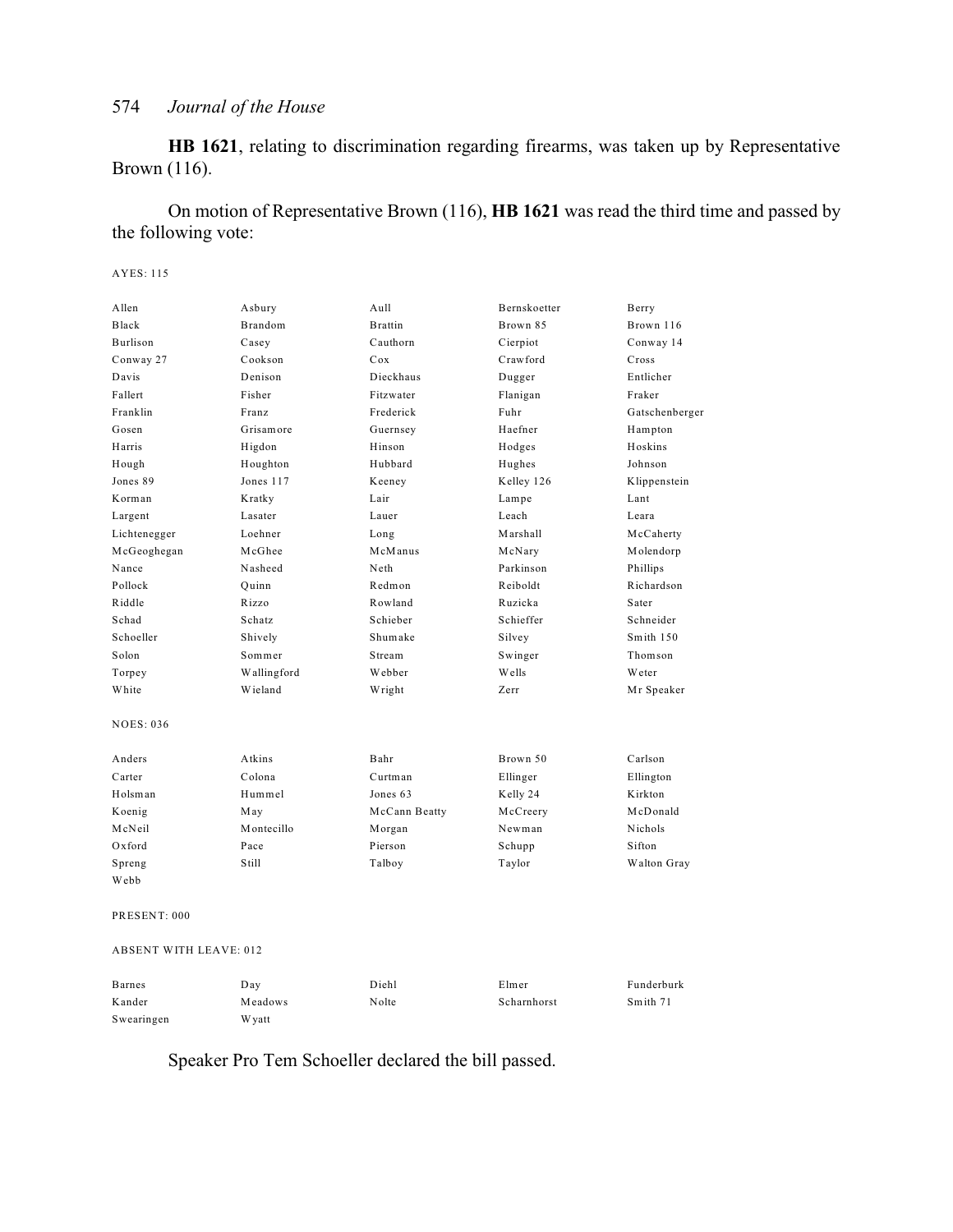**HB 1504**, relating to sales taxes, was taken up by Representative Richardson.

On motion of Representative Richardson, **HB 1504** was read the third time and passed by the following vote:

#### AYES: 133

| Allen                         | Anders       | Asbury      | Atkins         | Aull        |
|-------------------------------|--------------|-------------|----------------|-------------|
| Bahr                          | Bernskoetter | Berry       | Black          | Brandom     |
| Brown 50                      | Brown 85     | Brown 116   | Carter         | Casey       |
| Cauthorn                      | Cierpiot     | Colona      | Conway 14      | Conway 27   |
| Cookson                       | Cox          | Crawford    | Cross          | Davis       |
| Denison                       | Dieckhaus    | Dugger      | Ellinger       | Elmer       |
| Entlicher                     | Fallert      | Fisher      | Fitzwater      | Flanigan    |
| Fraker                        | Franz        | Frederick   | Gatschenberger | Gosen       |
| Grisamore                     | Guernsey     | Haefner     | Hampton        | Harris      |
| Higdon                        | Hinson       | Hodges      | Holsman        | Hoskins     |
| Hough                         | Houghton     | Hubbard     | Hummel         | Johnson     |
| Jones 63                      | Jones 89     | Jones 117   | Keeney         | Kelley 126  |
| Kelly 24                      | Klippenstein | Korman      | Kratky         | Lair        |
| Lampe                         | Lant         | Largent     | Lauer          | Leara       |
| Lichtenegger                  | Loehner      | Long        | May            | McCaherty   |
| McCann Beatty                 | McDonald     | McGeoghegan | McGhee         | McManus     |
| McNary                        | McNeil       | Molendorp   | Montecillo     | Morgan      |
| Nance                         | Nasheed      | Neth        | Newman         | Nichols     |
| Pace                          | Phillips     | Pierson     | Pollock        | Quinn       |
| Redmon                        | Reiboldt     | Richardson  | Riddle         | Rizzo       |
| Rowland                       | Ruzicka      | Sater       | Schad          | Schatz      |
| Schieffer                     | Schneider    | Schoeller   | Shively        | Shumake     |
| Sifton                        | Silvey       | Smith 150   | Solon          | Sommer      |
| Spreng                        | Still        | Stream      | Swinger        | Talboy      |
| Taylor                        | Thomson      | Torpey      | Wallingford    | Walton Gray |
| Webber                        | Wells        | Weter       | White          | Wieland     |
| Wright                        | Zerr         | Mr Speaker  |                |             |
| <b>NOES: 017</b>              |              |             |                |             |
|                               |              |             |                |             |
| <b>Brattin</b>                | Burlison     | Carlson     | Curtman        | Franklin    |
| Fuhr                          | Hughes       | Kirkton     | Koenig         | Lasater     |
| Leach                         | Marshall     | McCreery    | Oxford         | Parkinson   |
| Schieber                      | Schupp       |             |                |             |
| PRESENT: 001                  |              |             |                |             |
| Ellington                     |              |             |                |             |
|                               |              |             |                |             |
| <b>ABSENT WITH LEAVE: 012</b> |              |             |                |             |
| <b>Barnes</b>                 | Day          | Diehl       | Funderburk     | Kander      |
| Meadows                       | Nolte        | Scharnhorst | Smith 71       | Swearingen  |
| Webb                          | W yatt       |             |                |             |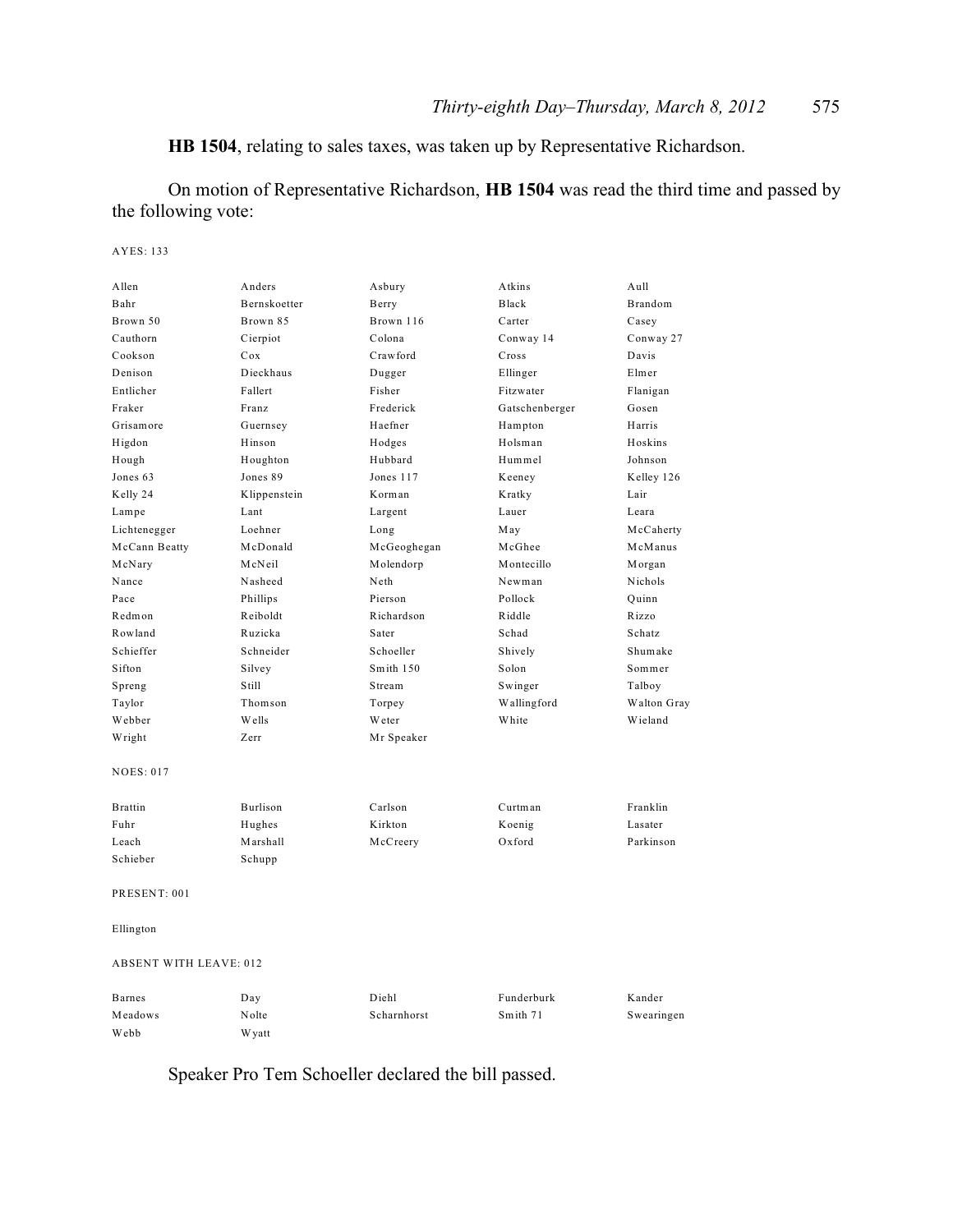# The emergency clause was adopted by the following vote:

#### AYES: 125

| Allen            | Anders         | Asbury         | Atkins     | Aull          |
|------------------|----------------|----------------|------------|---------------|
| Bernskoetter     | Berry          | Black          | Brandom    | Brown 50      |
| Brown 85         | Brown 116      | Carter         | Casey      | Cauthorn      |
| Cierpiot         | Colona         | Conway 14      | Conway 27  | Cookson       |
| Cox              | Crawford       | Cross          | Davis      | Denison       |
| Dieckhaus        | Dugger         | Ellinger       | Elmer      | Entlicher     |
| Fallert          | Fisher         | Fitzwater      | Flanigan   | Fraker        |
| Franz            | Frederick      | Gatschenberger | Gosen      | Grisamore     |
| Guernsey         | Haefner        | Hampton        | Harris     | Higdon        |
| Hinson           | Hodges         | Holsman        | Hoskins    | Hough         |
| Houghton         | Hubbard        | Hummel         | Johnson    | Jones 63      |
| Jones 89         | Jones 117      | Keeney         | Kelley 126 | Kelly 24      |
| Klippenstein     | Korman         | Kratky         | Lair       | Lampe         |
| Lant             | Largent        | Lauer          | Leara      | Lichtenegger  |
| Loehner          | Long           | May            | McCaherty  | McCann Beatty |
| McDonald         | McGeoghegan    | McGhee         | McManus    | McNary        |
| McNeil           | Molendorp      | Montecillo     | Morgan     | Nance         |
| Nasheed          | Neth           | Nichols        | Pace       | Phillips      |
| Quinn            | Redmon         | Reiboldt       | Richardson | Riddle        |
| Rizzo            | Rowland        | Ruzicka        | Sater      | Schatz        |
| Schieffer        | Schneider      | Schoeller      | Shively    | Shumake       |
| Sifton           | Silvey         | Smith 150      | Solon      | Sommer        |
| Stream           | Swinger        | Talboy         | Thomson    | Torpey        |
| Wallingford      | Walton Gray    | Webber         | Wells      | Weter         |
| White            | Wieland        | Wright         | Zerr       | Mr Speaker    |
| <b>NOES: 023</b> |                |                |            |               |
| Bahr             | <b>Brattin</b> | Burlison       | Carlson    | Curtman       |
| Franklin         | Fuhr           | Hughes         | Kirkton    | Koenig        |
| Lasater          | Leach          | Marshall       | McCreery   | Newman        |
| Oxford           | Parkinson      | Pierson        | Schieber   | Schupp        |
| Spreng           | Still          | Taylor         |            |               |
| PRESENT: 001     |                |                |            |               |
| Ellington        |                |                |            |               |

ABSENT WITH LEAVE: 014

| <b>Barnes</b> | Day        | Diehl   | Funderburk | Kander      |
|---------------|------------|---------|------------|-------------|
| Meadows       | Nolte      | Pollock | Schad      | Scharnhorst |
| Smith 71      | Swearingen | Webb    | W yatt     |             |

Speaker Tilley assumed the Chair.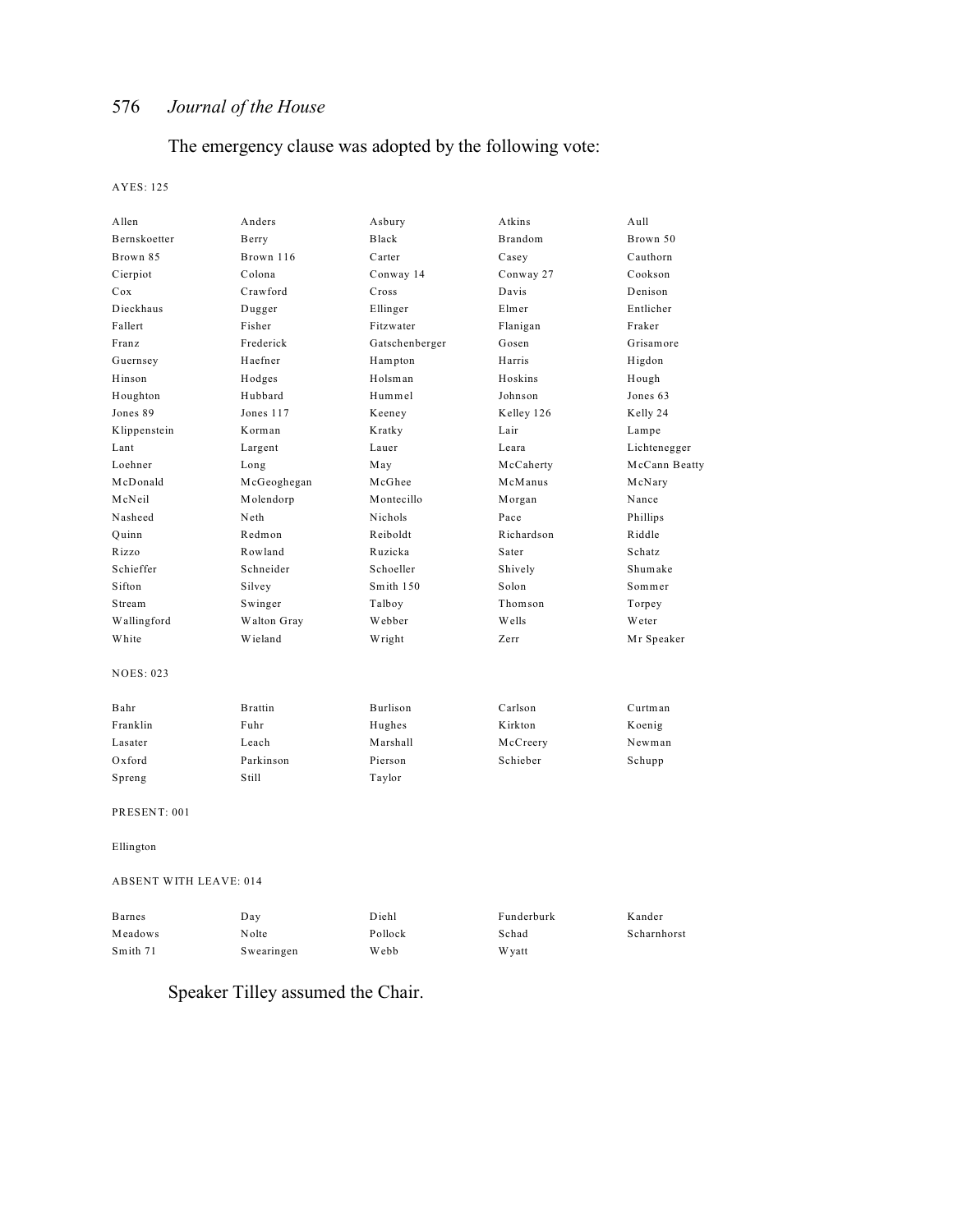### **MESSAGE FROM THE SENATE**

Mr. Speaker: I am instructed by the Senate to inform the House of Representatives that the Senate has taken up and passed **HB 1219.**

#### **SIGNING OF HOUSE BILL**

All other business of the House was suspended while **HB 1219** was read at length and, there being no objection, was signed by the Speaker to the end that the same may become law.

Having been duly signed in open session of the Senate, **HB 1219** was delivered to the Governor by the Chief Clerk of the House.

#### **SIGNING OF SENATE BILL**

All other business of the House was suspended while **SS SCS SB 572** was read at length and, there being no objection, was signed by the Speaker to the end that the same may become law.

Speaker Pro Tem Schoeller resumed the Chair.

#### **THIRD READING OF HOUSE BILLS**

**HCS HBs 1319, 1045 & 1369**, relating to weapons, was taken up by Representative Riddle.

On motion of Representative Riddle, **HCS HBs 1319, 1045 & 1369** was read the third time and passed by the following vote:

| Anders       | Asbury    | Aull       | Bahr           |
|--------------|-----------|------------|----------------|
| Berry        | Black     | Brandom    | <b>Brattin</b> |
| Brown 116    | Burlison  | Casey      | Cauthorn       |
| Conway 14    | Conway 27 | Cookson    | Cox            |
| Cross        | Curtman   | Davis      | Denison        |
| Dugger       | Ellington | Elmer      | Entlicher      |
| Fisher       | Fitzwater | Flanigan   | Fraker         |
| Franz        | Frederick | Fuhr       | Gatschenberger |
| Grisamore    | Guernsey  | Haefner    | Hampton        |
| Higdon       | Hinson    | Hodges     | Hoskins        |
| Houghton     | Hubbard   | Hughes     | Johnson        |
| Jones 117    | Keeney    | Kelley 126 | Klippenstein   |
| Korman       | Kratky    | Lair       | Lampe          |
| Largent      | Lasater   | Lauer      | Leach          |
| Lichtenegger | Loehner   | Long       | Marshall       |
| McGeoghegan  | McGhee    | McNary     | Molendorp      |
| Nasheed      | Neth      | Parkinson  | Phillips       |
| Ouinn        | Redmon    | Reiboldt   | Richardson     |
| Rizzo        | Rowland   | Ruzicka    | Sater          |
| Schatz       | Schieber  | Schieffer  | Schneider      |
| Shively      | Shumake   | Silvey     | Smith 150      |
|              |           |            |                |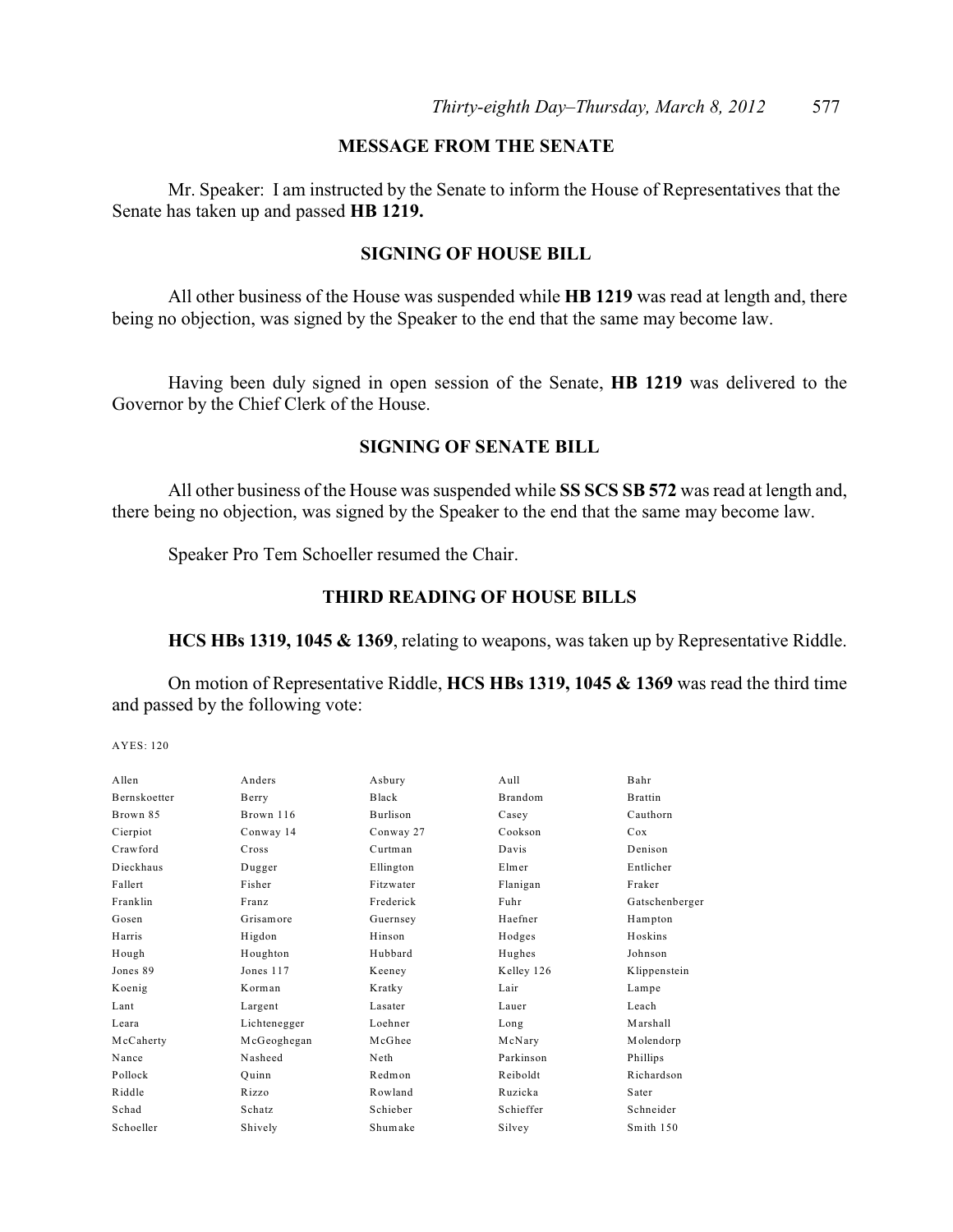| Solon                         | Sommer       | Stream        | Swinger    | Thomson       |
|-------------------------------|--------------|---------------|------------|---------------|
| Torpey                        | Wallingford  | Webber        | Wells      | <b>W</b> eter |
| White                         | Wieland      | Wright        | Zerr       | Mr Speaker    |
| <b>NOES: 031</b>              |              |               |            |               |
| Atkins                        | Brown 50     | Carlson       | Carter     | Colona        |
| Ellinger                      | Holsman      | Hummel        | Jones 63   | Kelly 24      |
| Kirkton                       | May          | McCann Beatty | McCreery   | McDonald      |
| McManus                       | McNeil       | Montecillo    | Morgan     | Newman        |
| Nichols                       | Oxford       | Pace          | Pierson    | Schupp        |
| Sifton                        | Spreng       | Still         | Talboy     | Taylor        |
| Walton Gray                   |              |               |            |               |
| PRESENT: 000                  |              |               |            |               |
| <b>ABSENT WITH LEAVE: 012</b> |              |               |            |               |
| <b>Barnes</b>                 | Day          | Diehl         | Funderburk | Kander        |
| Meadows                       | Nolte        | Scharnhorst   | Smith 71   | Swearingen    |
| Webb                          | <b>Wyatt</b> |               |            |               |

Speaker Pro Tem Schoeller declared the bill passed.

**HCS HB 1042**, relating to the Higher Education Coordinating Board, was taken up by Representative Thomson.

On motion of Representative Thomson, **HCS HB 1042** was read the third time and passed by the following vote:

| A llen              | Anders      | Asbury         | Atkins          | Bahr           |
|---------------------|-------------|----------------|-----------------|----------------|
| <b>Bernskoetter</b> | Berry       | Black          | <b>Brandom</b>  | <b>Brattin</b> |
| Brown 50            | Brown 85    | Brown 116      | <b>Burlison</b> | Carlson        |
| Casey               | Cauthorn    | Cierpiot       | Colona          | Conway 14      |
| Conway 27           | Cookson     | Cox            | Crawford        | Cross          |
| Curtman             | Davis       | Denison        | Dieckhaus       | Dugger         |
| Ellinger            | Ellington   | Elmer          | Entlicher       | Fallert        |
| Fisher              | Fitzwater   | Fraker         | Franklin        | Franz          |
| Frederick           | Fuhr        | Gatschenberger | Gosen           | Grisamore      |
| Guernsey            | Haefner     | Hampton        | Harris          | Higdon         |
| Hinson              | Hodges      | Holsman        | Hoskins         | Hough          |
| Houghton            | Hubbard     | Hummel         | Johnson         | Jones 63       |
| Jones 89            | Jones 117   | Keeney         | Kelley 126      | K irkton       |
| Klippenstein        | Koenig      | Korman         | Kratky          | Lair           |
| Lampe               | Lant        | Largent        | Lasater         | Lauer          |
| Leach               | Leara       | Lichtenegger   | Loehner         | Long           |
| Marshall            | May         | McCaherty      | McCann Beatty   | McCreery       |
| McDonald            | McGeoghegan | McGhee         | McManus         | McNary         |
| McNeil              | Molendorp   | Montecillo     | Morgan          | Nance          |
| Nasheed             | Neth        | Newman         | Nichols         | $Ox$ ford      |
| Pace                | Parkinson   | Phillips       | Pierson         | Ouinn          |
| Redmon              | Reiboldt    | Richardson     | Riddle          | Rizzo          |
| Rowland             | Ruzicka     | Sater          | Schad           | Schatz         |
| Schieber            | Schieffer   | Schneider      | Schoeller       | Schupp         |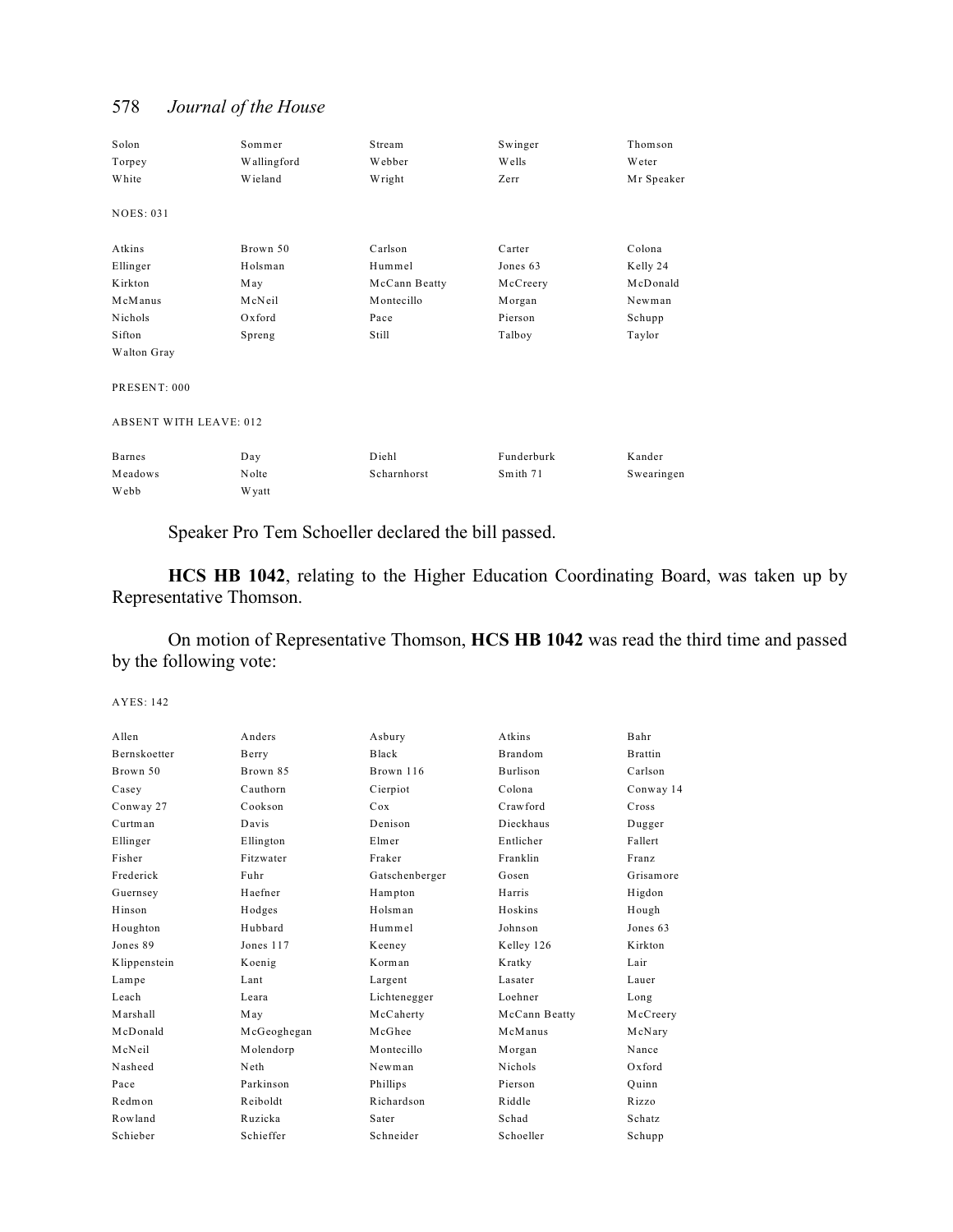| Shively                       | Shumake    | Sifton     | Silvey  | Smith 150   |
|-------------------------------|------------|------------|---------|-------------|
| Solon                         | Sommer     | Spreng     | Still   | Stream      |
| Swinger                       | Talboy     | Taylor     | Thomson | Wallingford |
| Walton Gray                   | Wells      | Weter      | White   | Wieland     |
| Zerr                          | Mr Speaker |            |         |             |
| <b>NOES: 003</b>              |            |            |         |             |
| Hughes                        | Kelly 24   | Webber     |         |             |
| PRESENT: 001                  |            |            |         |             |
| Aull                          |            |            |         |             |
| <b>ABSENT WITH LEAVE: 017</b> |            |            |         |             |
| Barnes                        | Carter     | Day        | Diehl   | Flanigan    |
| Funderburk                    | Kander     | Meadows    | Nolte   | Pollock     |
| Scharnhorst                   | Smith 71   | Swearingen | Torpey  | Webb        |
| Wright                        | W yatt     |            |         |             |

Speaker Pro Tem Schoeller declared the bill passed.

# **THIRD READING OF HOUSE BILLS - CONSENT**

**HCS HBs 1098 & 1084**, relating to charitable veterans' organization, was taken up by Representative Shumake.

On motion of Representative Shumake, **HCS HBs 1098 & 1084** was read the third time and passed by the following vote:

| A llen         | Asbury       | Atkins        | $A$ ull   | Bahr           |
|----------------|--------------|---------------|-----------|----------------|
| Bernskoetter   | Berry        | Black         | Brandom   | <b>Brattin</b> |
| Brown 50       | Brown 85     | Brown 116     | Burlison  | Casey          |
| Cierpiot       | Colona       | Conway 14     | Conway 27 | Cookson        |
| Cox            | Crawford     | Cross         | Curtman   | Davis          |
| Denison        | Dieckhaus    | Dugger        | Ellinger  | Ellington      |
| Elmer          | Entlicher    | Fallert       | Fisher    | Fitzwater      |
| Fraker         | Franklin     | Franz         | Frederick | Fuhr           |
| Gatschenberger | Gosen        | Grisamore     | Guernsey  | Haefner        |
| Hampton        | Harris       | Higdon        | Hinson    | Hodges         |
| Holsman        | Hoskins      | Hough         | Houghton  | Hughes         |
| Hummel         | Johnson      | Jones 63      | Jones 89  | Jones 117      |
| Keeney         | Kelley 126   | Kelly 24      | Kirkton   | Klippenstein   |
| Koenig         | Korman       | Kratky        | Lair      | Lampe          |
| Lant           | Largent      | Lasater       | Lauer     | Leach          |
| Leara          | Lichtenegger | Loehner       | Long      | Marshall       |
| May            | McCaherty    | McCann Beatty | McCreery  | McDonald       |
| McGeoghegan    | McGhee       | McManus       | McNary    | McNeil         |
| Molendorp      | Montecillo   | Morgan        | Nance     | Neth           |
| Newman         | Nichols      | $Ox$ ford     | Pace      | Parkinson      |
| Phillips       | Pierson      | Pollock       | Quinn     | Reiboldt       |
| Riddle         | Rizzo        | Rowland       | Ruzicka   | Sater          |
|                |              |               |           |                |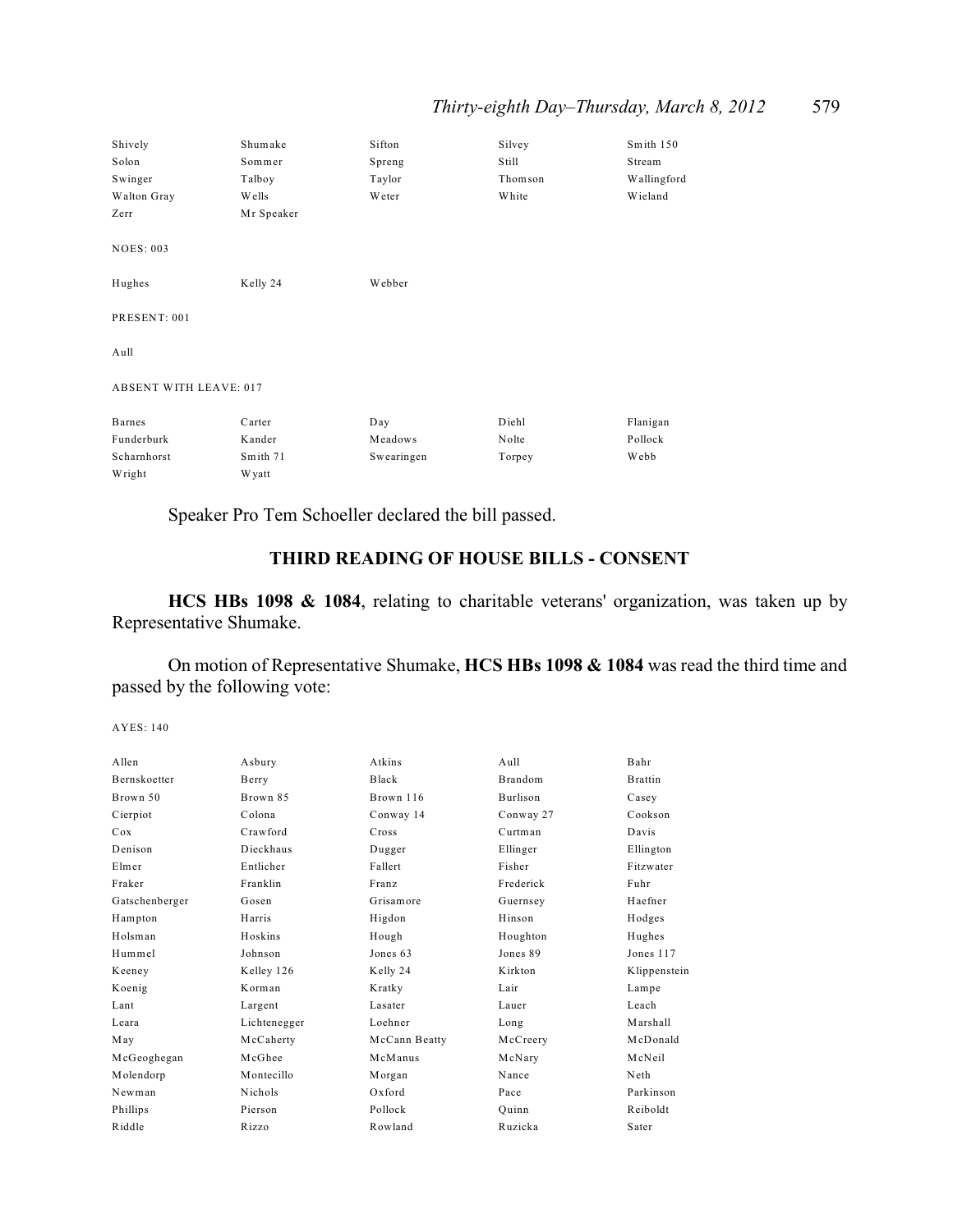| Schad                         | Schatz      | Schieber    | Schieffer | Schneider  |
|-------------------------------|-------------|-------------|-----------|------------|
| Schoeller                     | Schupp      | Shively     | Shumake   | Sifton     |
| Silvey                        | Smith 150   | Solon       | Sommer    | Spreng     |
| Still                         | Stream      | Swinger     | Talboy    | Taylor     |
| Thomson                       | Wallingford | Walton Gray | Webber    | Wells      |
| Weter                         | Wieland     | Wright      | Zerr      | Mr Speaker |
| <b>NOES: 000</b>              |             |             |           |            |
| PRESENT: 001                  |             |             |           |            |
| Anders                        |             |             |           |            |
| <b>ABSENT WITH LEAVE: 022</b> |             |             |           |            |
| <b>Barnes</b>                 | Carlson     | Carter      | Cauthorn  | Day        |
| Diehl                         | Flanigan    | Funderburk  | Hubbard   | Kander     |
| Meadows                       | Nasheed     | Nolte       | Redmon    | Richardson |
| Scharnhorst                   | Smith 71    | Swearingen  | Torpey    | Webb       |
| White                         | W yatt      |             |           |            |

Speaker Pro Tem Schoeller declared the bill passed.

**HCS HB 1108**, relating to emergency call location information, was taken up by Representative Lauer.

On motion of Representative Lauer, **HCS HB 1108** was read the third time and passed by the following vote:

| Anders              | Asbury    | Atkins    | $A$ ull         |
|---------------------|-----------|-----------|-----------------|
| <b>Bernskoetter</b> | Berry     | Black     | Brandom         |
| Brown 50            | Brown 85  | Brown 116 | <b>Burlison</b> |
| Casey               | Cierpiot  | Colona    | Conway 14       |
| Cookson             | Cox       | Crawford  | Cross           |
| Davis               | Denison   | Dieckhaus | Dugger          |
| Elmer               | Entlicher | Fallert   | Fisher          |
| Fraker              | Franklin  | Franz     | Frederick       |
| Gatschenberger      | Gosen     | Grisamore | Guernsey        |
| Hampton             | Harris    | Higdon    | Hinson          |
| Holsman             | Hoskins   | Hough     | Houghton        |
| Johnson             | Jones 63  | Jones 89  | Jones 117       |
| Kelley 126          | Kelly 24  | Kirkton   | Klippenstein    |
| Korman              | Kratky    | Lair      | Lampe           |
| Largent             | Lasater   | Lauer     | Leach           |
| Lichtenegger        | Loehner   | Long      | May             |
| McCann Beatty       | McCreery  | McDonald  | McGeoghegan     |
| McManus             | McNary    | McNeil    | Molendorp       |
| Morgan              | Nance     | Neth      | Newman          |
| $Ox$ ford           | Pace      | Parkinson | Phillips        |
| Pollock             | Ouinn     | Redmon    | Reiboldt        |
| Riddle              | Rizzo     | Rowland   | Ruzicka         |
| Schad               | Schatz    | Schieber  | Schieffer       |
| Schoeller           | Schupp    | Shively   | Shumake         |
| Silvey              | Smith 150 | Solon     | Sommer          |
|                     |           |           |                 |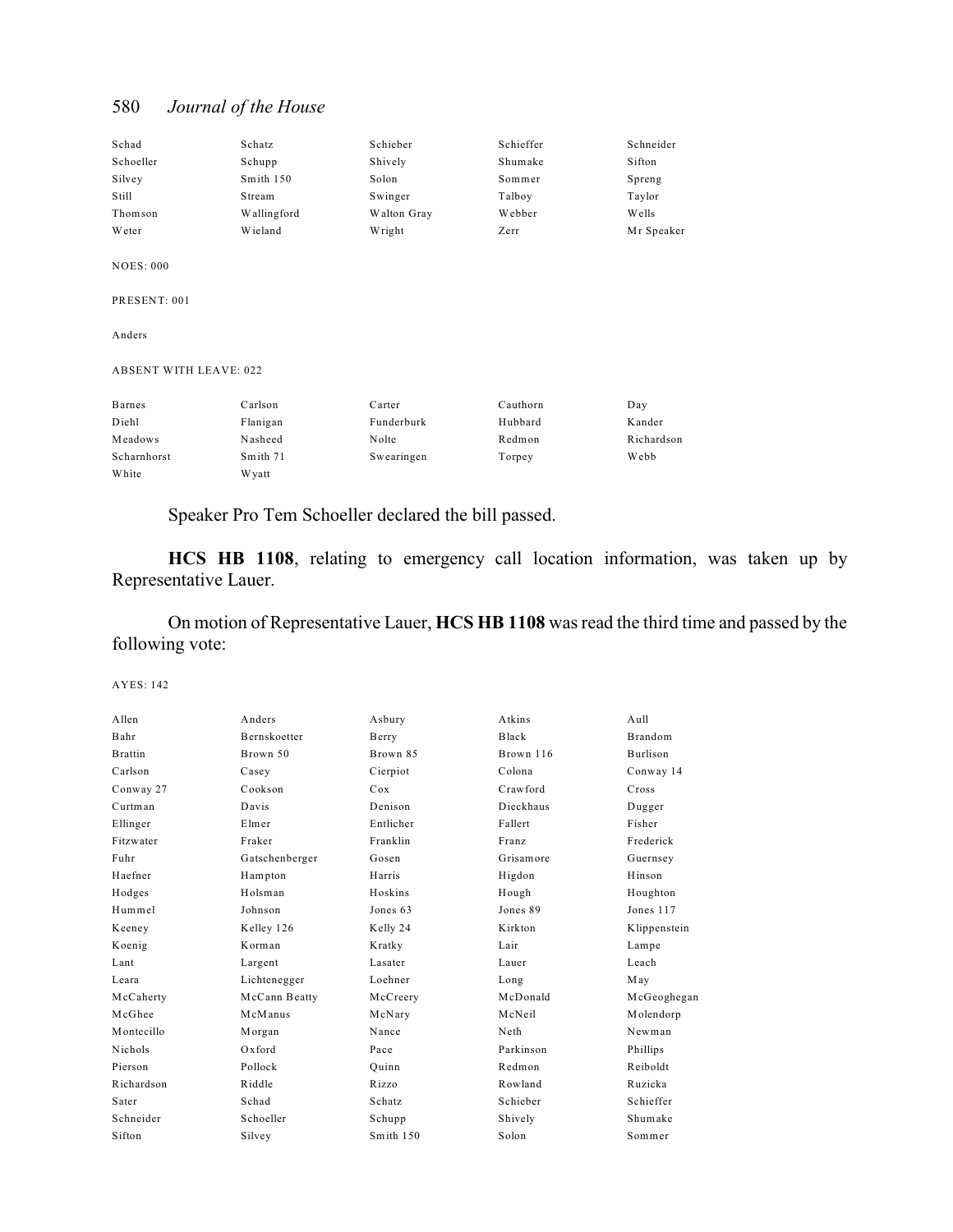## *Thirty-eighth Day–Thursday, March 8, 2012* 581

| Spreng                        | Still        | Stream      | Swinger     | Talboy      |
|-------------------------------|--------------|-------------|-------------|-------------|
| Taylor                        | Thomson      | Torpey      | Wallingford | Walton Gray |
| Webber                        | Wells        | Weter       | White       | Wieland     |
| Wright                        | Zerr         |             |             |             |
|                               |              |             |             |             |
| <b>NOES: 003</b>              |              |             |             |             |
|                               |              |             |             |             |
| Ellington                     | Hughes       | Marshall    |             |             |
|                               |              |             |             |             |
| PRESENT: 000                  |              |             |             |             |
|                               |              |             |             |             |
| <b>ABSENT WITH LEAVE: 018</b> |              |             |             |             |
|                               |              |             |             |             |
| <b>Barnes</b>                 | Carter       | Cauthorn    | Day         | Diehl       |
| Flanigan                      | Funderburk   | Hubbard     | Kander      | Meadows     |
| Nasheed                       | Nolte        | Scharnhorst | Smith 71    | Swearingen  |
| Webb                          | <b>Wyatt</b> | Mr Speaker  |             |             |

Speaker Pro Tem Schoeller declared the bill passed.

**HB 1236**, relating to third-party candidates, was taken up by Representative Entlicher.

On motion of Representative Entlicher, **HB 1236** was read the third time and passed by the following vote:

| Allen        | Anders         | Asbury         | Atkins          | Aul1           |
|--------------|----------------|----------------|-----------------|----------------|
| Bahr         | Berry          | Black          | <b>Brandom</b>  | <b>Brattin</b> |
| Brown 50     | Brown 85       | Brown 116      | <b>Burlison</b> | Carlson        |
| Casey        | Cierpiot       | Colona         | Conway 14       | Conway 27      |
| Cookson      | Cox            | Crawford       | Cross           | Curtman        |
| Davis        | Denison        | Dieckhaus      | Dugger          | Ellinger       |
| Elmer        | Entlicher      | Fallert        | Fisher          | Fitzwater      |
| Flanigan     | Fraker         | Franklin       | Franz           | Frederick      |
| Fuhr         | Gatschenberger | Gosen          | Grisamore       | Guernsey       |
| Haefner      | Hampton        | Harris         | Higdon          | Hinson         |
| Hodges       | Holsman        | Hoskins        | Hough           | Houghton       |
| Hughes       | Hummel         | Johnson        | Jones 63        | Jones 89       |
| Jones 117    | Keeney         | Kelley 126     | Kelly 24        | Kirkton        |
| Klippenstein | Koenig         | Korman         | Kratky          | Lair           |
| Lampe        | Lant           | Largent        | Lasater         | Lauer          |
| Leach        | Leara          | Lichtenegger   | Loehner         | Long           |
| Marshall     | May            | McCaherty      | McCann Beatty   | McCreery       |
| McDonald     | McGeoghegan    | McGhee         | McManus         | McNary         |
| McNeil       | Molendorp      | Montecillo     | Morgan          | Nance          |
| Neth         | Newman         | <b>Nichols</b> | $Ox$ ford       | Pace           |
| Parkinson    | Phillips       | Pierson        | Pollock         | Ouinn          |
| Redmon       | Reiboldt       | Richardson     | Riddle          | Rizzo          |
| Rowland      | Ruzicka        | Sater          | Schatz          | Schieber       |
| Schieffer    | Schneider      | Schoeller      | Schupp          | Shively        |
| Shumake      | Sifton         | Silvey         | Smith 150       | Solon          |
| Sommer       | Spreng         | Still          | Stream          | Swinger        |
| Talboy       | Taylor         | Thomson        | Torpey          | Wallingford    |
| Walton Gray  | Webber         | W ells         | Weter           | White          |
| Wieland      | Wright         | Zerr           | Mr Speaker      |                |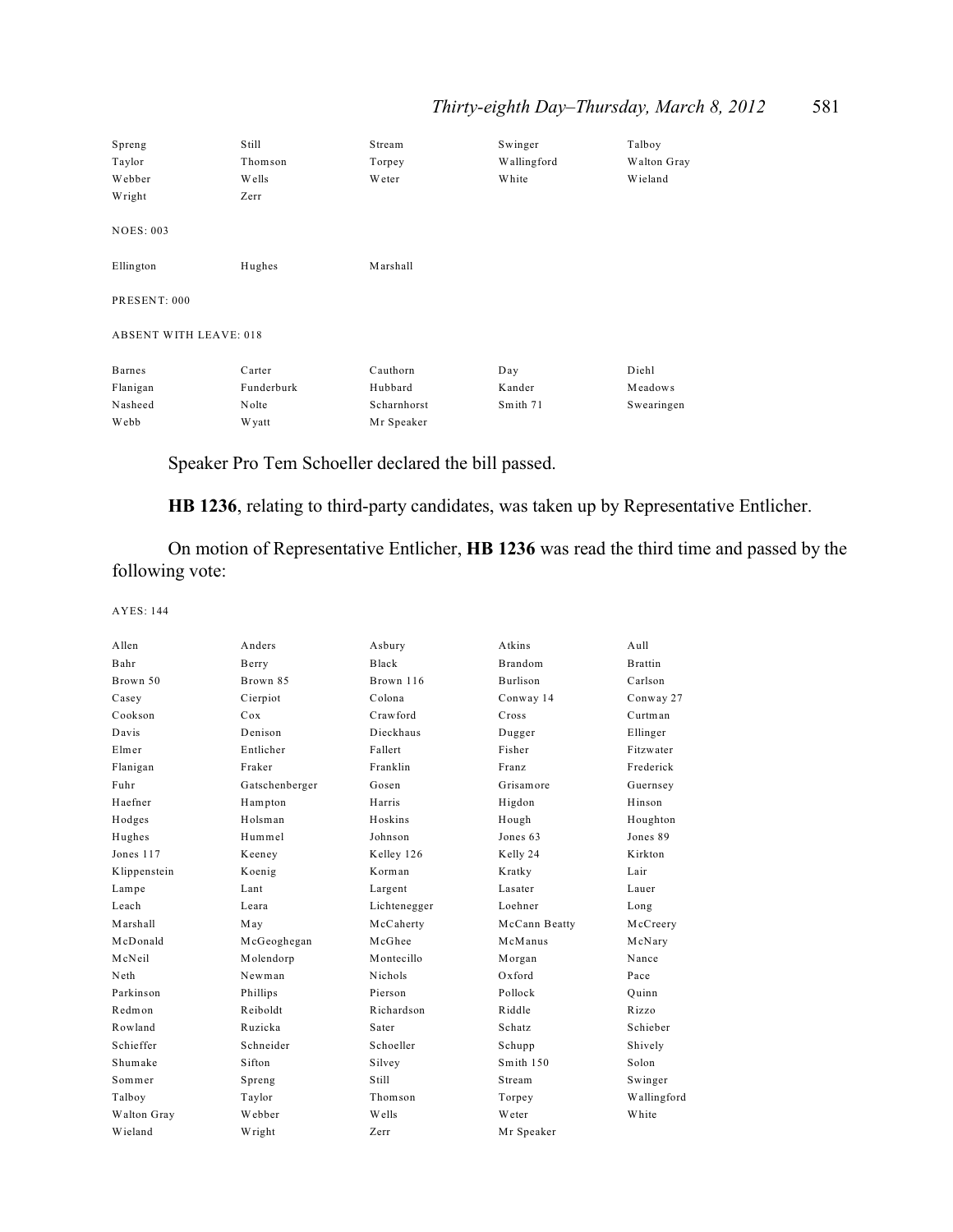NOES: 001

Ellington

PRESENT: 000

#### ABSENT WITH LEAVE: 018

| <b>Barnes</b> | Bernskoetter | Carter  | Cauthorn    | Day      |
|---------------|--------------|---------|-------------|----------|
| Diehl         | Funderburk   | Hubbard | Kander      | Meadows  |
| Nasheed       | Nolte        | Schad   | Scharnhorst | Smith 71 |
| Swearingen    | Webb         | W vatt  |             |          |

Speaker Pro Tem Schoeller declared the bill passed.

**HCS HBs 1258, 1259 & 1260**, relating to acknowledgment of paternity, was taken up by Representative Kelly (24).

On motion of Representative Kelly (24), **HCS HBs 1258, 1259 & 1260** was read the third time and passed by the following vote:

| Allen            | Anders       | Asbury         | $A$ ull        | Bahr           |
|------------------|--------------|----------------|----------------|----------------|
| Berry            | <b>Black</b> | <b>Brandom</b> | <b>Brattin</b> | Brown 85       |
| Brown 116        | Burlison     | Carlson        | Casey          | Cierpiot       |
| Colona           | Conway 14    | Conway 27      | Cookson        | Cox            |
| Crawford         | Cross        | Curtman        | Davis          | Denison        |
| Dieckhaus        | Dugger       | Elmer          | Entlicher      | Fallert        |
| Fisher           | Fitzwater    | Flanigan       | Fraker         | Franklin       |
| Franz            | Frederick    | Fuhr           | Gatschenberger | Gosen          |
| Grisamore        | Guernsey     | Haefner        | Hampton        | Harris         |
| Higdon           | Hinson       | Hodges         | Hoskins        | Hough          |
| Houghton         | Hummel       | Johnson        | Jones 63       | Jones 89       |
| Jones 117        | Keeney       | Kelley 126     | Kelly 24       | Klippenstein   |
| Koenig           | Korman       | Kratky         | Lair           | Lant           |
| Largent          | Lasater      | Lauer          | Leach          | Lichtenegger   |
| Loehner          | Long         | McCaherty      | McCann Beatty  | McGeoghegan    |
| McGhee           | McManus      | McNary         | McNeil         | Molendorp      |
| Morgan           | Nance        | Neth           | Newman         | <b>Nichols</b> |
| $Ox$ ford        | Parkinson    | Phillips       | Pollock        | Ouinn          |
| Redmon           | Reiboldt     | Richardson     | Rizzo          | Rowland        |
| Ruzicka          | Sater        | Schad          | <b>Schatz</b>  | Schieber       |
| Schieffer        | Schneider    | Schoeller      | Shively        | Sifton         |
| Silvey           | Smith 150    | Solon          | Sommer         | Spreng         |
| Still            | Stream       | Swinger        | Talboy         | Taylor         |
| Thomson          | Torpey       | Wallingford    | Webber         | <b>Wells</b>   |
| <b>W</b> eter    | White        | Wieland        | Wright         | Zerr           |
| Mr Speaker       |              |                |                |                |
| <b>NOES: 015</b> |              |                |                |                |
| Atkins           | Brown 50     | Ellinger       | Ellington      | Hughes         |
| K irkton         | Marshall     | May            | McCreery       | McDonald       |
| Montecillo       | Pace         | Pierson        | Schupp         | Walton Gray    |
|                  |              |                |                |                |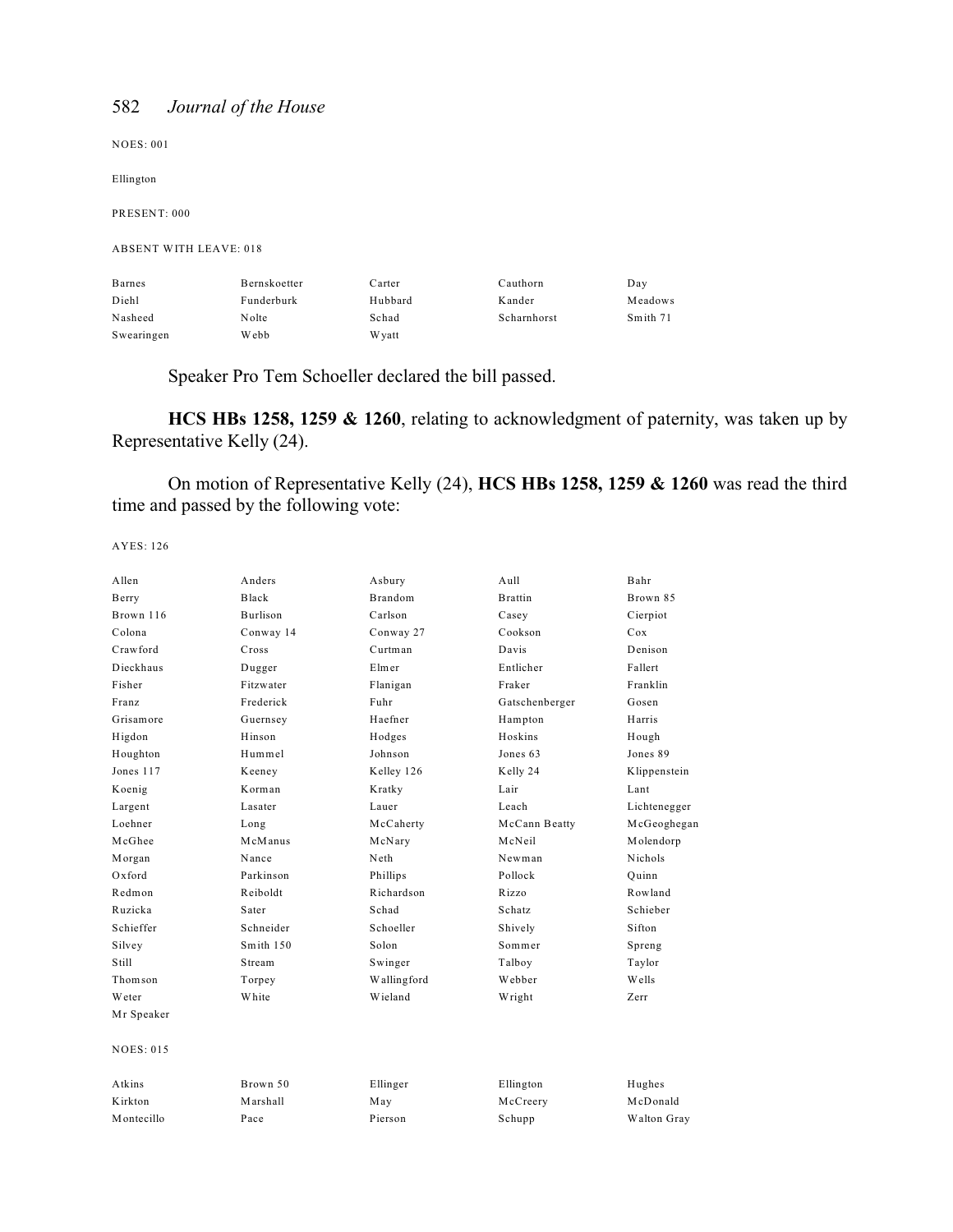PRESENT: 000

ABSENT WITH LEAVE: 022

| <b>Barnes</b> | Bernskoetter | Carter  | Cauthorn | Day        |
|---------------|--------------|---------|----------|------------|
| Diehl         | Funderburk   | Holsman | Hubbard  | Kander     |
| Lampe         | Leara        | Meadows | Nasheed  | Nolte      |
| Riddle        | Scharnhorst  | Shumake | Smith 71 | Swearingen |
| Webb          | W yatt       |         |          |            |

Speaker Pro Tem Schoeller declared the bill passed.

**HCS HB 1340**, relating to interim county officials, was taken up by Representative Dugger.

On motion of Representative Dugger, **HCS HB 1340** was read the third time and passed by the following vote:

AYES: 142

| Allen        | Anders         | Asbury      | Atkins          | Aul1           |
|--------------|----------------|-------------|-----------------|----------------|
| Bahr         | Berry          | Black       | <b>Brandom</b>  | <b>Brattin</b> |
| Brown 50     | Brown 85       | Brown 116   | <b>Burlison</b> | Carlson        |
| Casey        | Cierpiot       | Conway 14   | Conway 27       | Cookson        |
| Cox          | Crawford       | Cross       | Curtman         | Davis          |
| Denison      | Dieckhaus      | Dugger      | Ellinger        | Ellington      |
| Elmer        | Entlicher      | Fallert     | Fisher          | Fitzwater      |
| Flanigan     | Fraker         | Franklin    | <b>Franz</b>    | Frederick      |
| Fuhr         | Gatschenberger | Gosen       | Grisamore       | Guernsey       |
| Haefner      | Hampton        | Harris      | Higdon          | Hinson         |
| Hodges       | Holsman        | Hoskins     | Hough           | Houghton       |
| Hummel       | Johnson        | Jones 63    | Jones 89        | Jones 117      |
| Keeney       | Kelley 126     | Kelly 24    | Kirkton         | Klippenstein   |
| Koenig       | Korman         | Kratky      | Lair            | Lampe          |
| Lant         | Largent        | Lasater     | Lauer           | Leach          |
| Lichtenegger | Loehner        | Long        | Marshall        | May            |
| McCaherty    | McCann Beatty  | McCreery    | McDonald        | McGeoghegan    |
| McGhee       | McManus        | McNary      | Molendorp       | Montecillo     |
| Morgan       | Nance          | Neth        | Newman          | <b>Nichols</b> |
| $Ox$ ford    | Pace           | Parkinson   | Phillips        | Pierson        |
| Pollock      | Ouinn          | Redmon      | Reiholdt        | Richardson     |
| Riddle       | Rizzo          | Rowland     | Ruzicka         | Sater          |
| Schad        | <b>Schatz</b>  | Schieber    | Schieffer       | Schneider      |
| Schoeller    | Schupp         | Shively     | Shumake         | Sifton         |
| Silvey       | Smith 150      | Solon       | Sommer          | Spreng         |
| Still        | Stream         | Swinger     | Talboy          | Taylor         |
| Thomson      | Torpey         | Wallingford | Walton Gray     | Webber         |
| Wells        | Weter          | White       | Wieland         | Wright         |
| Zerr         | Mr Speaker     |             |                 |                |
|              |                |             |                 |                |

NOES: 002

Colona Hughes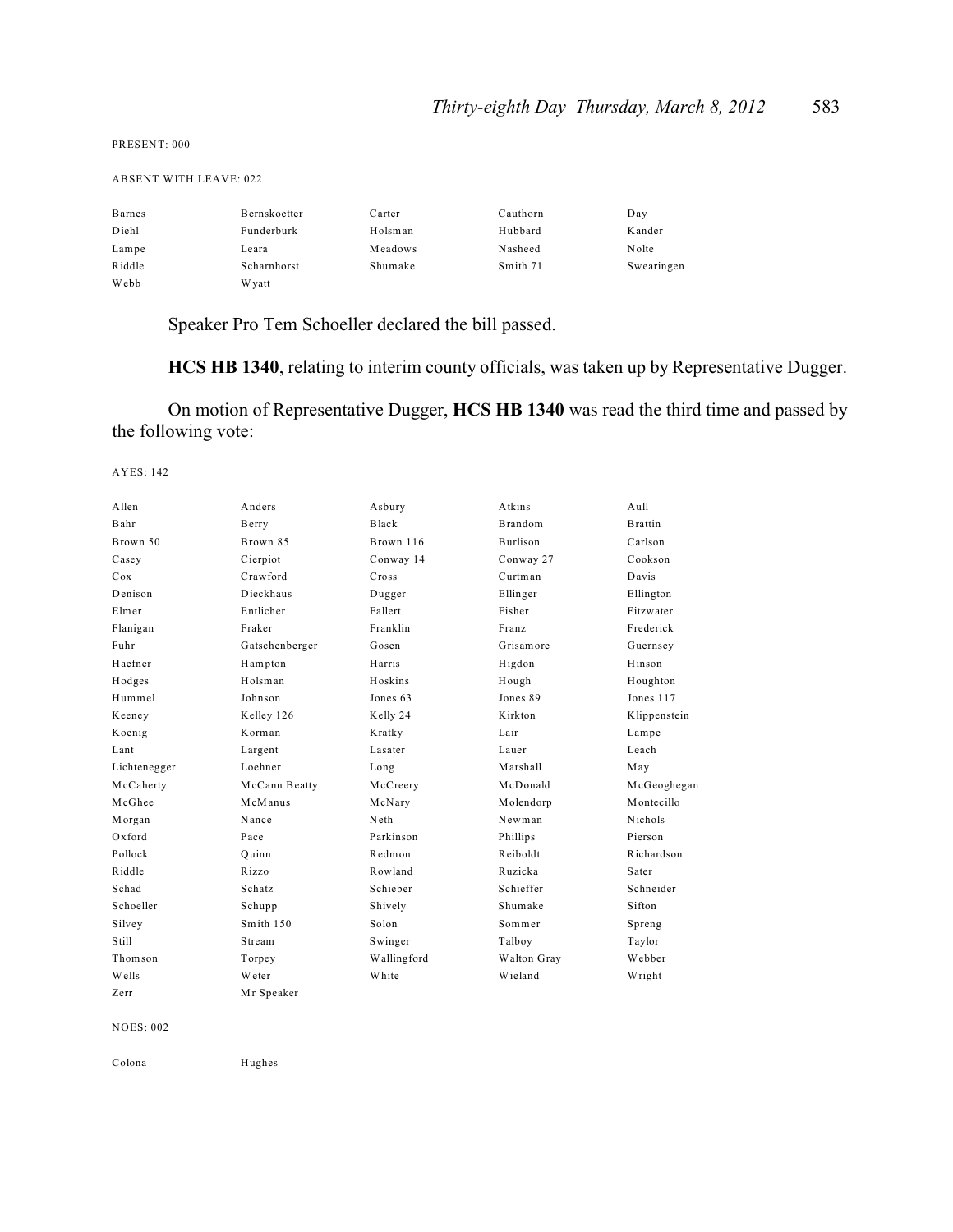PRESENT: 000

#### ABSENT WITH LEAVE: 019

| <b>Barnes</b> | Bernskoetter | Carter  | Cauthorn | Day         |
|---------------|--------------|---------|----------|-------------|
| Diehl         | Funderburk   | Hubbard | Kander   | Leara       |
| McNeil        | Meadows      | Nasheed | Nolte    | Scharnhorst |
| Smith 71      | Swearingen   | Webb    | W yatt   |             |

Speaker Pro Tem Schoeller declared the bill passed.

**HB 1404**, relating to "Pet Breeders Appreciation Month", was taken up by Representative Reiboldt.

On motion of Representative Reiboldt, **HB 1404** was read the third time and passed by the following vote:

| Allen       | Anders      | Asbury     | Atkins         | A <sub>u</sub> 11 |
|-------------|-------------|------------|----------------|-------------------|
| Bahr        | Berry       | Black      | <b>Brandom</b> | <b>Brattin</b>    |
| Brown 50    | Brown 85    | Brown 116  | Burlison       | Casey             |
| Cierpiot    | Conway 14   | Conway 27  | Cookson        | Cox               |
| Crawford    | Cross       | Curtman    | Davis          | Denison           |
| Dieckhaus   | Dugger      | Ellington  | Elmer          | Entlicher         |
| Fallert     | Fisher      | Fitzwater  | Flanigan       | Fraker            |
| Franklin    | Franz       | Frederick  | Fuhr           | Gatschenberger    |
| Gosen       | Grisamore   | Guernsey   | Haefner        | Hampton           |
| Harris      | Higdon      | Hinson     | Hodges         | Hoskins           |
| Hough       | Houghton    | Johnson    | Jones 89       | Jones 117         |
| Keeney      | Kelley 126  | Kelly 24   | Klippenstein   | Koenig            |
| Korman      | Kratky      | Lair       | Lampe          | Lant              |
| Largent     | Lasater     | Lauer      | Leach          | Lichtenegger      |
| Loehner     | Long        | Marshall   | May            | McCaherty         |
| McDonald    | McGeoghegan | McGhee     | McNary         | Molendorp         |
| Nance       | Neth        | Parkinson  | Phillips       | Pollock           |
| Ouinn       | Redmon      | Reiboldt   | Richardson     | Rowland           |
| Ruzicka     | Sater       | Schad      | Schatz         | Schieber          |
| Schieffer   | Schneider   | Schoeller  | Shively        | Shumake           |
| Silvey      | Smith 150   | Solon      | Sommer         | Still             |
| Stream      | Swinger     | Taylor     | Thomson        | Torpey            |
| Wallingford | Webber      | Wells      | Weter          | White             |
| Wieland     | Wright      | Zerr       | Mr Speaker     |                   |
| NOES: 025   |             |            |                |                   |
| Carlson     | Colona      | Ellinger   | Holsman        | Hughes            |
| Hummel      | Jones 63    | Kirkton    | McCann Beatty  | McCreery          |
| McManus     | McNeil      | Montecillo | Morgan         | Newman            |
| Nichols     | Oxford      | Pace       | Pierson        | Rizzo             |
| Schupp      | Sifton      | Spreng     | Talboy         | Walton Gray       |
|             |             |            |                |                   |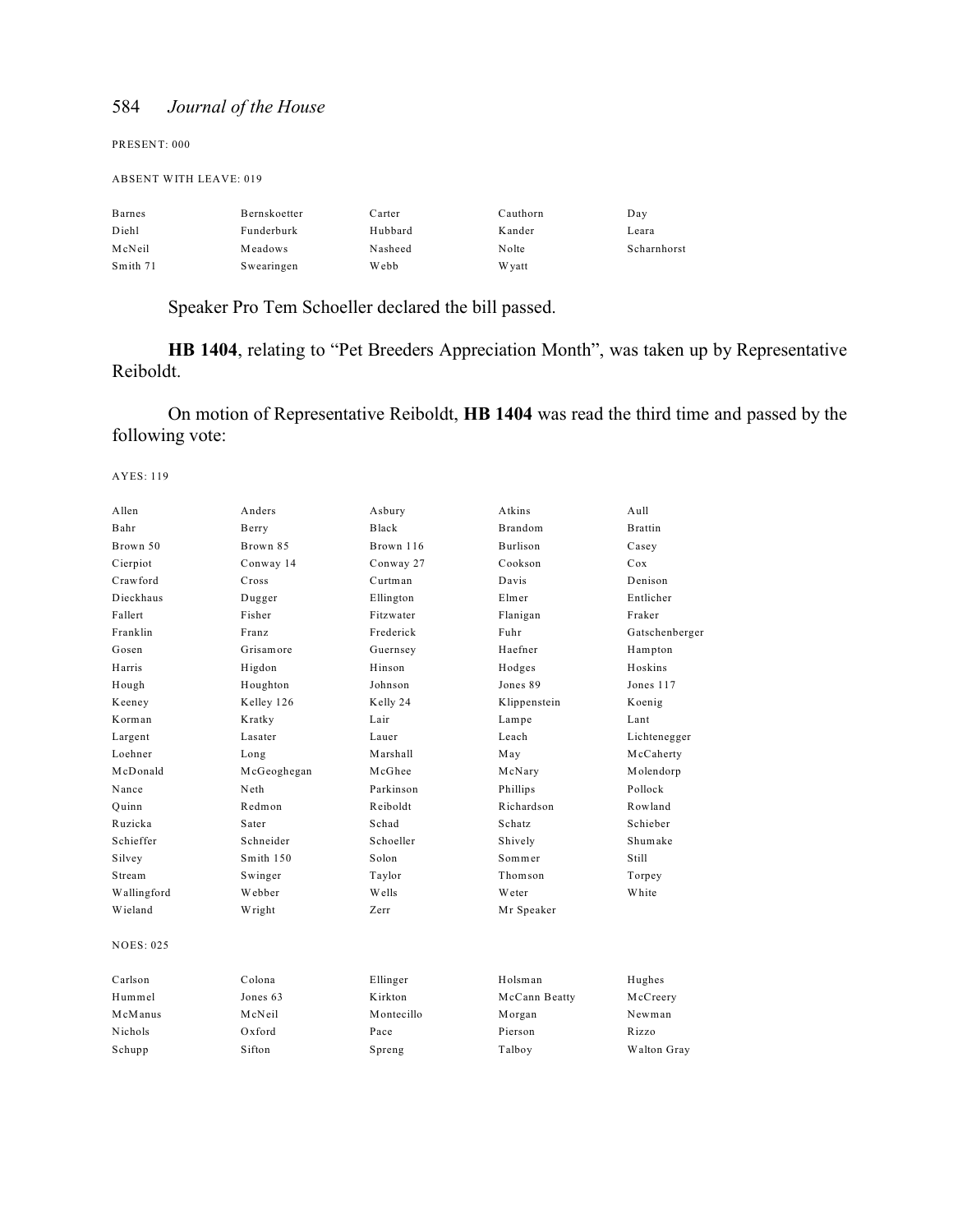| <b>ABSENT WITH LEAVE: 019</b> |              |         |          |             |  |
|-------------------------------|--------------|---------|----------|-------------|--|
| Barnes                        | Bernskoetter | Carter  | Cauthorn | Day         |  |
| Diehl                         | Funderburk   | Hubbard | Kander   | Leara       |  |
| Meadows                       | Nasheed      | Nolte   | Riddle   | Scharnhorst |  |
| Smith 71                      | Swearingen   | Webb    | W yatt   |             |  |

Speaker Pro Tem Schoeller declared the bill passed.

**HCS HB 1576**, relating to state insurance for foster parents, was taken up by Representative Largent.

On motion of Representative Largent, **HCS HB 1576** was read the third time and passed by the following vote:

AYES: 139

PRESENT: 000

| A llen         | Anders        | Asbury         | Atkins          | A <sub>u</sub> 11 |
|----------------|---------------|----------------|-----------------|-------------------|
| Bahr           | Berry         | Black          | <b>Brandom</b>  | <b>Brattin</b>    |
| Brown 50       | Brown 85      | Brown 116      | <b>Burlison</b> | Carlson           |
| Casey          | Cierpiot      | Colona         | Conway 14       | Conway 27         |
| Cookson        | Cox           | Crawford       | Cross           | Curtman           |
| Davis          | Denison       | Dieckhaus      | Dugger          | Ellinger          |
| Ellington      | Elmer         | Entlicher      | Fallert         | Fisher            |
| Fitzwater      | Flanigan      | Fraker         | Franklin        | Franz             |
| Frederick      | Fuhr          | Gatschenberger | Gosen           | Grisamore         |
| Guernsey       | Haefner       | Hampton        | Harris          | Higdon            |
| Hinson         | Hodges        | Holsman        | Hoskins         | Hough             |
| Houghton       | Hughes        | Hummel         | Johnson         | Jones 63          |
| Jones 117      | Keeney        | Kelley 126     | Kelly 24        | Kirkton           |
| Klippenstein   | Koenig        | Korman         | Kratky          | Lair              |
| Lant           | Largent       | Lasater        | Lauer           | Leach             |
| Lichtenegger   | Loehner       | Long           | Marshall        | May               |
| McCaherty      | McCann Beatty | McCreery       | McDonald        | McGeoghegan       |
| McGhee         | McManus       | McNary         | McNeil          | Molendorp         |
| Montecillo     | Morgan        | Nance          | Neth            | Newman            |
| <b>Nichols</b> | $Ox$ ford     | Pace           | Parkinson       | Phillips          |
| Pierson        | Pollock       | Ouinn          | Redmon          | Reiboldt          |
| Richardson     | Rizzo         | Rowland        | Ruzicka         | Sater             |
| Schieber       | Schieffer     | Schoeller      | Schupp          | Shively           |
| Shumake        | Sifton        | Silvey         | Smith 150       | Solon             |
| Sommer         | Spreng        | Still          | Stream          | Swinger           |
| Talboy         | Taylor        | Thomson        | Torpey          | Wallingford       |
| Walton Gray    | Webber        | Wells          | Weter           | White             |
| Wieland        | Wright        | Zerr           | Mr Speaker      |                   |

NOES: 000

PRESENT: 000

ABSENT WITH LEAVE: 024

| Barnes | Bernskoetter | Carter  | Cauthorn | Day    |
|--------|--------------|---------|----------|--------|
| Diehl  | Funderburk   | Hubbard | Jones 89 | Kander |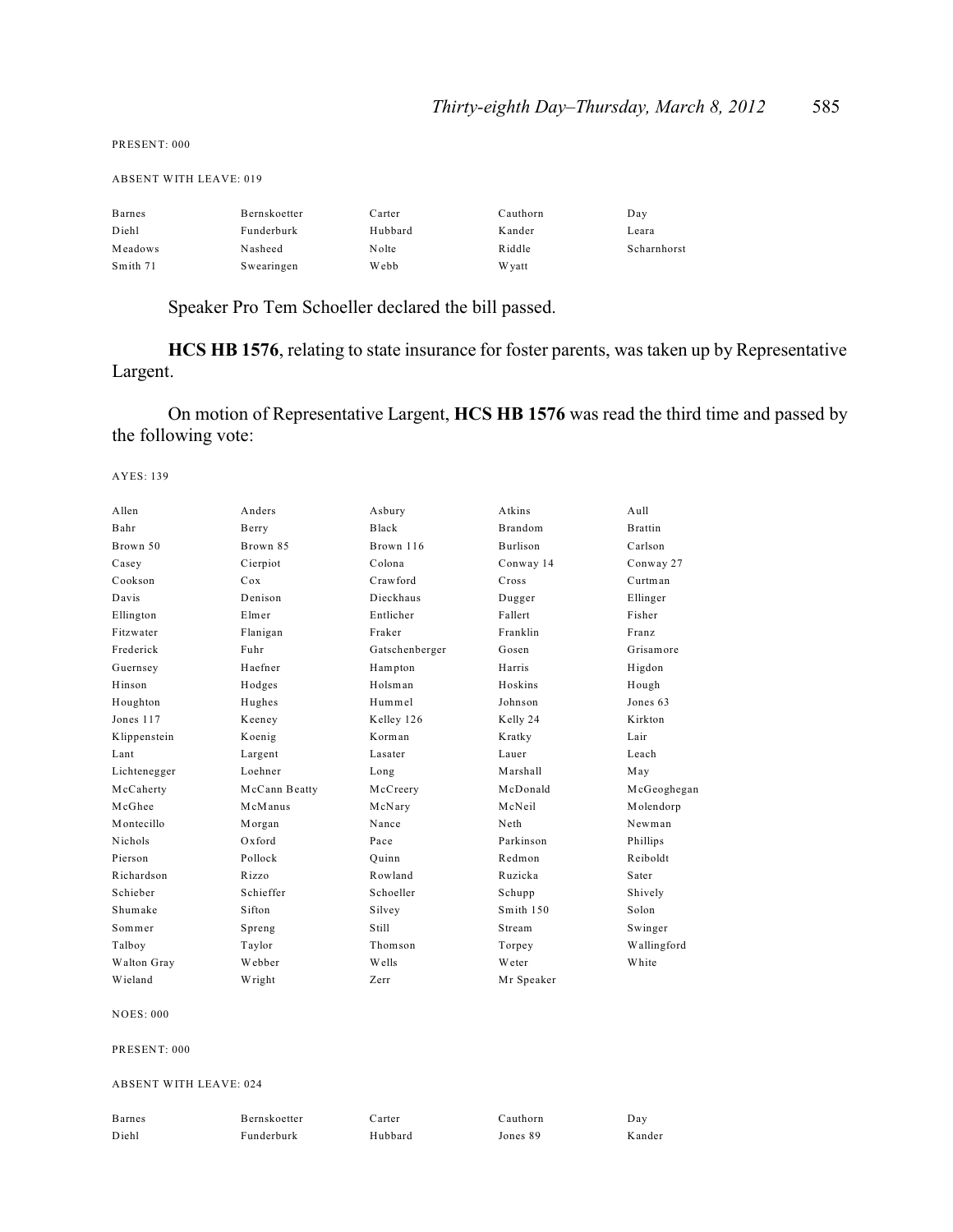| Lampe    | Leara      | Meadows     | Nasheed | Nolte     |
|----------|------------|-------------|---------|-----------|
| Riddle   | Schad      | Scharnhorst | Schatz  | Schneider |
| Smith 71 | Swearingen | Webb        | W yatt  |           |

Speaker Pro Tem Schoeller declared the bill passed.

#### **REFERRAL OF HOUSE CONCURRENT RESOLUTIONS**

The following House Concurrent Resolutions were referred to the Committee indicated:

- **HCR 19 Tourism and Natural Resources**
- **HCR 29** Veterans
- **HCR 33** Workforce Development and Workplace Safety
- **HCR 34** Elementary and Secondary Education
- **HCR 43** General Laws
- **HCR 44 Transportation**
- **HCR 45** Budget

#### **REFERRAL OF HOUSE JOINT RESOLUTIONS**

The following House Joint Resolutions were referred to the Committee indicated:

- **HJR 42** Downsizing State Government
- **HJR 50** Veterans
- **HJR 53** Elections
- **HJR 60** Downsizing State Government
- **HJR 62** Elections
- **HJR 76** Veterans

#### **REFERRAL OF HOUSE BILLS**

The following House Bills were referred to the Committee indicated:

- **HCS HB 1449 -** Fiscal Review
- **HB 1159** Financial Institutions
- **HB 1351** Tax Reform
- **HB 1380** General Laws
- **HB 1471** Health Care Policy
- **HB 1483** General Laws
- **HB 1496** Corrections
- **HB 1508** Professional Registration and Licensing
- **HB 1553** Judiciary
- **HB 1554** International Trade and Job Creation
- **HB 1555** Workforce Development and Workplace Safety
- **HB 1556** Urban Issues
- **HB 1558** Corrections
- **HB 1581** Health Insurance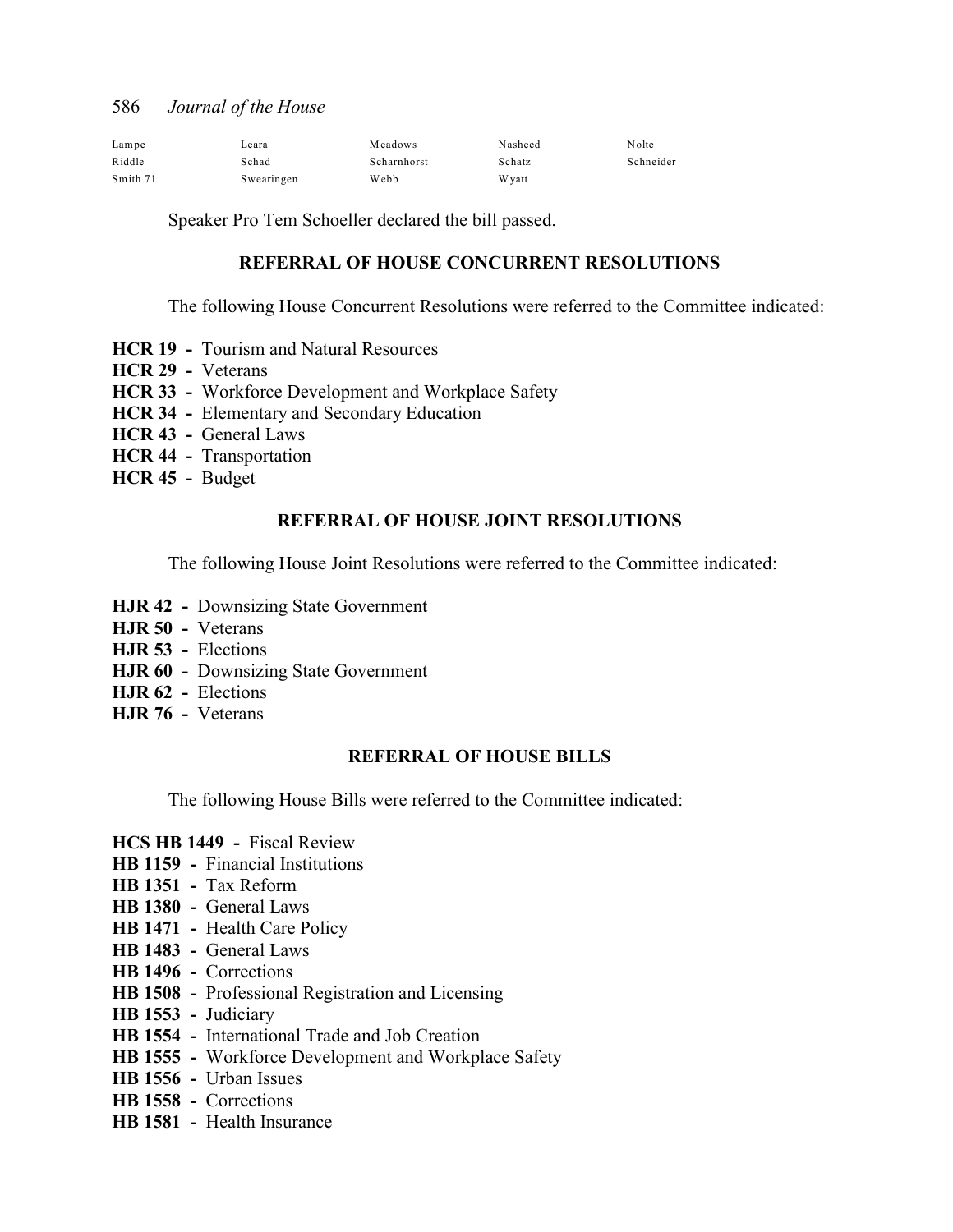- **HB 1589** General Laws
- **HB 1597** Elementary and Secondary Education
- **HB 1606** Tax Reform
- **HB 1617** Tax Reform
- **HB 1618** General Laws
- **HB 1678** Professional Registration and Licensing
- **HB 1697** Tourism and Natural Resources
- **HB 1703** Local Government
- **HB 1719** Elections
- **HB 1724** Transportation
- **HB 1726** General Laws
- **HB 1734** General Laws
- **HB 1739** Special Standing Committee on Renewable Energy
- **HB 1760** Local Government
- **HB 1779** Economic Development
- **HB 1790** Children and Families
- **HB 1793** Agriculture Policy
- **HB 1799** Crime Prevention and Public Safety
- **HB 1802** Local Government
- **HB 1809** Special Standing Committee on Renewable Energy
- **HB 1815** Rural Community Development
- **HB 1821** Transportation
- **HB 1825 -** Local Government
- **HB 1826** Corrections
- **HB 1828 -** General Laws
- **HB 1829** Elementary and Secondary Education
- **HB 1830** Elementary and Secondary Education
- **HB 1831** Elementary and Secondary Education
- **HB 1832** General Laws
- **HB 1833** General Laws
- **HB 1836** Transportation Funding and Public Institutions
- **HB 1842** Children and Families
- **HB 1843** Elementary and Secondary Education
- **HB 1845** Ways and Means
- **HB 1853** Special Standing Committee on Governmental Affairs
- **HB 1854** Special Standing Committee on Disability Services
- **HB 1870 -** Elections
- **HB 1872** Tax Reform
- **HB 1874** Transportation
- **HB 1876** Elementary and Secondary Education
- **HB 1877** Children and Families
- **HB 1879** Special Standing Committee on Renewable Energy
- **HB 1882** Children and Families
- **HB 1895** Agriculture Policy
- **HB 1886 -** Special Standing Committee on Disability Services
- **HB 1888 -** Special Standing Committee on Disability Services
- **HB 1898** Urban Issues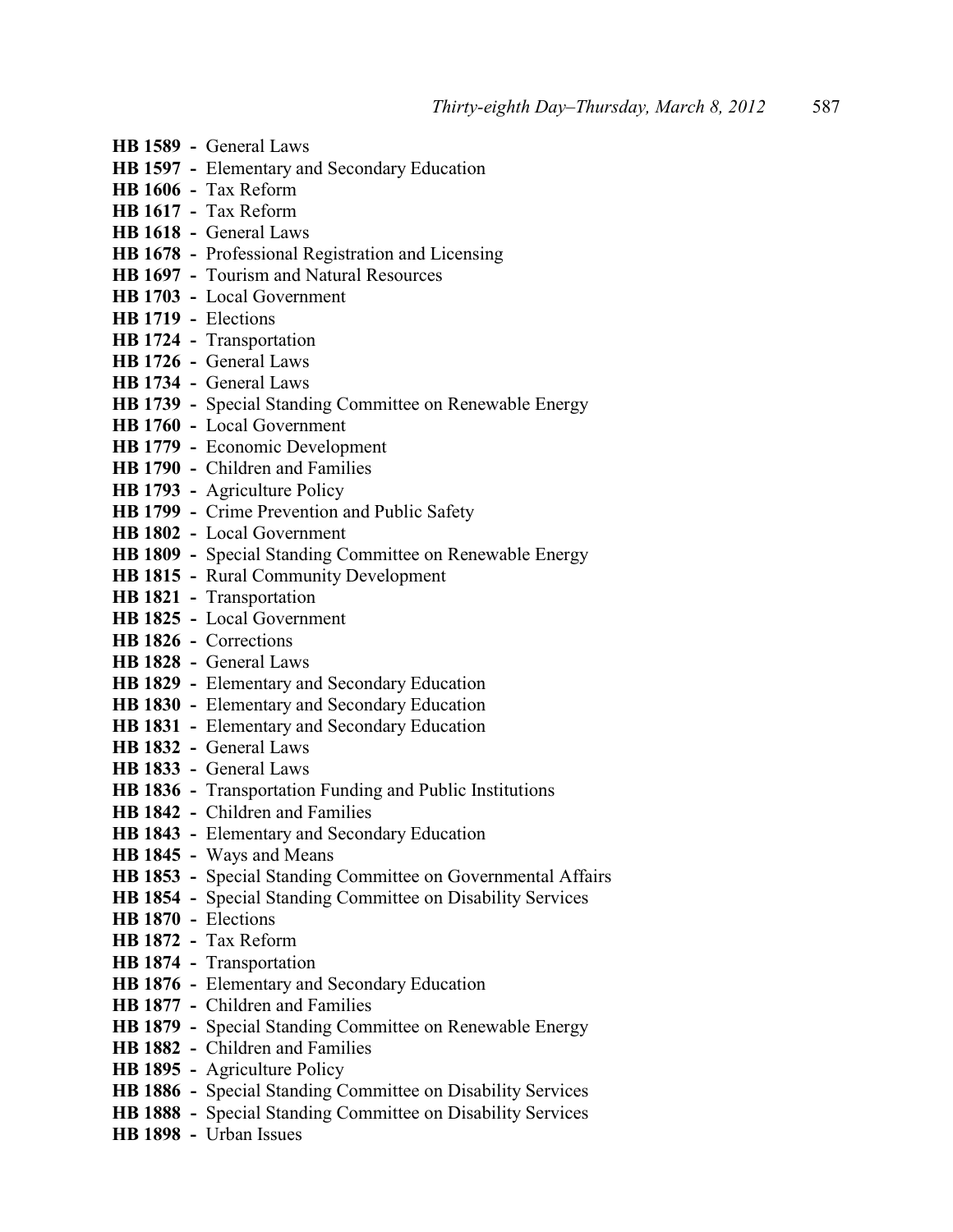- **HB 1900 -** Downsizing State Government
- **HB 1904** Professional Registration and Licensing
- **HB 1906** Transportation
- **HB 1909** Transportation

#### **REFERRAL OF SENATE BILLS**

The following Senate Bills were referred to the Committee indicated:

**SB 450 -** Elementary and Secondary Education **SS SCS SB 467 -** Downsizing State Government **SS SCS SB 469 -** Downsizing State Government **SCS SB 498 -** Veterans **SCS SB 562 -** Higher Education **SB 564 -** Transportation **SB 568 -** General Laws **SB 594 -** Utilities **SB 611 -** Transportation

#### **COMMITTEE REPORTS**

#### **Committee on Elementary and Secondary Education**, Chairman Dieckhaus reporting:

Mr. Speaker: Your Committee on Elementary and Secondary Education, to which was referred **HB 1609**, begs leave to report it has examined the same and recommends that it **Do Pass with House Committee Substitute**, and pursuant to Rule 25(32)(f) be referred to the Committee on Rules.

Mr. Speaker: Your Committee on Elementary and Secondary Education, to which was referred **HB 1789**, begs leave to report it has examined the same and recommends that it **Do Pass with House Committee Substitute**, and pursuant to Rule 25(32)(f) be referred to the Committee on Rules.

#### **Committee on General Laws**, Chairman Franz reporting:

Mr. Speaker: Your Committee on General Laws, to which was referred **HB 1170**, begs leave to report it has examined the same and recommends that it **Do Pass by Consent**, and pursuant to Rule 25(32)(f) be referred to the Committee on Rules.

Mr. Speaker: Your Committee on General Laws, to which was referred **HB 1315**, begs leave to report it has examined the same and recommends that it **Do Pass by Consent**, and pursuant to Rule 25(32)(f) be referred to the Committee on Rules.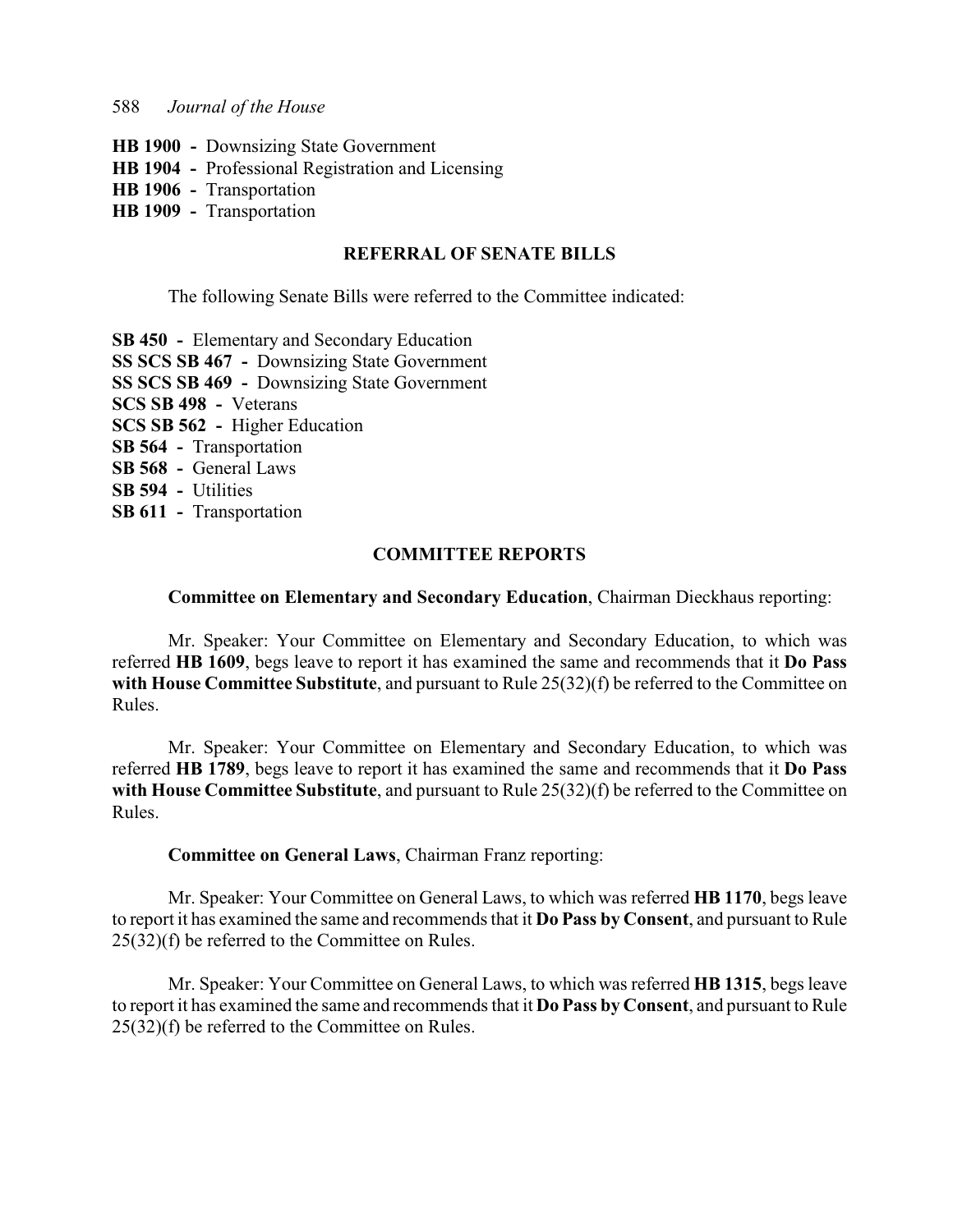#### **Committee on Health Insurance**, Chairman Molendorp reporting:

Mr. Speaker: Your Committee on Health Insurance, to which was referred **HB 1827**, begs leave to report it has examined the same and recommends that it **Do Pass by Consent with House Committee Substitute**, and pursuant to Rule 25(32)(f) be referred to the Committee on Rules.

Mr. Speaker: Your Committee on Health Insurance, to which was referred **HB 1890**, begs leave to report it has examined the same and recommends that it **Do Pass with House Committee Substitute**, and pursuant to Rule 25(32)(f) be referred to the Committee on Rules.

#### **Committee on Insurance Policy**, Chairman Nance reporting:

Mr. Speaker: Your Committee on Insurance Policy, to which was referred **HB 1875**, begs leave to report it has examined the same and recommends that it **Do Pass by Consent with House Committee Substitute**, and pursuant to Rule 25(32)(f) be referred to the Committee on Rules.

#### **Committee on Judiciary**, Chairman Cox reporting:

Mr. Speaker: Your Committee on Judiciary, to which was referred **HB 1171**, begs leave to report it has examined the same and recommends that it **Do Pass by Consent with House Committee Substitute**, and pursuant to Rule 25(32)(f) be referred to the Committee on Rules.

Mr. Speaker: Your Committee on Judiciary, to which was referred **HB 1256**, begs leave to report it has examined the same and recommends that it **Do Pass with House Committee Substitute**, and pursuant to Rule 25(32)(f) be referred to the Committee on Rules.

Mr. Speaker: Your Committee on Judiciary, to which was referred **HB 1460**, begs leave to report it has examined the same and recommends that it **Do Pass by Consent**, and pursuant to Rule 25(32)(f) be referred to the Committee on Rules.

Mr. Speaker: Your Committee on Judiciary, to which was referred **HB 1560**, begs leave to report it has examined the same and recommends that it **Do Pass by Consent**, and pursuant to Rule 25(32)(f) be referred to the Committee on Rules.

#### **Committee on Professional Registration and Licensing**, Chairman Brandom reporting:

Mr. Speaker: Your Committee on Professional Registration and Licensing, to which was referred **HB 1563**, begs leave to report it has examined the same and recommends that it **Do Pass by Consent with House Committee Substitute**, and pursuant to Rule 25(32)(f) be referred to the Committee on Rules.

#### **Committee on Tourism and Natural Resources**, Chairman Ruzicka reporting:

Mr. Speaker: Your Committee on Tourism and Natural Resources, to which was referred **HB 1408**, begs leave to report it has examined the same and recommends that it **Do Pass by Consent**, and pursuant to Rule 25(32)(f) be referred to the Committee on Rules.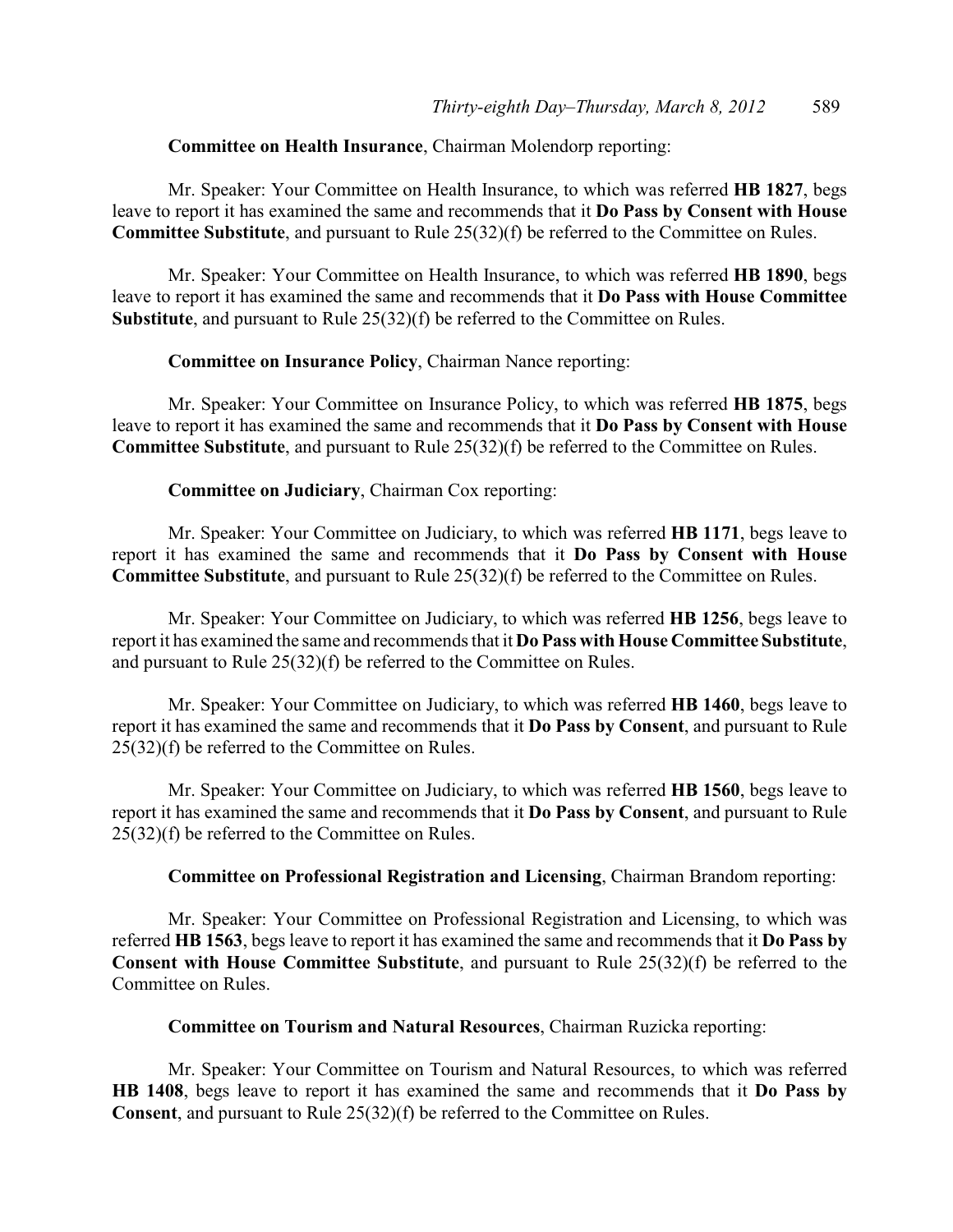Mr. Speaker: Your Committee on Tourism and Natural Resources, to which was referred **HB 1744**, begs leave to report it has examined the same and recommends that it **Do Pass by Consent**, and pursuant to Rule 25(32)(f) be referred to the Committee on Rules.

#### **Committee on Transportation**, Chairman Denison reporting:

Mr. Speaker: Your Committee on Transportation, to which was referred **HB 1126**, begs leave to report it has examined the same and recommends that it **Do Pass with House Committee Substitute**, and pursuant to Rule 25(32)(f) be referred to the Committee on Rules.

Mr. Speaker: Your Committee on Transportation, to which was referred **HB 1737**, begs leave to report it has examined the same and recommends that it **Do Pass by Consent**, and pursuant to Rule 25(32)(f) be referred to the Committee on Rules.

Mr. Speaker: Your Committee on Transportation, to which was referred **HB 1878**, begs leave to report it has examined the same and recommends that it **Do Pass by Consent**, and pursuant to Rule 25(32)(f) be referred to the Committee on Rules.

Mr. Speaker: Your Committee on Transportation, to which was referred **HB 1880**, begs leave to report it has examined the same and recommends that it **Do Pass by Consent**, and pursuant to Rule 25(32)(f) be referred to the Committee on Rules.

#### **Committee on Utilities**, Chairman Pollock reporting:

Mr. Speaker: Your Committee on Utilities, to which was referred **HB 1316**, begs leave to report it has examined the same and recommends that it **Do Pass with House Committee Substitute**, and pursuant to Rule 25(32)(f) be referred to the Committee on Rules.

#### **Committee on Ways and Means**, Chairman Koenig reporting:

Mr. Speaker: Your Committee on Ways and Means, to which was referred **HB 1717**, begs leave to report it has examined the same and recommends that it **Do Pass by Consent with House Committee Substitute**, and pursuant to Rule 25(32)(f) be referred to the Committee on Rules.

### **Committee on Rules**, Vice Chairman Jones (117) reporting:

Mr. Speaker: Your Committee on Rules, to which was referred **HCR 11**, begs leave to report it has examined the same and recommends that it **Do Pass**.

Mr. Speaker: Your Committee on Rules, to which was referred **HCS HCR 30**, begs leave to report it has examined the same and recommends that it **Do Pass**.

Mr. Speaker: Your Committee on Rules, to which was referred **HCR 37**, begs leave to report it has examined the same and recommends that it **Do Pass**.

Mr. Speaker: Your Committee on Rules, to which was referred **HB 1046**, begs leave to report it has examined the same and recommends that it **Do Pass**.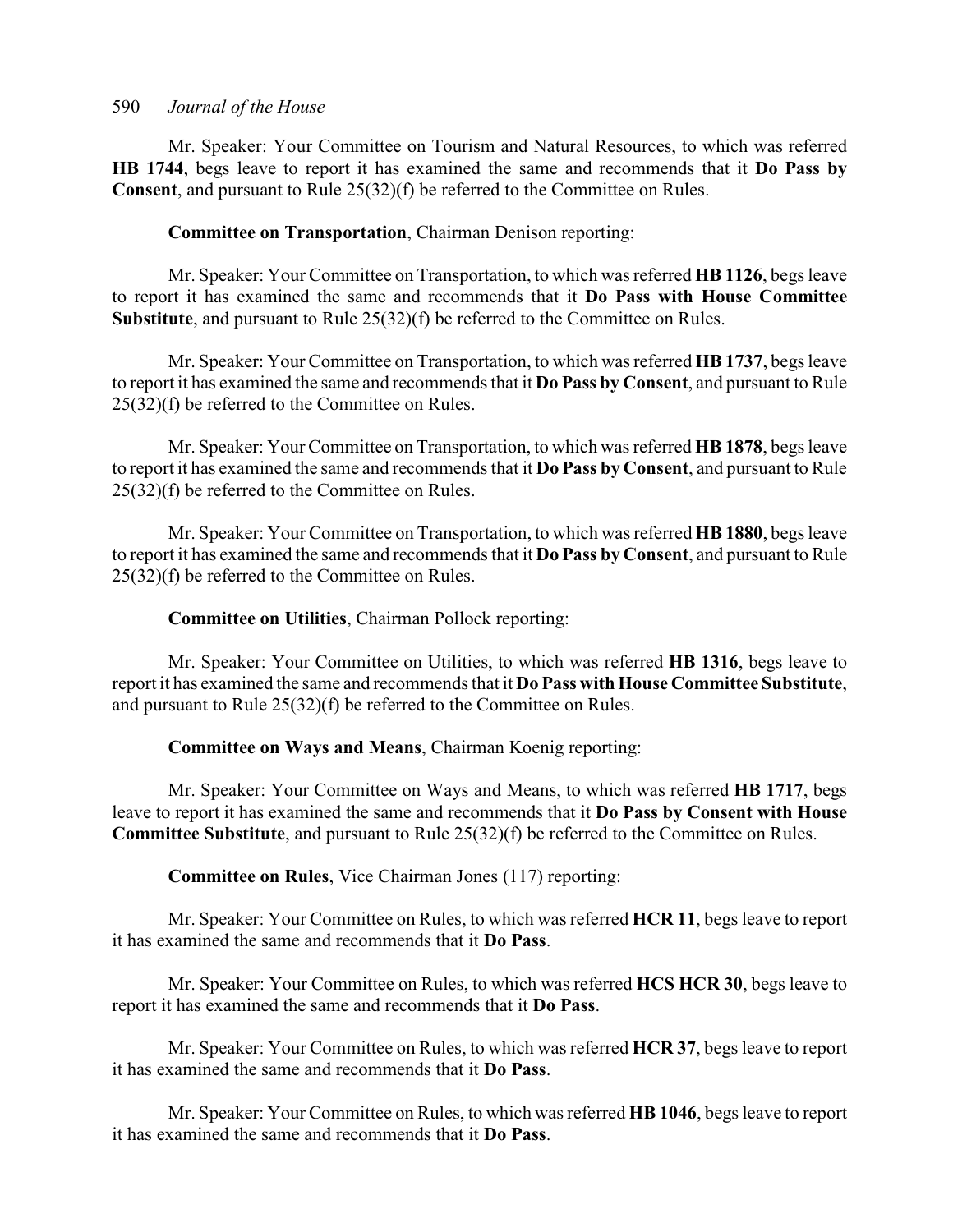Mr. Speaker: Your Committee on Rules, to which was referred **HCS HB 1060**, begs leave to report it has examined the same and recommends that it **Do Pass**.

Mr. Speaker: Your Committee on Rules, to which was referred **HCS HB 1094**, begs leave to report it has examined the same and recommends that it **Do Pass**.

Mr. Speaker: Your Committee on Rules, to which was referred **HCS HB 1134**, begs leave to report it has examined the same and recommends that it **Do Pass**.

Mr. Speaker: Your Committee on Rules, to which was referred **HCS HB 1272**, begs leave to report it has examined the same and recommends that it **Do Pass**.

Mr. Speaker: Your Committee on Rules, to which was referred **HCS HB 1323**, begs leave to report it has examined the same and recommends that it **Be Returned to Committee of Origin as HB 1323**.

Mr. Speaker: Your Committee on Rules, to which was referred **HB 1326**, begs leave to report it has examined the same and recommends that it **Do Pass**.

Mr. Speaker: Your Committee on Rules, to which was referred **HCS HB 1395**, begs leave to report it has examined the same and recommends that it **Do Pass**.

Mr. Speaker: Your Committee on Rules, to which was referred **HB 1403**, begs leave to report it has examined the same and recommends that it **Do Pass**.

Mr. Speaker: Your Committee on Rules, to which was referred **HCS HB 1475**, begs leave to report it has examined the same and recommends that it **Do Pass**.

Mr. Speaker: Your Committee on Rules, to which was referred **HCS HB 1488**, begs leave to report it has examined the same and recommends that it **Do Pass**.

Mr. Speaker: Your Committee on Rules, to which was referred **HB 1512**, begs leave to report it has examined the same and recommends that it **Do Pass**.

Mr. Speaker: Your Committee on Rules, to which was referred **HCS#2 HB 1524**, begs leave to report it has examined the same and recommends that it **Do Pass by Consent**.

Mr. Speaker: Your Committee on Rules, to which was referred **HCS HB 1541**, begs leave to report it has examined the same and recommends that it **Do Pass**.

Mr. Speaker: Your Committee on Rules, to which was referred **HCS HB 1644**, begs leave to report it has examined the same and recommends that it **Do Pass**.

Mr. Speaker: Your Committee on Rules, to which was referred **HCS HB 1722**, begs leave to report it has examined the same and recommends that it **Do Pass**.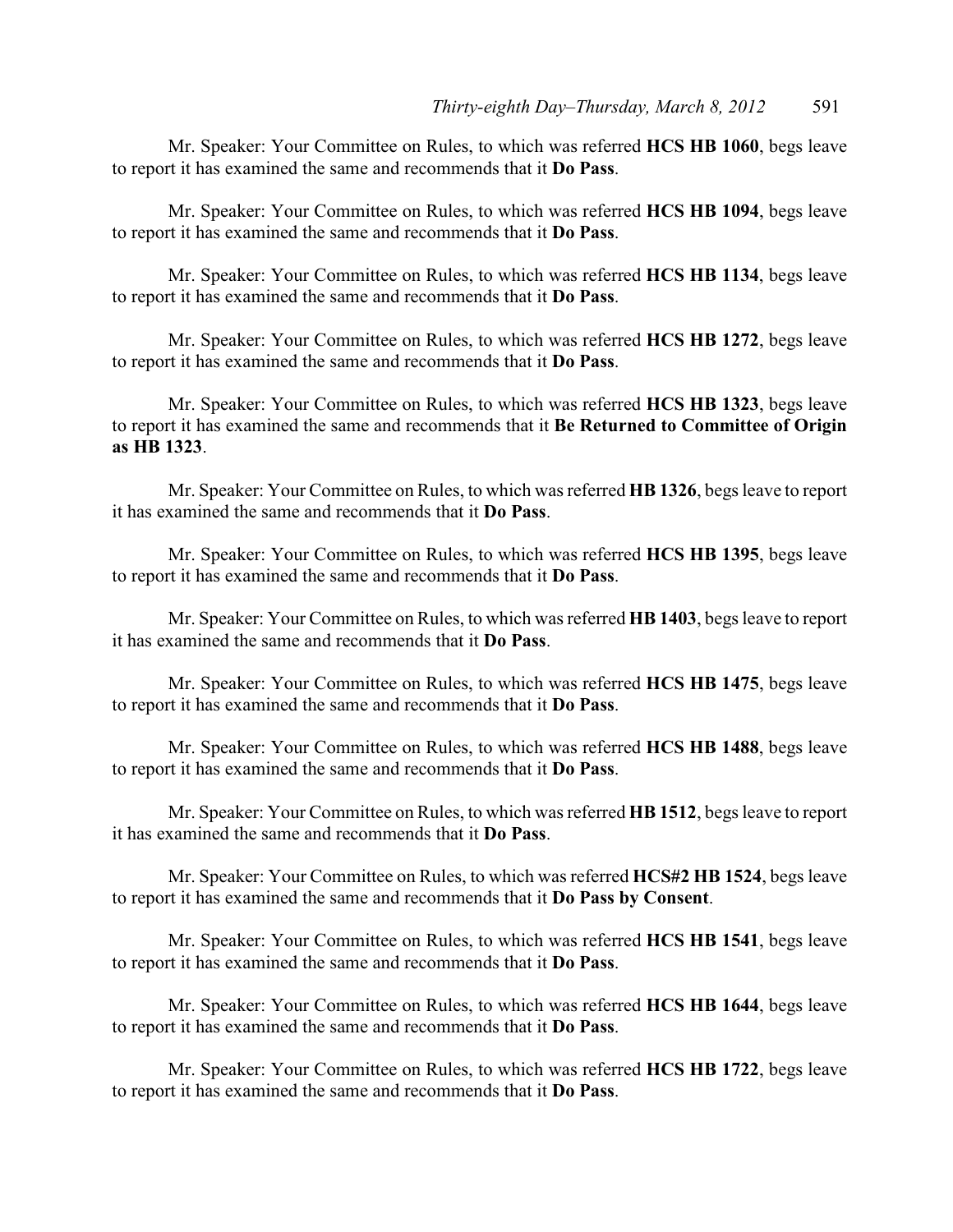Mr. Speaker: Your Committee on Rules, to which was referred **HCS HB 2001**, begs leave to report it has examined the same and recommends that it **Do Pass with a time limit of 6 (six) hours total debate, divided equally among both sides for debate on Perfection**.

Mr. Speaker: Your Committee on Rules, to which was referred **HCS HB 2002**, begs leave to report it has examined the same and recommends that it **Do Pass with a time limit of 6 (six) hours total debate, divided equally among both sides for debate on Perfection**.

Mr. Speaker: Your Committee on Rules, to which was referred **HCS HB 2003**, begs leave to report it has examined the same and recommends that it **Do Pass with a time limit of 6 (six) hours total debate, divided equally among both sides for debate on Perfection**.

Mr. Speaker: Your Committee on Rules, to which was referred **HCS HB 2004**, begs leave to report it has examined the same and recommends that it **Do Pass with a time limit of 6 (six) hours total debate, divided equally among both sides for debate on Perfection**.

Mr. Speaker: Your Committee on Rules, to which was referred **HCS HB 2005**, begs leave to report it has examined the same and recommends that it **Do Pass with a time limit of 6 (six) hours total debate, divided equally among both sides for debate on Perfection**.

Mr. Speaker: Your Committee on Rules, to which was referred **HCS HB 2006**, begs leave to report it has examined the same and recommends that it **Do Pass with a time limit of 6 (six) hours total debate, divided equally among both sides for debate on Perfection**.

Mr. Speaker: Your Committee on Rules, to which was referred **HCS HB 2007**, begs leave to report it has examined the same and recommends that it **Do Pass with a time limit of 6 (six) hours total debate, divided equally among both sides for debate on Perfection**.

Mr. Speaker: Your Committee on Rules, to which was referred **HCS HB 2008**, begs leave to report it has examined the same and recommends that it **Do Pass with a time limit of 6 (six) hours total debate, divided equally among both sides for debate on Perfection**.

Mr. Speaker: Your Committee on Rules, to which was referred **HCS HB 2009**, begs leave to report it has examined the same and recommends that it **Do Pass with a time limit of 6 (six) hours total debate, divided equally among both sides for debate on Perfection**.

Mr. Speaker: Your Committee on Rules, to which was referred **HCS HB 2010**, begs leave to report it has examined the same and recommends that it **Do Pass with a time limit of 6 (six) hours total debate, divided equally among both sides for debate on Perfection**.

Mr. Speaker: Your Committee on Rules, to which was referred **HCS HB 2011**, begs leave to report it has examined the same and recommends that it **Do Pass with a time limit of 6 (six) hours total debate, divided equally among both sides for debate on Perfection**.

Mr. Speaker: Your Committee on Rules, to which was referred **HCS HB 2012**, begs leave to report it has examined the same and recommends that it **Do Pass with a time limit of 6 (six) hours total debate, divided equally among both sides for debate on Perfection**.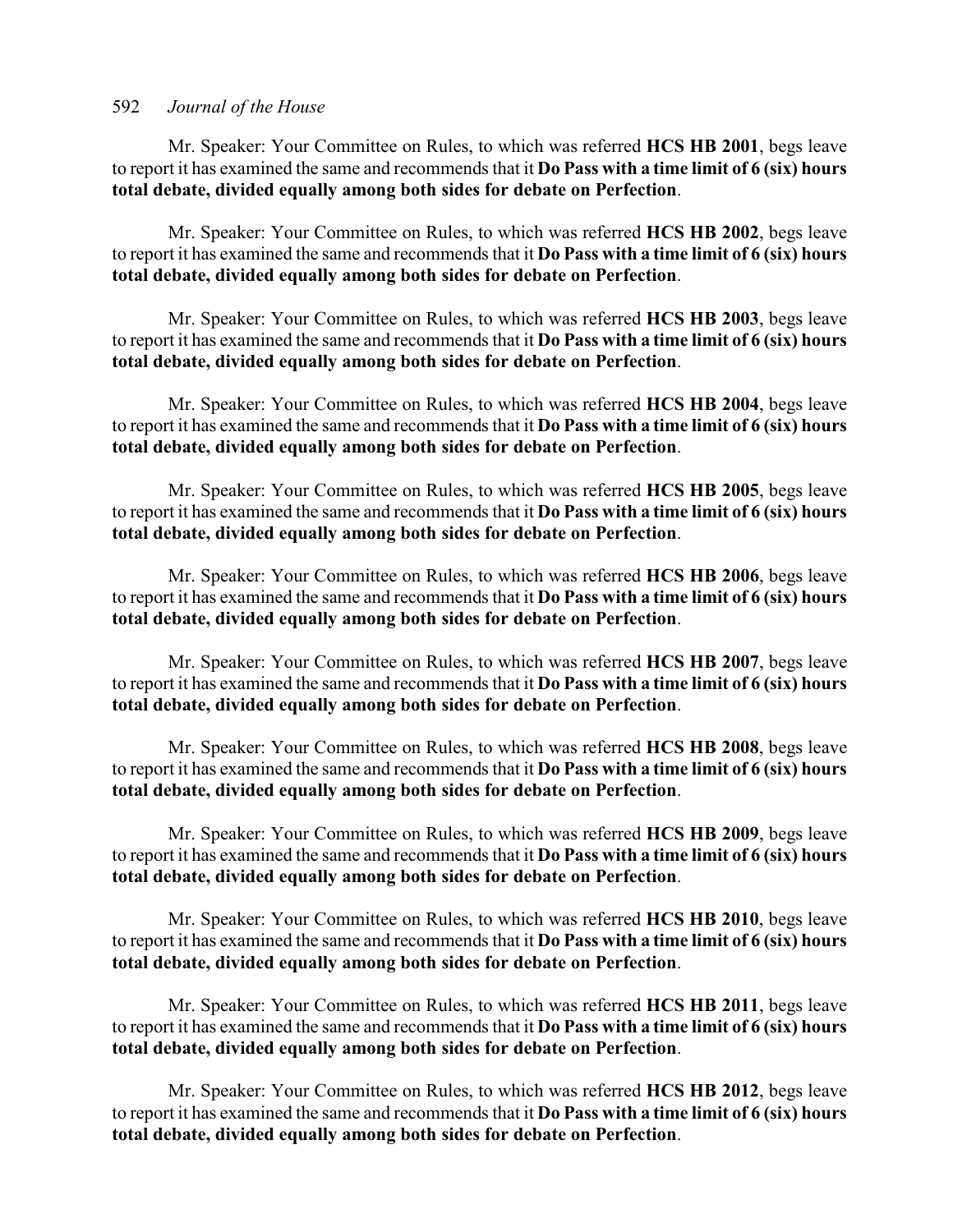Mr. Speaker: Your Committee on Rules, to which was referred **HCS HB 2013**, begs leave to report it has examined the same and recommends that it **Do Pass with a time limit of 6 (six) hours total debate, divided equally among both sides for debate on Perfection**.

### **INTRODUCTION OF HOUSE BILLS**

**HB 1912,** introduced byRepresentatives McGeoghegan, Schad, Smith (71), Ellinger, Kratky, Harris, Montecillo, Anders, Morgan, Carlson, Wyatt, Colona, Schneider, Gatschenberger, Parkinson, Conway (14), Pace, Schieffer, Swearingen, Hinson, Brown (85), Lichtenegger and Kelly (24), relating to an emergency contact database.

**HB 1913,** introduced by Representatives McGeoghegan, Grisamore, Kratky, Conway (14), Atkins, Oxford, Phillips, Houghton, Lauer, Cookson, Schneider, Hummel, Aull, Rizzo, Carter, Kelly (24), Jones (63), Still, McNeil, Pace, McCann Beatty, Hodges, Gatschenberger, Torpey, Sifton, Newman, Fallert, Casey, Conway (27), Walton Gray, Smith (71), Harris, Swearingen, Anders, Hubbard, Ellington, Montecillo, Schupp, May, Colona, Morgan, Ellinger, Quinn, Wyatt, Carlson, Brown (85), Lichtenegger and Schieffer, relating to lift van accessible parking spaces.

**HB 1914,** introduced by Representatives Kirkton, Jones (63), Oxford, Pace, McCreery, Newman, Ellinger and Schupp, relating to child support.

**HB 1915,** introduced by Representatives Kirkton, Schupp and Oxford, relating to parental visitation during guardianship.

**HB 1916,** introduced by Representatives McManus, Holsman and Conway (27), relating to emergency vehicles.

**HB 1917,** introduced by Representatives Black, Fallert and Hummel, relating to primary elections.

**HB 1918,** introduced by Representative Richardson, relating to higher education course delivery priorities.

**HB 1919,** introduced by Representatives Schatz, Pollock, Smith (150), Scharnhorst, Korman, Houghton, Schneider, Leara, Cookson, Richardson, Wright, Brattin, Reiboldt, Hinson, Cierpiot and Schad, relating to underground facility safety and damage prevention.

**HB 1920,** introduced by Representatives McNary, Lair, Dieckhaus, Burlison, Neth, Jones (63) and Nasheed, relating to unaccredited school districts.

**HB 1921,** introduced by Representatives Torpey, Largent, Rizzo, Jones (89), Hinson, Tilley, Johnson, Lichtenegger, Hoskins, Taylor, McCaherty and Cross, relating to safety studies by the state fire marshal.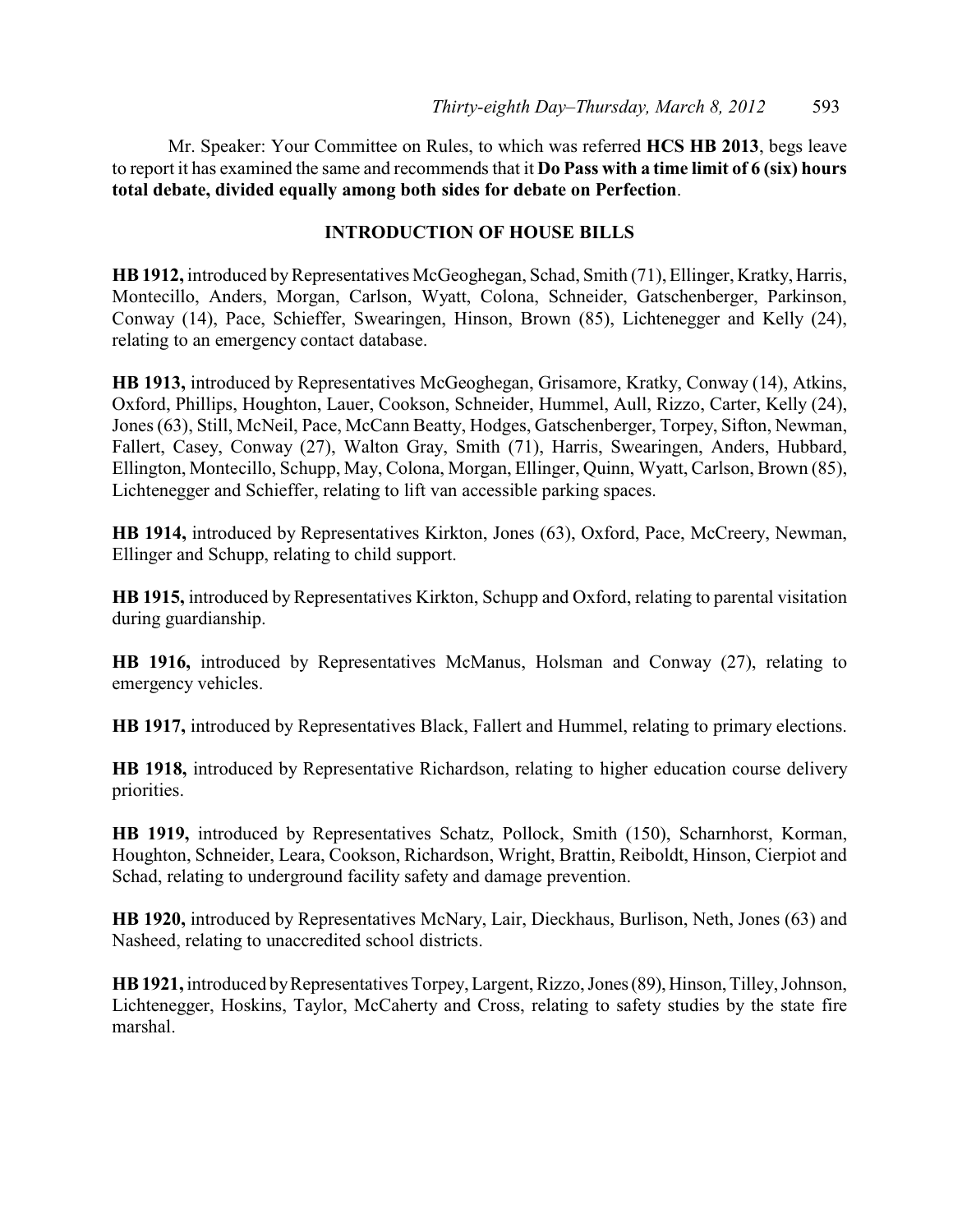**HB 1922,** introduced by Representatives Molendorp, Franz, Tilley, Keeney, Hodges, Pollock, Hinson, Phillips, Day, Hough, Largent, Black, Diehl, Brandom, Fraker, Lampe, Barnes, Scharnhorst, Jones (117), Schoeller, Leach, Kelley (126), Guernsey, Solon, Lichtenegger, Zerr, Allen, Flanigan, Talboy, Gosen, McGhee, Asbury, Dieckhaus, Haefner, Parkinson and Bahr, relating to the health benefits plan for members of the Missouri department of transportation and highway patrol employees' retirement system.

**HB 1923,** introduced by Representatives Holsman, Hummel, Oxford, Talboy, Rizzo, McManus, Morgan, McCann Beatty and Hughes, relating to high school dropout prevention.

**HB 1924,** introduced by Representatives Holsman, Oxford, Talboy and Morgan, relating to light pollution.

**HB 1925,** introduced by Representatives Holsman, Hummel, Talboy, Rizzo, Morgan, Ellington and Hughes, relating to tuition rates for students at institutions of higher education.

**HB 1926,** introduced by Representatives Holsman, Hummel, Talboy, Sifton, Morgan and Hughes, relating to solar water heating systems.

**HB 1927,** introduced by Representatives Holsman, Hummel, Talboy, Rizzo and McManus, relating to the school calendar.

**HB 1928,** introduced by Representatives Holsman, Oxford, Hummel, Newman, Talboy, Sifton, Rizzo, McManus, Morgan, Ellington, McCann Beatty and Hughes, relating to medical assistance benefits.

**HB 1929,** introduced by Representatives Holsman, Oxford, Hummel, Talboy, Rizzo, Morgan, Ellington and Hughes, relating to public financing of certain election campaigns.

**HB 1930,** introduced by Representatives Holsman, Hummel, Oxford, Newman, Talboy, Sifton, Rizzo, Morgan, Ellington, McCann Beatty and Hughes, relating to the preschool plus program.

**HB 1931,** introduced by Representatives Holsman, Oxford, Hummel, Newman, Talboy, Sifton, Rizzo, Ellington, Morgan and Hughes, relating to the KidCare Co-op program.

**HB 1932,** introduced by Representatives Holsman, Oxford, Hummel, Talboy, McManus, Morgan and McCann Beatty, relating to school class size.

**HB 1933,** introduced by Representatives McCaherty, Jones (89), Stream, Long, Lair, Grisamore, Houghton, Neth, Curtman, Koenig, Higdon, Brown (116), Lauer, Cross, Cookson, Schatz, Shumake, Haefner, Lasater, Frederick, Fitzwater, Asbury and Brown (85), relating to a ban on abortions for sex selection and genetic abnormalities.

**HB 1934,** introduced byRepresentatives Torpey, Curtman, Sifton, Berry, Wieland, Diehl, Cross and McCaherty, relating to animal shelter fees.

**HB 1935,** introduced by Representative Franz, relating to interest rates.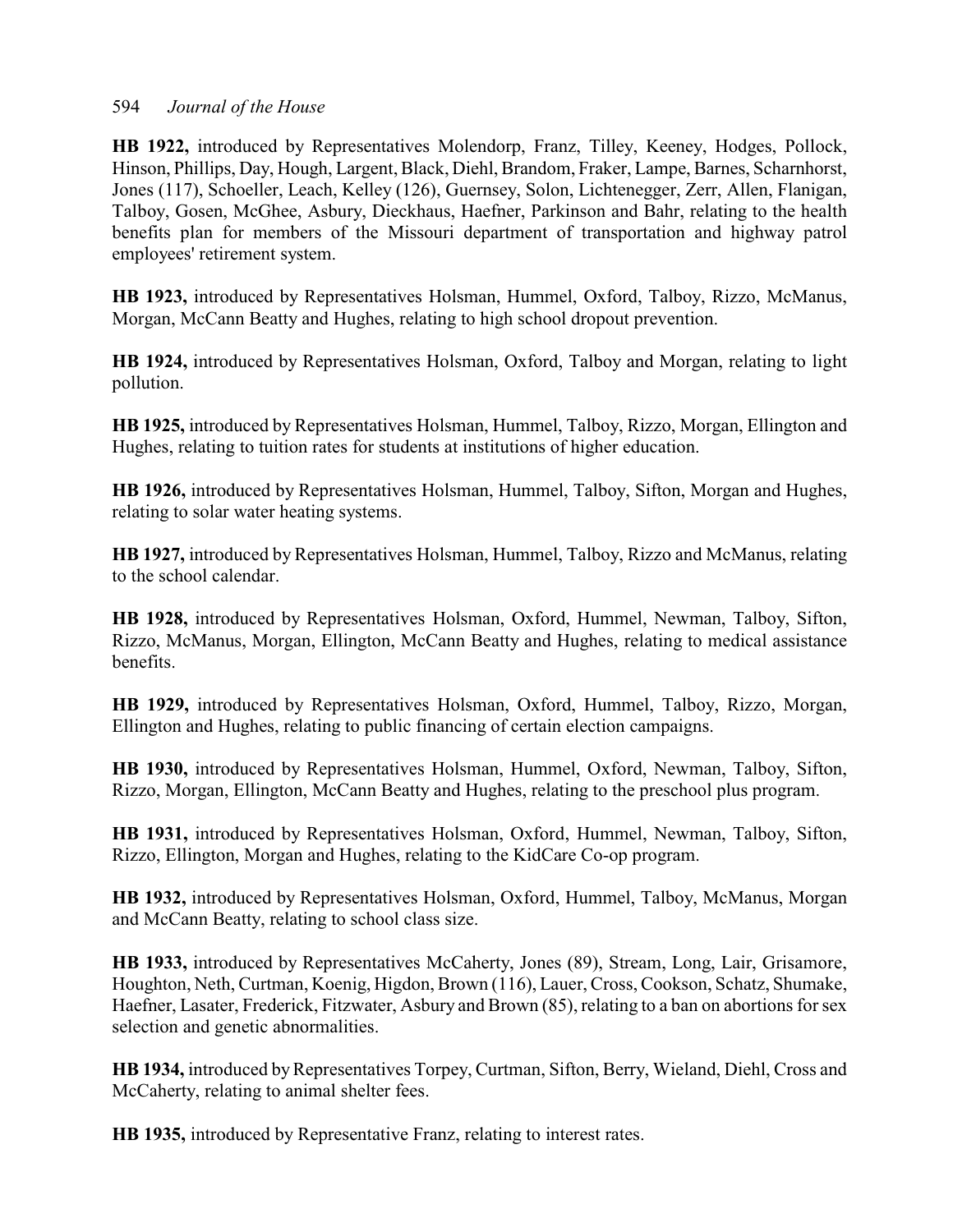**HB 1936,** introduced by Representative Molendorp, relating to reinsurance.

#### **MESSAGES FROM THE SENATE**

Mr. Speaker: I am instructed by the Senate to inform the House of Representatives that the Senate has taken up and passed **SJR 37**, entitled:

#### **JOINT RESOLUTION**

Submitting to the qualified voters of Missouri, an amendment repealing sections 2 and 7 of article III of the Constitution of Missouri, and adopting two new sections in lieu thereof relating to apportionment commissions.

In which the concurrence of the House is respectfully requested.

Mr. Speaker: I am instructed by the Senate to inform the House of Representatives that the Senate has taken up and passed **SS SCS SB 470**, entitled:

An act to repeal sections 387.040, 387.050, 387.080, 387.110, 387.207, 390.051, 390.061, 390.116, and 390.280, RSMo, and to enact in lieu thereof thirteen new sections relating to motor carrier transportation regulated by the state highways and transportation commission.

In which the concurrence of the House is respectfully requested.

Mr. Speaker: I am instructed by the Senate to inform the House of Representatives that the Senate has taken up and passed **SCS SB 480**, entitled:

An act to repeal sections 144.030 and 390.020, RSMo, and to enact in lieu thereof two new sections relating to regulation of motor carriers.

In which the concurrence of the House is respectfully requested.

Mr. Speaker: I am instructed by the Senate to inform the House of Representatives that the Senate has taken up and passed **SS#2 SB 492**, entitled:

An act to repeal sections 104.1084 and 104.1091, RSMo, and to enact in lieu thereof two new sections relating to retirement.

In which the concurrence of the House is respectfully requested.

Mr. Speaker: I am instructed by the Senate to inform the House of Representatives that the Senate has taken up and passed **SCS SB 569**, entitled:

An act to repeal section 115.123, RSMo, and to enact in lieu thereof one new section relating to dates for conducting elections.

In which the concurrence of the House is respectfully requested.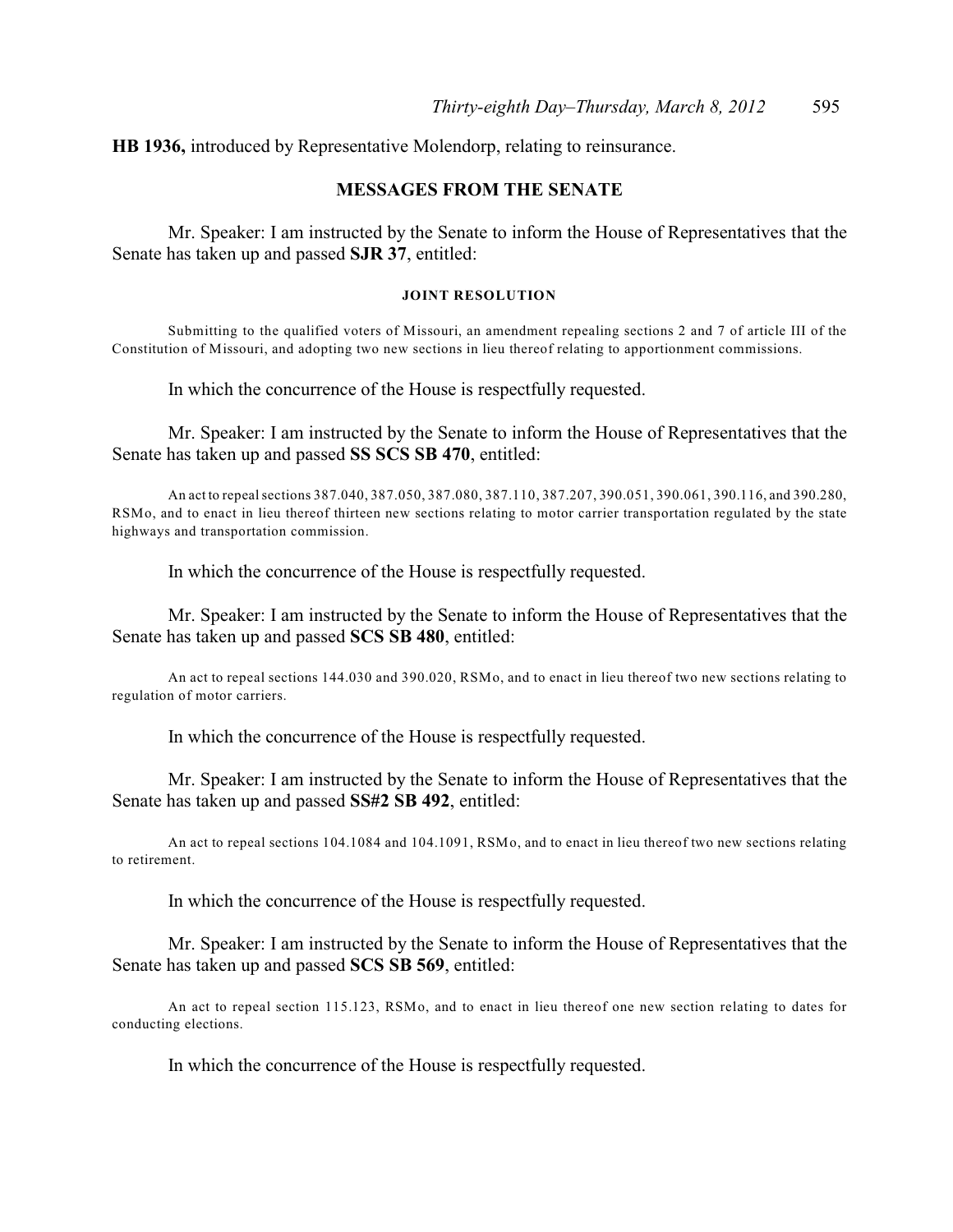Mr. Speaker: I am instructed by the Senate to inform the House of Representatives that the Senate has taken up and passed **SCS SB 591**, entitled:

An act to repeal sections 137.115 and 138.060, RSMo, and to enact in lieu thereof two new sections relating to motor vehicle valuations.

In which the concurrence of the House is respectfully requested.

Mr. Speaker: I am instructed by the Senate to inform the House of Representatives that the Senate has taken up and passed **SS SB 607**, entitled:

An act to amend chapter 226, RSMo, by adding thereto one new section relating to the regulation of outdoor advertising.

In which the concurrence of the House is respectfully requested.

Mr. Speaker: I am instructed by the Senate to inform the House of Representatives that the Senate has taken up and passed **SCS SB 635**, entitled:

An act to repeal section 30.270, RSMo, and to enact in lieu thereof one new section relating to securities that are pledged for the safekeeping and payment of public funds deposited in banks and financial institutions.

In which the concurrence of the House is respectfully requested.

Mr. Speaker: I am instructed by the Senate to inform the House of Representatives that the Senate has taken up and passed **SS SCS SB 699**, entitled:

An act to repeal sections 221.105, 559.016, 559.036, 559.100, and 559.115, RSMo, and to enact in lieu thereof nine new sections relating to criminal offenders under the supervision of the department of corrections, with penalty provisions.

In which the concurrence of the House is respectfully requested.

Mr. Speaker: I am instructed by the Senate to inform the House of Representatives that the Senate has taken up and passed **SCS SB 711**, entitled:

An act to repeal section 453.005, RSMo, and to enact in lieu thereof one new section relating to the prohibition of racial considerations in adoption proceedings.

In which the concurrence of the House is respectfully requested.

Mr. Speaker: I am instructed by the Senate to inform the House of Representatives that the Senate has taken up and passed **SCS SB 722**, entitled:

An act to amend chapter 34, RSMo, by adding thereto one new section relating to restricting public contracts with entities that invest in the energy sector in Iran.

In which the concurrence of the House is respectfully requested.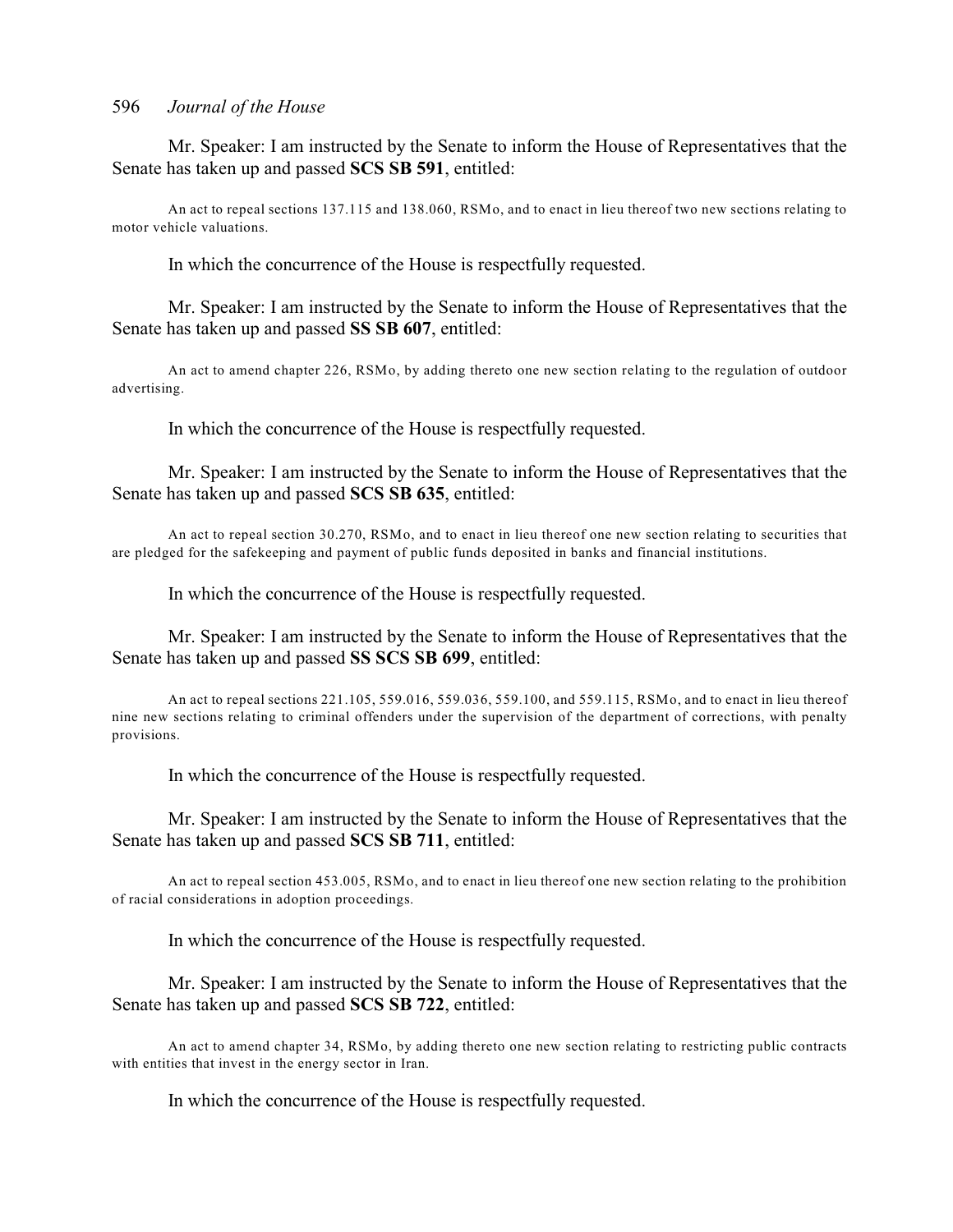Mr. Speaker: I am instructed by the Senate to inform the House of Representatives that the Senate has taken up and passed **SCS SB 726**, entitled:

An act to repeal sections 408.052 and 443.812, RSMo, and to enact in lieu thereof two new sections relating to residential mortgage loan brokers, with existing penalty provisions.

In which the concurrence of the House is respectfully requested.

### **ADJOURNMENT**

On motion of Representative Schad, the House adjourned until 4:00 p.m., Monday, March 19, 2012.

#### **COMMITTEE MEETINGS**

AGRICULTURE POLICY Tuesday, March 20, 2012, 12:00 PM House Hearing Room 6. Public hearing will be held: HB 1725, HB 1733 Executive session may be held on any matter referred to the committee. We will have a presentation by Neighbors of the Mississippi.

CRIME PREVENTION AND PUBLIC SAFETY Monday, March 19, 2012, 1:30 PM House Hearing Room 4. Public hearing will be held: HB 1468, HB 1699 Executive session may be held on any matter referred to the committee.

ECONOMIC DEVELOPMENT Tuesday, March 20, 2012, 5:00 PM House Hearing Room 3. Public hearing will be held: HB 1805, HB 1728, HB 1493 Executive session may be held on any matter referred to the committee. Work session may follow.

FISCAL REVIEW Monday, March 19, 2012, 2:30 PM House Hearing Room 5. Executive session will be held: HB 1466, HCS HB 1449 Executive session may be held on any matter referred to the committee. Any and all bills referred to the committee.

HEALTH CARE POLICY Wednesday, March 21, 2012, 12:00 PM House Hearing Room 6. Public hearing will be held: HB 1471 Executive session may be held on any matter referred to the committee.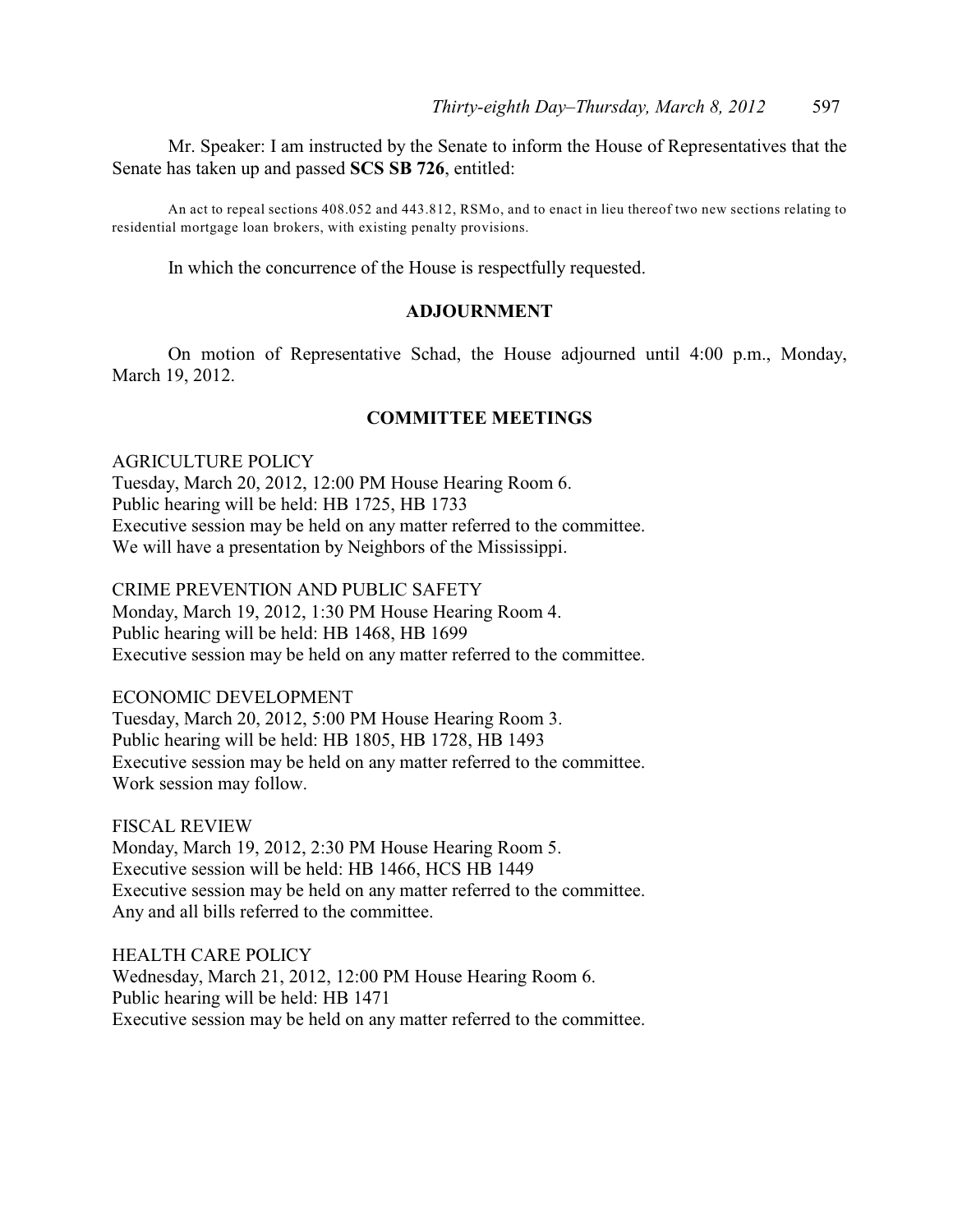RETIREMENT

Monday, March 19, 2012, 2:30 PM House Hearing Room 6. Public hearing will be held: HB 1543, HB 1857 Executive session will be held: HB 1741 Executive session may be held on any matter referred to the committee.

### RURAL COMMUNITY DEVELOPMENT

Tuesday, March 20, 2012, 8:00 AM House Hearing Room 7. Public hearing will be held: HB 1815 Executive session may be held on any matter referred to the committee.

SPECIAL STANDING COMMITTEE ON DISABILITY SERVICES Monday, March 19, 2012, 12:00 PM House Hearing Room 7. Public hearing will be held: HCR 42, HB 1794, HB 1854, HB 1886, HB 1888 Executive session may be held on any matter referred to the committee.

SPECIAL STANDING COMMITTEE ON GOVERNMENT OVERSIGHT AND ACCOUNTABILITY Monday, March 12, 2012, 11:00 AM House Hearing Room 5. Public hearing will be held: HB 1859, HB 1865 Executive session will be held: HB 1359, HB 1383 Executive session may be held on any matter referred to the committee. No meal will be provided. **CANCELLED** 

URBAN ISSUES Monday, March 19, 2012, Upon Evening Adjournment House Hearing Room 5. Public hearing will be held: HB 1665, HB 1556, HB 1898 Executive session may be held on any matter referred to the committee.

WORKFORCE DEVELOPMENT AND WORKPLACE SAFETY Monday, March 19, 2012, 12:00 PM House Hearing Room 6. Public hearing will be held: HB 1837 Executive session will be held: HB 1540 Executive session may be held on any matter referred to the committee.

### **HOUSE CALENDAR**

### THIRTY-NINTH DAY, MONDAY, MARCH 19, 2012

### **HOUSE BILLS FOR SECOND READING**

HB 1912 through HB 1936

### **HOUSE JOINT RESOLUTIONS FOR PERFECTION**

HJR 52 - Ruzicka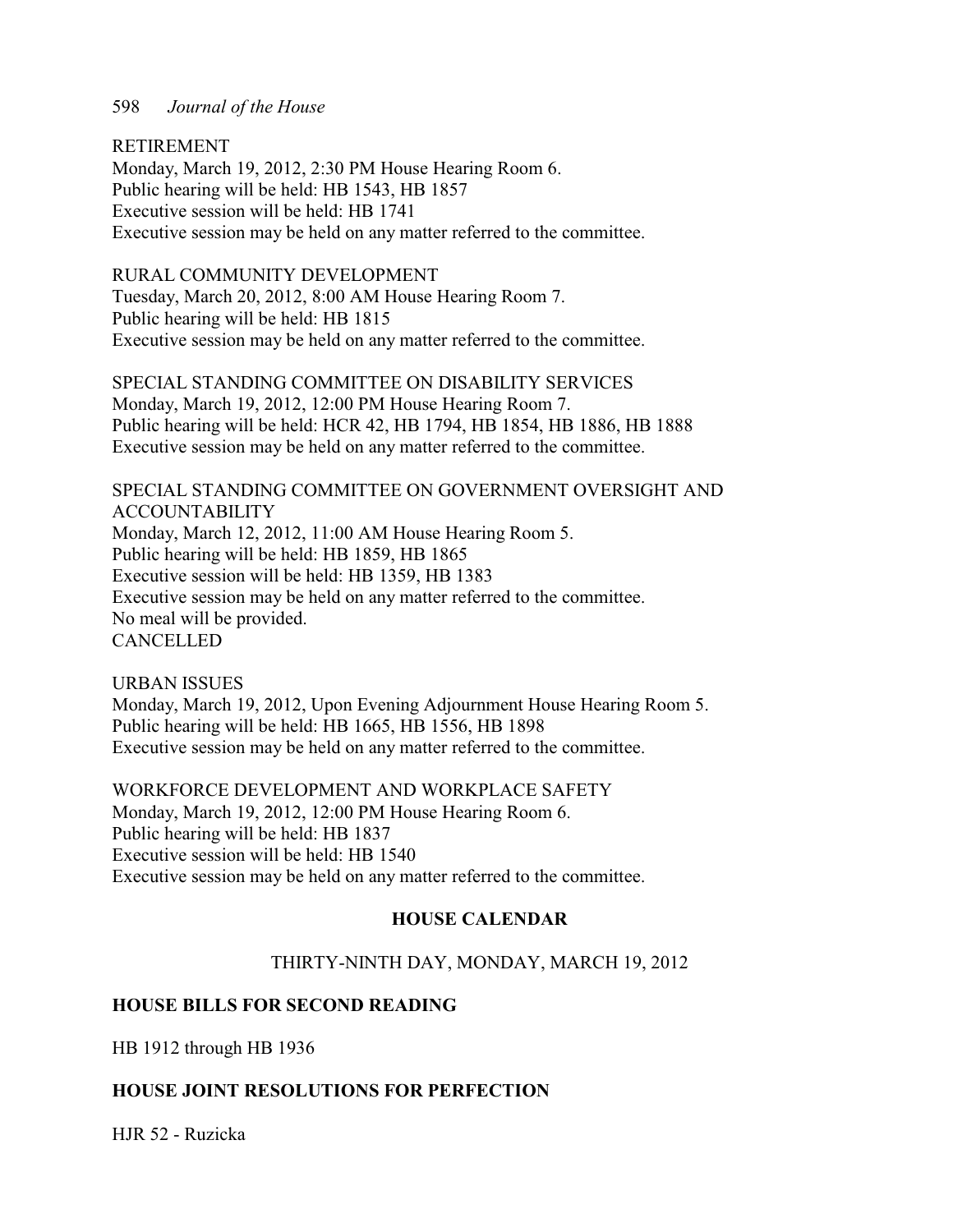### **HOUSE BILLS FOR PERFECTION - APPROPRIATIONS**

 HCS HB 2001, (Six hours total debate on Perfection for HCS HB 1 - HCS HB 13) - Silvey HCS HB 2002, (Six hours total debate on Perfection for HCS HB 1 - HCS HB 13) - Silvey HCS HB 2003, (Six hours total debate on Perfection for HCS HB 1 - HCS HB 13) - Silvey HBS HB 2004, (Six hours total debate on Perfection for HCS HB 1 - HCS HB 13) - Silvey HCS HB 2005, (Six hours total debate on Perfection for HCS HB 1 - HCS HB 13) - Silvey HCS HB 2006, (Six hours total debate on Perfection for HCS HB 1 - HCS HB 13) - Silvey HBS HB 2007, (Six hours total debate on Perfection for HCS HB 1 - HCS HB 13) - Silvey 8 HCS HB 2008, (Six hours total debate on Perfection for HCS HB 1 - HCS HB 13) - Silvey HCS HB 2009, (Six hours total debate on Perfection for HCS HB 1 - HCS HB 13) - Silvey HCS HB 2010, (Six hours total debate on Perfection for HCS HB 1 - HCS HB 13) - Silvey HCS HB 2011, (Six hours total debate on Perfection for HCS HB 1 - HCS HB 13) - Silvey HCS HB 2012, (Six hours total debate on Perfection for HCS HB 1 - HCS HB 13) - Silvey HCS HB 2013, (Six hours total debate on Perfection for HCS HB 1 - HCS HB 13) - Silvey

### **HOUSE BILLS FOR PERFECTION**

- HB 1191 Ruzicka
- HCS HB 1300 Franz
- HCS HB 1324 Loehner
- HCS HB 1198 Fisher
- HB 1051 Allen
- HCS HB 1169 Franz
- HB 1296 Davis
- HCS HB 1361 Pollock

### **HOUSE BILLS FOR PERFECTION - CONSENT**

(3/5/2012)

- HB 1073 Sater
- HB 1096 Wieland
- HB 1165 Diehl
- HB 1190 Allen
- HB 1231 Cauthorn
- HB 1266 Denison
- HB 1337 Stream
- HCS HB 1373 Asbury
- HB 1492 Molendorp
- HB 1577 Largent
- HB 1634 Ruzicka
- HB 1641 Pollock
- HB 1668 Denison